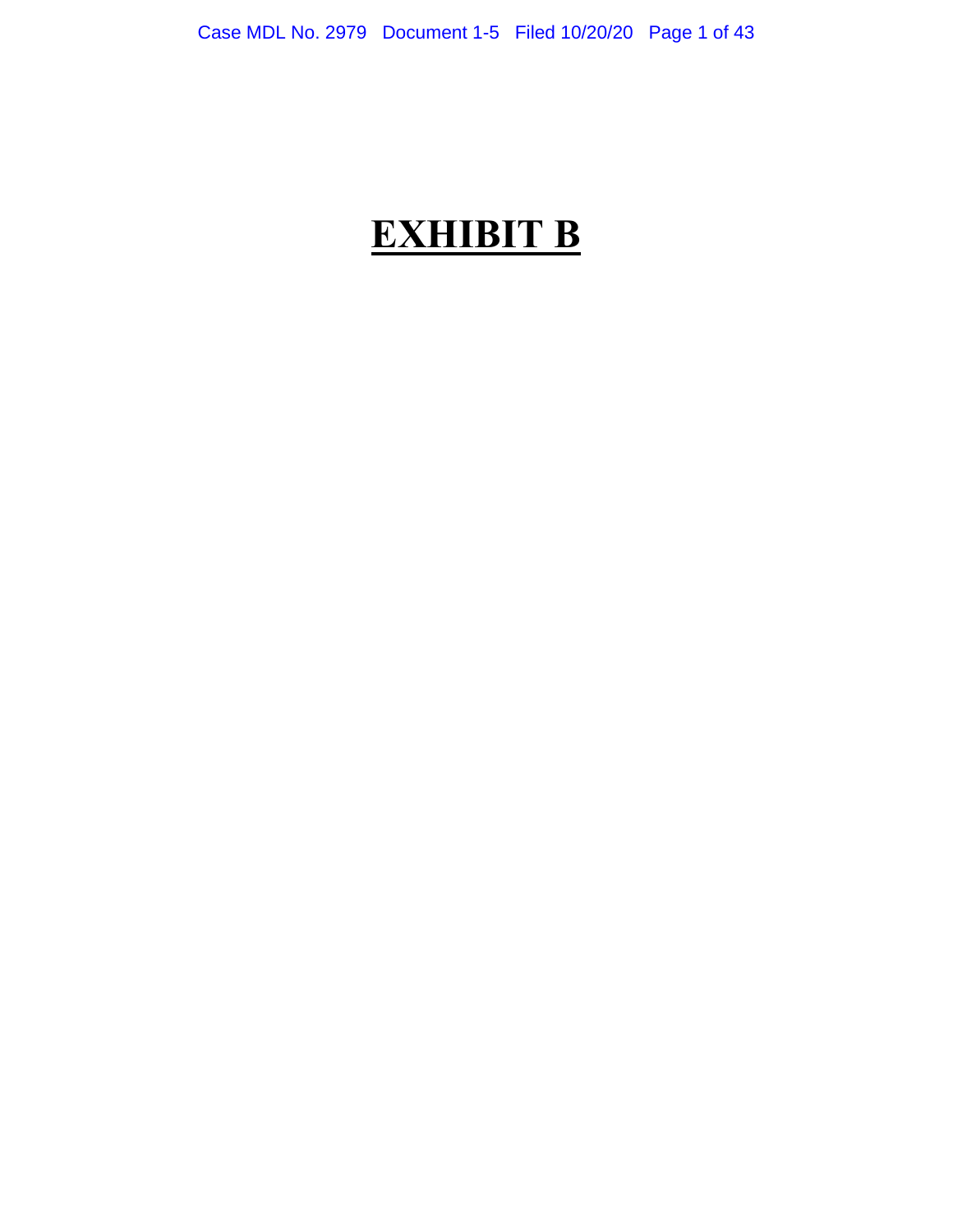#### **IN THE UNITED STATES DISTRICT COURT FOR THE NORTHERN DISTRICT OF NEW YORK**

**§ § § § § § § § § § § § § § §** 

| NATIONAL RIFLE ASSOCIATION OF<br>AMERICA,                  |
|------------------------------------------------------------|
| Plaintiff,                                                 |
| v.                                                         |
| LETITIA JAMES, in her individual and<br>official capacity, |
| Defendant.                                                 |
|                                                            |

**CASE NO. 1:20-CV-00889-MAD-TWD** 

#### **NATIONAL RIFLE ASSOCIATION OF AMERICA'S AMENDED COMPLAINT AND JURY DEMAND**

Plaintiff the National Rifle Association of America (the "NRA" or "Association") files this Amended Complaint and Jury Demand ("Complaint") against Defendant Letitia James, New York State Attorney General ("James"), in her individual capacity and official capacity, upon personal knowledge of its own actions, and upon information and belief as to all other matters, as follows:

#### **I.**

#### **PRELIMINARY STATEMENT**

In the wake of violent tragedies, amid a polarized political landscape, a candidate for the New York State Office of the Attorney General ("NYAG") made a stunning campaign promise. If elected, she would "take down the NRA"—not by refuting its policy positions or by advocating for gun control legislation, but by wielding the enforcement powers she hoped to possess if she were elected as NYAG. In short, James promised that, if elected, she would dismantle the NRA as a non-profit corporation.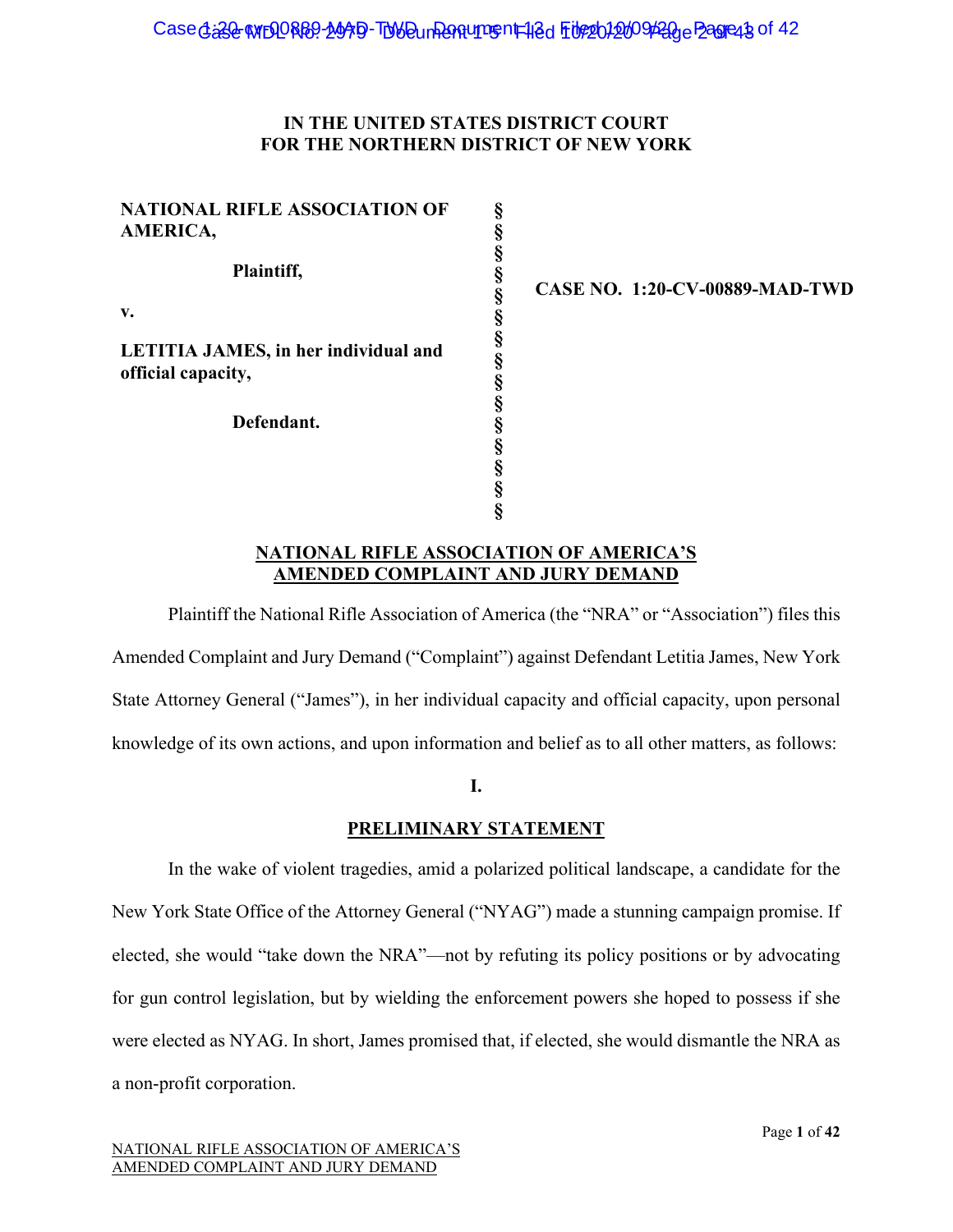# Case dase WIDDR89-MAD-TUVDun Pantument 12d File2012009 Page Bagrea 3 of 42

James repeatedly made clear during her campaign that she saw "no distinction"1 between the NRA's charitable existence and its ability to engage in pro-gun political speech (which she characterized as "poisonous" and "deadly propaganda").<sup>2</sup> She maligned the NRA as a "terrorist organization" and a "criminal enterprise." And she was explicit about her plan: her "top issue" would be to leverage her "power as an attorney general to regulate charities" to instigate a fishing expedition into the NRA's "legitimacy . . . to see whether or not they have in fact complied with the not-for-profit law in the State of New York."<sup>3</sup> In other words, she would use her office's dissolution power to seek a corporate death sentence for the NRA in order to silence its political advocacy. She further vowed that financial institutions and donors linked to the NRA would be pursued by law enforcement—akin to supporters of Al Qaeda or the mafia.4

James's promise to weaponize New York's law-enforcement apparatus against the NRA, its banks, and its financial supporters echoed prior, similar threats (and actions) by her longtime supporter, Governor Andrew Cuomo. In a stunning course of misconduct that drew dire criticism from the ACLU<sup>5</sup> and instigated another pending First Amendment lawsuit that has withstood

<sup>1</sup>  *See Annual NRA Fundraiser Sparks Protests*, LI HERALD (Oct. 25, 2018), http://liherald.com/stories/ nassau-protests-nra-fundraiser,107617.

<sup>2</sup> *See* Jon Campbell, *NY AG Letitia James Called the NRA a 'Terrorist Organization.' Will It Hurt Her Case?*, USA TODAY (Aug. 19, 2020), https://www.usatoday.com/story/news/politics/2020/08/19/nra-lawsuit-ny-ag-letitia-james-pastcomments/5606437002/.

<sup>3</sup> *See* Jillian Jorgensen, *Letitia James Says She'd Investigate NRA's Not-For-Profit Status If Elected Attorney General*, N.Y. DAILY NEWS (July 12, 2018), https://www.nydailynews.com/news/politics/ny-pol-tish-james-nra- 20180712-story.html.

<sup>4</sup> *See Attorney General Candidate, Public Advocate Letitia James*, OUR TIME PRESS (Sept. 6, 2018), http://www.ourtimepress.com/attorney-general-candidate-public-advocate-letitia-james/ (emphasis added).

<sup>5</sup> See David Cole, *New York State Can't Be Allowed to Stifle the NRA's Political Speech, Speak Freely* (Aug. 24, 2018), https://www.aclu.org/blog/free-speech/new-york-state-cant-be-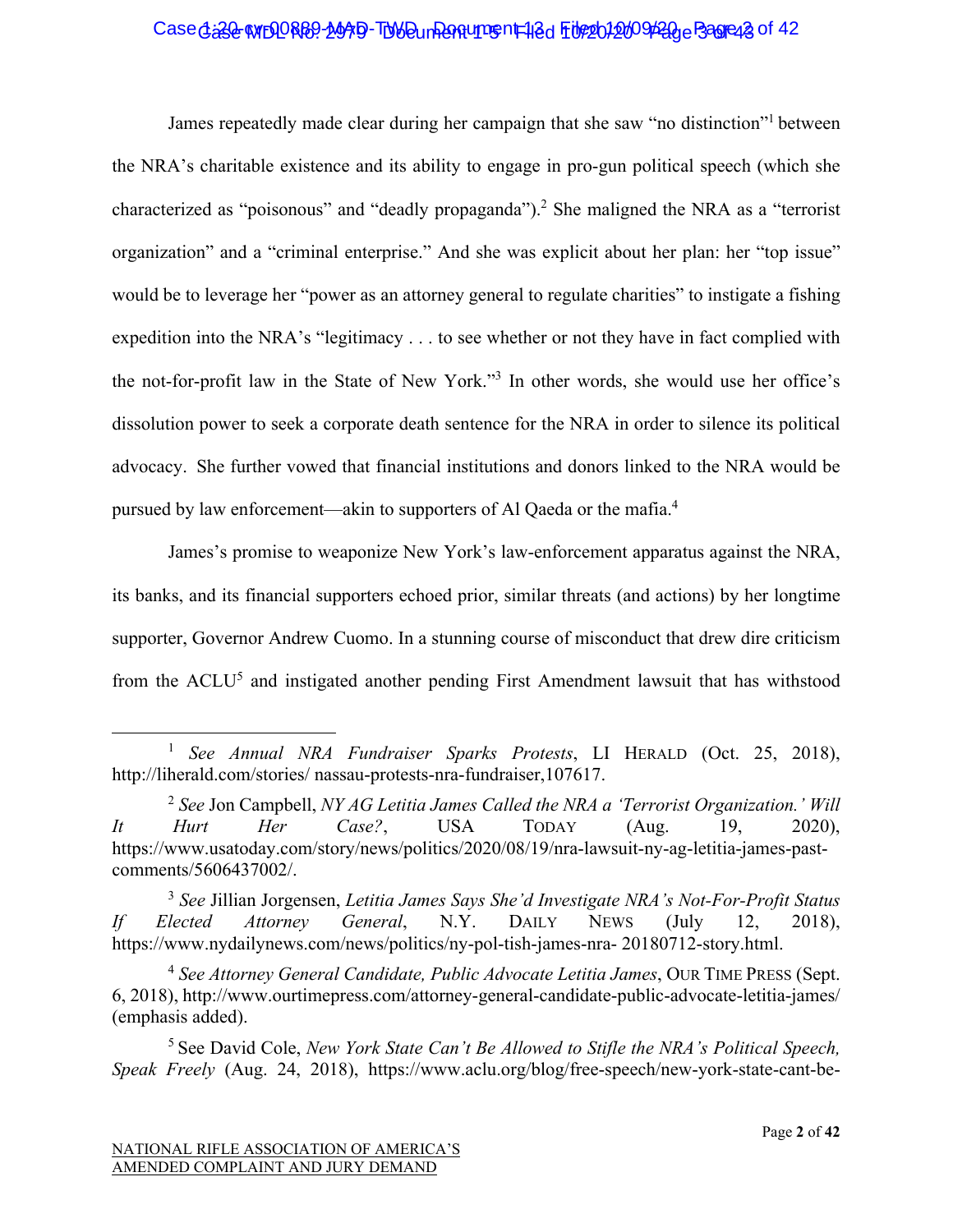# Case d: 200889-2049-TUV Dun Pantument 12d Full 2009 Page 23 of 42

multiple motions to dismiss,<sup>6</sup> Cuomo conspired with willing leadership at the New York Department of Financial Services ("DFS") in a campaign to "#BankruptTheNRA"<sup>7</sup> by threatening its financial service providers with retaliatory, invasive investigations. This plan, originally concocted in 2017, called for the Attorney General's office to conduct a parallel "investigation" of the NRA to "find" reasons to commence legal actions against the Association. The NRA became aware of this scheme when the then-New York Attorney General Eric Schneiderman became so troubled by it that he telephoned the NRA with an advance warning. Unfortunately, Schneiderman later resigned, and his successor harbors no similar reservations about weaponizing the powers of her office over non-profits like the NRA.

Shortly after taking office, James commenced her long-promised investigation into the NRA's finances, personnel, operations, and political strategy, all with the purpose of damaging the NRA politically, diverting its corporate resources, and contriving a pretext to dissolve the NRA without ever making a meaningful effort to engage cooperatively with NRA leadership, or making a demand on the NRA Board and giving it a fair opportunity to take appropriate action to address compliance issues raised by the NYAG and correct alleged deficiencies. Instead, the NYAG served voluminous document requests encompassing virtually almost every scrap of digital and hard-copy

allowed-stifle-nras-political-speech; *see also* Cheryl Chumley, *ACLU defends NRA - - Yes, You Read That Right*, WASH. TIMES (Aug. 27, 2018) https://www.washingtontimes.com/news/2018/aug/27/aclu-defends-nra-yes-you-read-right/; *see also* Declan McCullagh, *ACLU Sticks Up for the NRA?!*, REASON (Aug. 24, 2018), https://reason.com/2018/08/24/aclu-teams- up-with-nra/.

<sup>6</sup> *Nat'l Rifle Ass'n of Am. v. Cuomo,* Case No. 1:18-cv-00566-TJM-CFH (N.D.N.Y.). When the NRA filed this action, it designated it as a "related case" to the *Cuomo* proceedings, and the NRA believes these lawsuits are properly so-treated. Dkt. 1.

<sup>7</sup> *See* August 4, 2018 Facebook post by Andrew Cuomo, https://www.facebook.com/ andrewcuomo/posts/new-york-is-forcing-the-nra-into-financial-crisis-its-time-to-put-the-gunlobby-/10155989594858401/.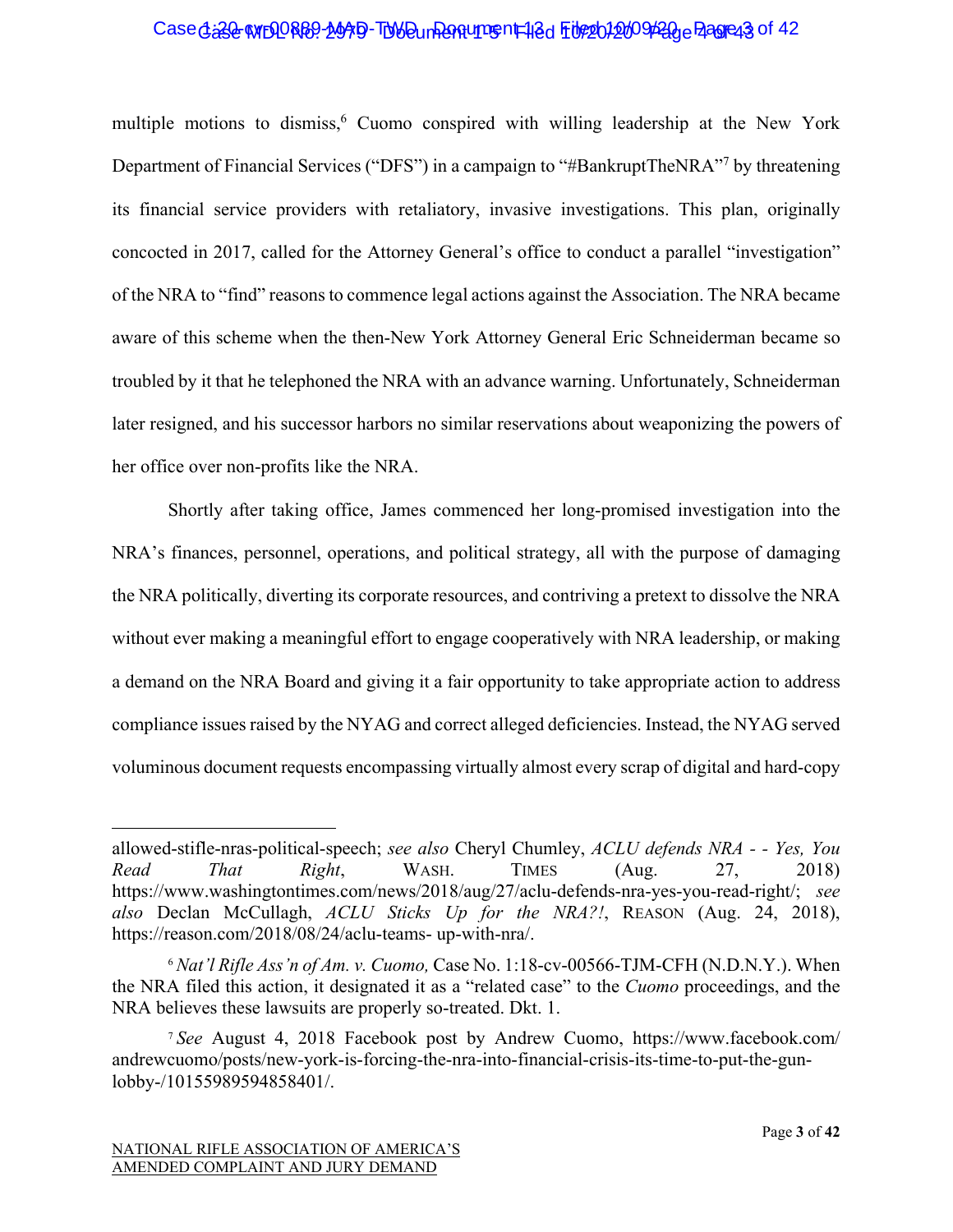#### Case dase WIDORB9-MAPD-TUVE Un Rentument 18 G File 2012 009/200 Page 4 of 42

data at or pertaining to the NRA, and interfered with the NRA's vendors, professionals, and fiduciaries' obligations to protect the NRA's privileges—without any legal basis.

Notwithstanding that her unconstitutional, retaliatory investigation found no evidence to support her audacious claims, James predictably concluded it by filing a dissolution action on August 6, 2020 (the "State Dissolution Action")<sup>8</sup>. Despite surpassing 160 pages, the State Dissolution Action does not come close to alleging that the NRA is what she had claimed on the campaign trail: namely, a systemically fraudulent, "sham" charity of the kind NYAG has targeted for dissolution in the past. Indeed, the State Dissolution Action does not (and cannot) dispute that the NRA raises and spends hundreds of millions of dollars each year to advance its constitutionally protected and famously effective gun-rights advocacy. Rather, James seeks to shutter a fivemillion-member political advocacy organization based solely on allegations of misconduct by four individual executives, two of whom no longer work at the NRA (and one of whom was fired by the NRA for many of the same items alleged). Given that it is obviously political, the State Dissolution Action has shocked civil liberties advocates and legal and public policy scholars.<sup>9</sup>

<sup>&</sup>lt;sup>8</sup> The State Dissolution Action was initially filed with a defective verification, rendering it a nullity under New York law. N.Y. CPLR 3022. The NRA promptly provided notice to the NYAG that it was treating it as such. *See* State Dissolution Action Dkt. 10. NYAG filed an amended complaint with a proper verification on August 10, 2020, rendering this case first-filed. State Dissolution Action Dkt. 11.

<sup>9</sup> *See, e.g.*, Editorial*, How Did Caribbean Yacht Vacations Promote the Second Amendment? We May Find Out in Court*, WASH. POST. (Aug. 8, 2020), https://www.washingtonpost.com/opinions/is-this-really-the-right-penalty-for-the-nra/2020/08/ 07/f81778fc-d8e2-11ea-930e-d88518c57dcc\_story.html ("We question whether dissolution is the right penalty, even if the charges are proved in court."); Henry Olsen, *New York's Lawsuit to Dissolve the NRA is Outrageous*, WASH. POST. (Opinion, Aug. 7, 2020), https://www.washingtonpost.com/opinions/2020/08/07/new-yorks-lawsuit-dissolve-nra-isoutrageous/ ("James's allegations . . . would certainly be damning if true. . . . None of this, however, justifies destroying the organization itself. The NRA is still supported by millions of people and has substantial assets. It is neither broke nor derelict."); Ruth Marcus, *The NRA is a*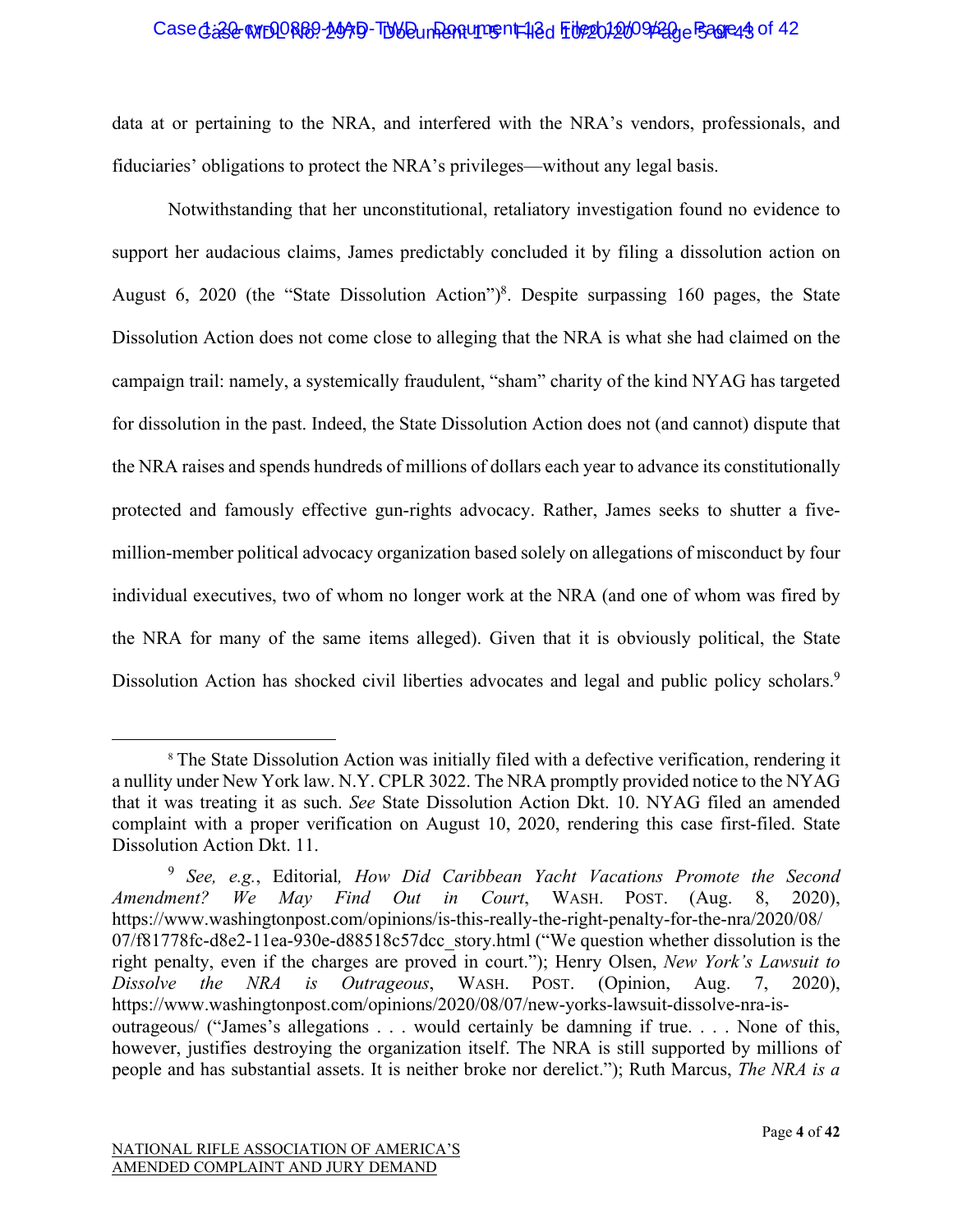#### Case dase MBLOR89-2049-TDVOunDent 112d File2012009 Page Fagre 5 of 42

More importantly, it violates freedoms guaranteed by the United States Constitution and the Constitution of the State of New York.

#### **II.**

## **PARTIES**

1. The NRA is a non-profit corporation organized under the laws of the State of New York with its principal place of business in Fairfax, Virginia. The NRA is America's leading provider of marksmanship and gun safety education for the military, law enforcement and civilians. It is also the foremost defender of the Second Amendment to the United States Constitution. The NRA has over five million members, and its programs reach millions more.

2. James is the Attorney General of the State of New York and, at certain times

relevant to the Complaint, was acting individually—as she sought political office—and at other

*Cesspool. That Doesn't Mean It Should Be Dissolved*, WASH. POST. (Opinion, Aug. 9, 2020), https://www.washingtonpost.com/opinions/2020/08/09/nra-is-cesspool-that-doesnt-mean-itshould-be-dissolved/; Noah Feldman, *New York's Attorney General Shouldn't Dismantle the NRA*, BLOOMBERG (Opinion, Aug. 6, 2020), https://www.bloomberg.com/opinion/articles/2020-08- 06/new-york-s-attorney-general-shouldn-t-dismantle-nra-in-lawsuit; David Cole, *The NRA Has a Right to Exist*, WALL ST. J. (Opinion, Aug. 26, 2020), https://www.wsj.com/articles/the-nra-hasa-right-to-exist-11598457143?mod=opinion lead pos7 ("The American Civil Liberties Union rarely finds itself on the same side as the National Rifle Association in policy debates or political disputes. Still, we are disturbed by New York Attorney General Letitia James's recent effort to dissolve the NRA"); Jonathan Turley, *The Tragic Irony of the New York State Lawsuit Against the NRA*, THE HILL (Opinion, Aug. 8, 2020), https://thehill.com/opinion/judiciary/511155-the-tragicirony-of-the-new-york-state-lawsuit-against-the-national-rifle-association ("Trying to dissolve an organization engaged in political speech should not occur absent overwhelming proof that it is a criminal enterprise, which is why this has never happened with a group like the NRA."); Alan Z. Rozenshtein, *The Attempt to Dissolve the NRA Threatens Democratic Norms*, LAWFARE (Opinion, Aug. 11, 2020), https://www.lawfareblog.com/attempt-dissolve-nra-threatens-democratic-norms ("I personally can't stand [the NRA]  $\dots$  [b] ut that said  $\dots$  James's attempt to dissolve the NRA in its entirety is a violation of key democratic and rule-of-law norms.").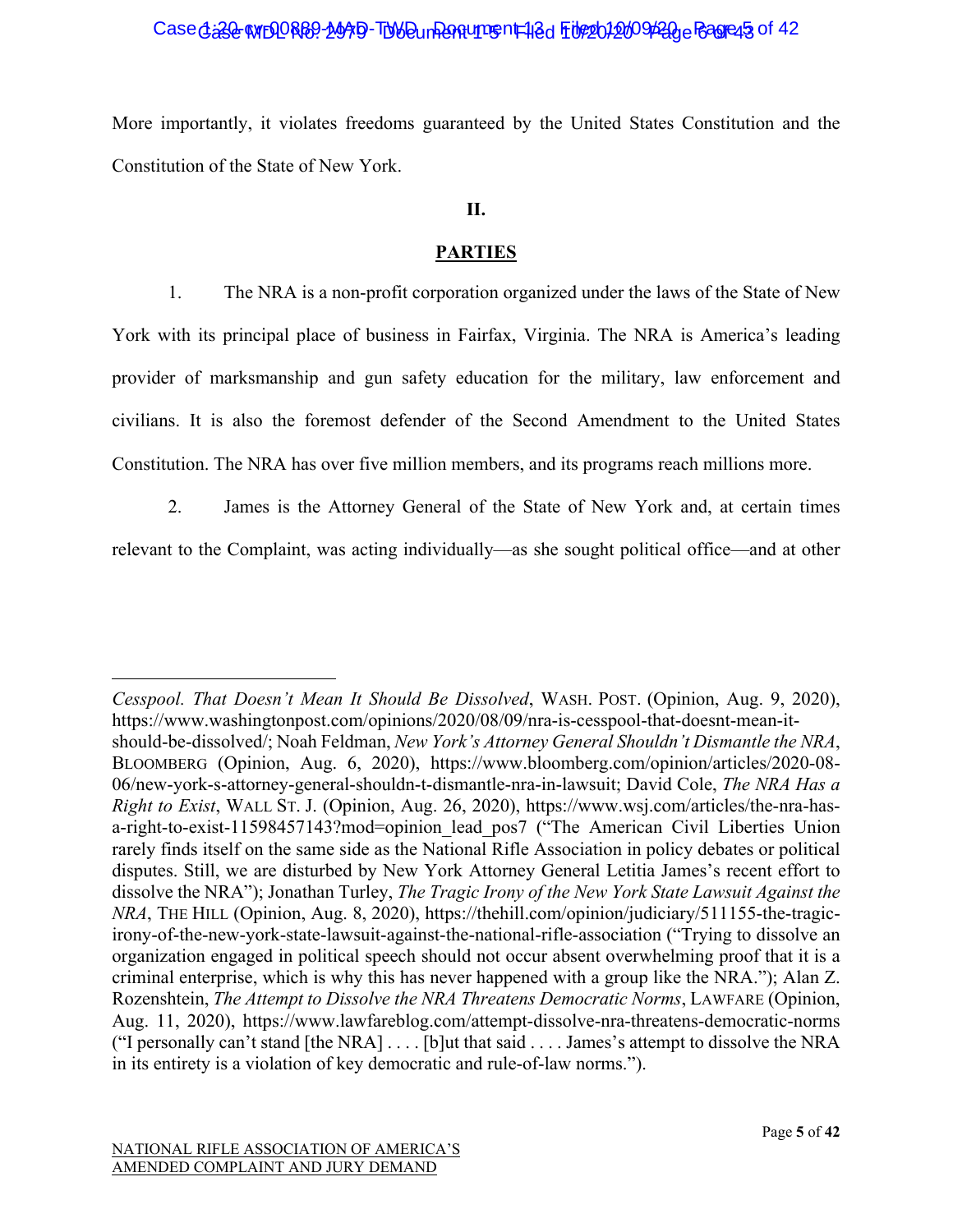## Case dase WIDORB9-MAD-TUVE un Partument 12d File2012009 Page Pagre 9 of 42

times under color of state law. Her principal place of business is The Capitol, Albany, New York 12224-0341. James is sued in her individual and official capacities.

#### **III.**

#### **JURISDICTION AND VENUE**

3. Pursuant to 28 U.S.C. § 1331, the Court has subject matter jurisdiction because this action involves claims based on the First and Fourteenth Amendments to the United States Constitution, and because this action seeks to prevent state officials from interfering with federal rights. Further, subject matter jurisdiction is conferred on this Court by 28 U.S.C. § 1343(a)(3) because this action is brought to redress deprivations under color of state law of rights, privileges, and immunities secured by the United States Constitution. This Court has supplemental jurisdiction over all state-law claims asserted in this action under 28 U.S.C. § 1367.

- 4. Venue is proper in this district under 28 U.S.C. § 1391(b).
- 5. There is a present and actual controversy between the parties.

6. The relief requested is authorized pursuant to 28 U.S.C.  $\S$  1343(a)(4) (recovery of damages or equitable relief or any other such relief for the protection of civil rights), 28 U.S.C. § 2201 and 2202 (declaratory and other appropriate relief), 42 U.S.C. § 1983 (deprivation of rights, privileges, and immunities secured by the Constitution), and 42 U.S.C. § 1988 (awards of attorneys' fees and costs).

#### **IV.**

#### **STATEMENT OF RELEVANT FACTS**

#### **A. The NRA: Support For Gun Safety And A Commitment To Core Political Speech.**

7. After the Civil War, two Union Army officers created a private association to promote marksmanship among the citizenry. The officers believed that the war would have ended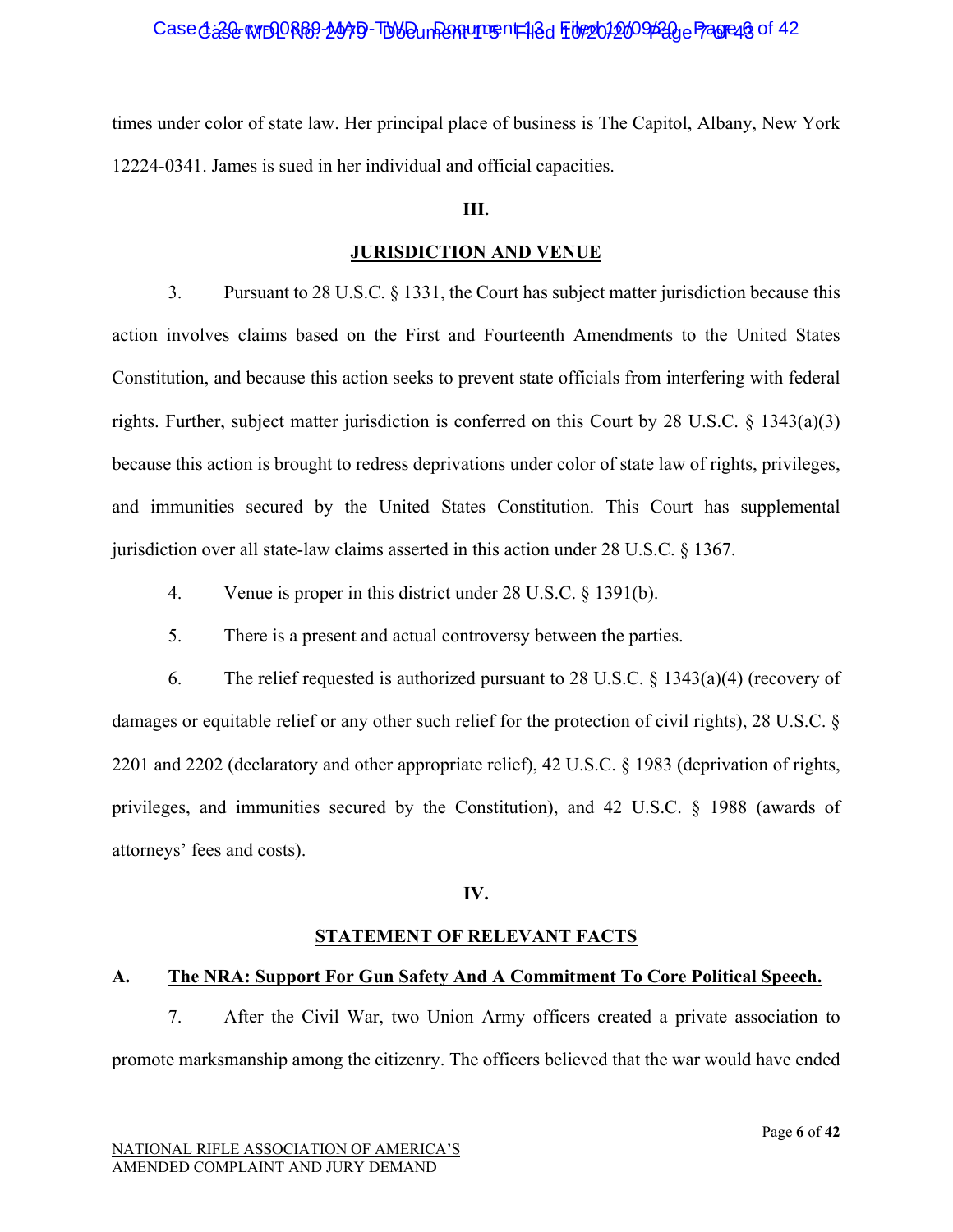# Case dase WIDORB9-MAD-TUW Dun Partument 12d File2012009 Page Bagrey 3 of 42

significantly sooner if the northern troops had been able to shoot as well as the Confederate soldiers. They obtained a charter from the State of New York in November of 1871, and thereafter began a proud legacy of marksmanship training and Second Amendment and gun safety advocacy.

8. From its inception, the NRA received praise from the State of New York for its many public contributions. In 1872, the New York State legislature and the NRA jointly dedicated funds for the creation of a rifle range on Creed Farm, in what is now Queens Village, Queens, New York. For decades, the NRA partnered with the State to advance marksmanship, firearms safety, education, conservation, and other public policy goals. For example, when New York City public schools sought to educate boys in marksmanship and gun safety, NRA co-founder Gen. George Wingate designed and headed the Public Schools Athletic League marksmanship program.10 In 1949, President Harry Truman lauded this training, observing that it "materially aided our war effort" and that he hoped "the splendid program which the National Rifle Association has conducted for three-quarters of a century will be continued."11 Also in 1949, the NRA partnered with the State of New York to create the nation's first hunter education program. Similar courses were subsequently adopted by state fish and game departments across the country and in Canada, helping to make hunting among the safest sports in existence.

9. First among the "Purposes and Objectives" contained in the NRA's bylaws is "[t]o protect and defend the Constitution of the United States." Accordingly, political speech is a major

<sup>10</sup> *See e.g.*, STEVEN A. RIESS, SPORTS IN AMERICA FROM COLONIAL TIMES TO THE TWENTY-FIRST CENTURY: AN ENCYCLOPEDIA 736 (Steven A. Riess ed., 2015); ROBERT PRUTER, THE RISE OF AMERICAN HIGH SCHOOL SPORTS AND THE SEARCH FOR CONTROL, 1880-1930 122 (1st ed. 2013); Robert Pruter, *Boys Rifle Marksmanship*, ILLINOIS HIGH SCHOOL ASSOCIATION, http://www.ihsa.org/archive/hstoric/marksmanship\_boys.htm?NOCACHE=5:53:58%20PM.

<sup>&</sup>lt;sup>11</sup> Letter of Pres. Truman to C.B. Lister, NRA Sec.-Treas., Nov. 14, 1945.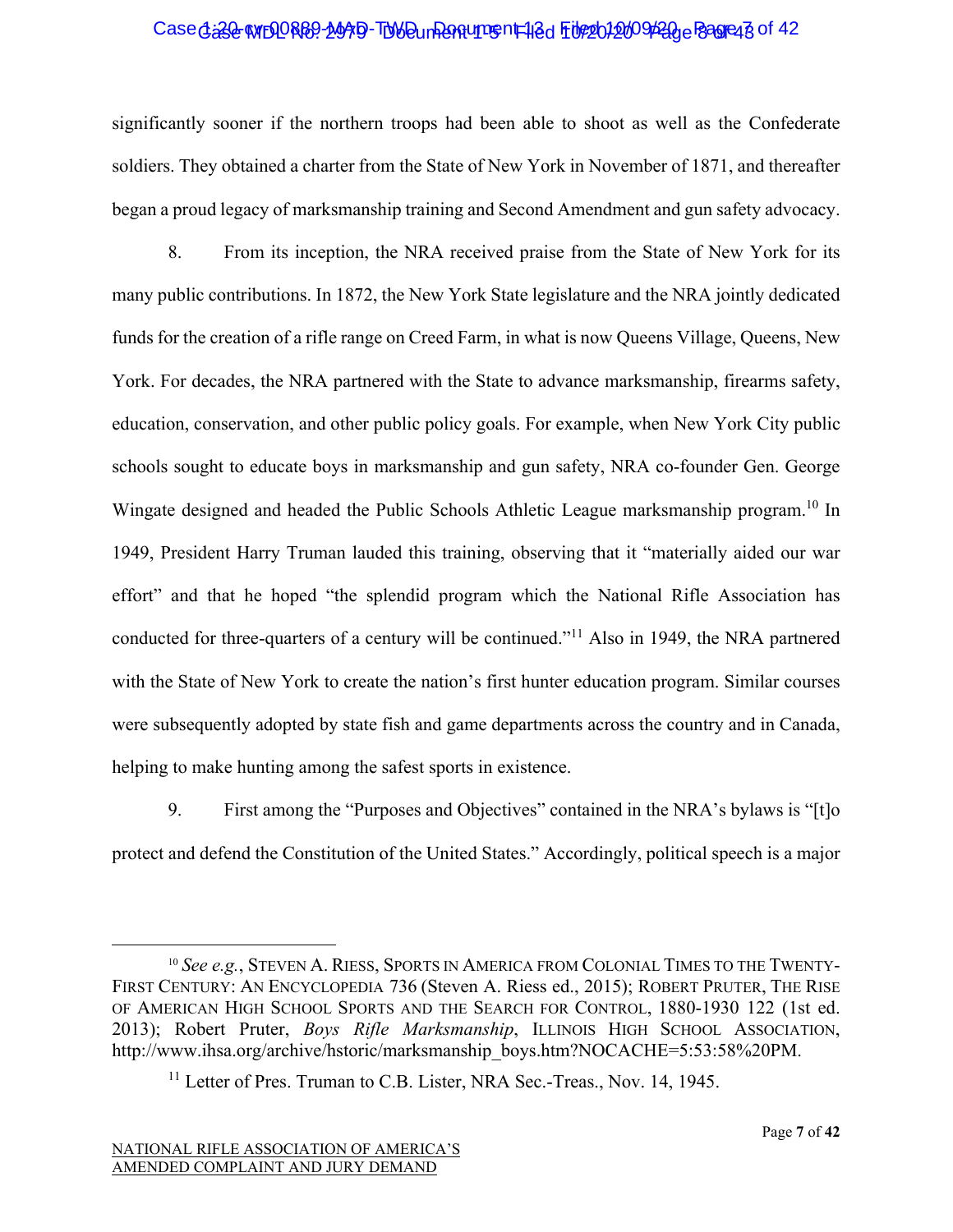#### Case dase WIDORB9-MAD-TUVE Un Partument 12d File 2012 009 Page Bagreas of 42

purpose of the NRA and the NRA engages in extensive political speech and legislative advocacy to promote and vindicate the rights of its members and all Americans.

10. Today, the NRA spends tens of millions of dollars annually distributing pamphlets, fact sheets, articles, electronic materials, and other literature to advocate in support of Second Amendment freedoms and to assist NRA members who engage in national, state, and local firearm dialogue and debate. The NRA's direct mail, television, radio, and digital communications seek to educate the public about issues bearing on the Second Amendment, defend the right of the people to keep and bear arms from infringement, defend the NRA and its members against political and media attacks, and galvanize participation in the political process by NRA members and supporters, and others who care about the right to keep and bear arms, and want to keep it.

11. To its critics, the NRA is best known as a "superlobby – one of the largest and most . . . conservative lobbying organizations in the country," able to mobilize its millions of members in concerted efforts to protect the Second Amendment rights of all Americans.12 In addition, the NRA's letter-writing campaigns, peaceable public gatherings, and other grassroots "lobbying" activities constitute precisely the type of political speech which rests "[a]t the core of the First Amendment."<sup>13</sup>

<sup>&</sup>lt;sup>12</sup> Christina Robb, *Handguns and the American Psyche: The Attempted Assassination of a President Brings the Issue into Sharp Focus Once Again. Handguns – What Do They Mean to Americans? To the NRA, They Are a Symbol of Freedom; To Those Frightened of Crime, They Represent Safety – Even if the Owner Doesn't Know How to Use Them; To Gun Control Advocates, They Are Symbols of Ultimate Evil*, BOSTON GLOBE, 1981 WLNR 68847 (June 7, 1981).

<sup>13</sup> *See, e.g.*, *Brown v. Hartlage*, 456 U.S. 45, 52 (1982).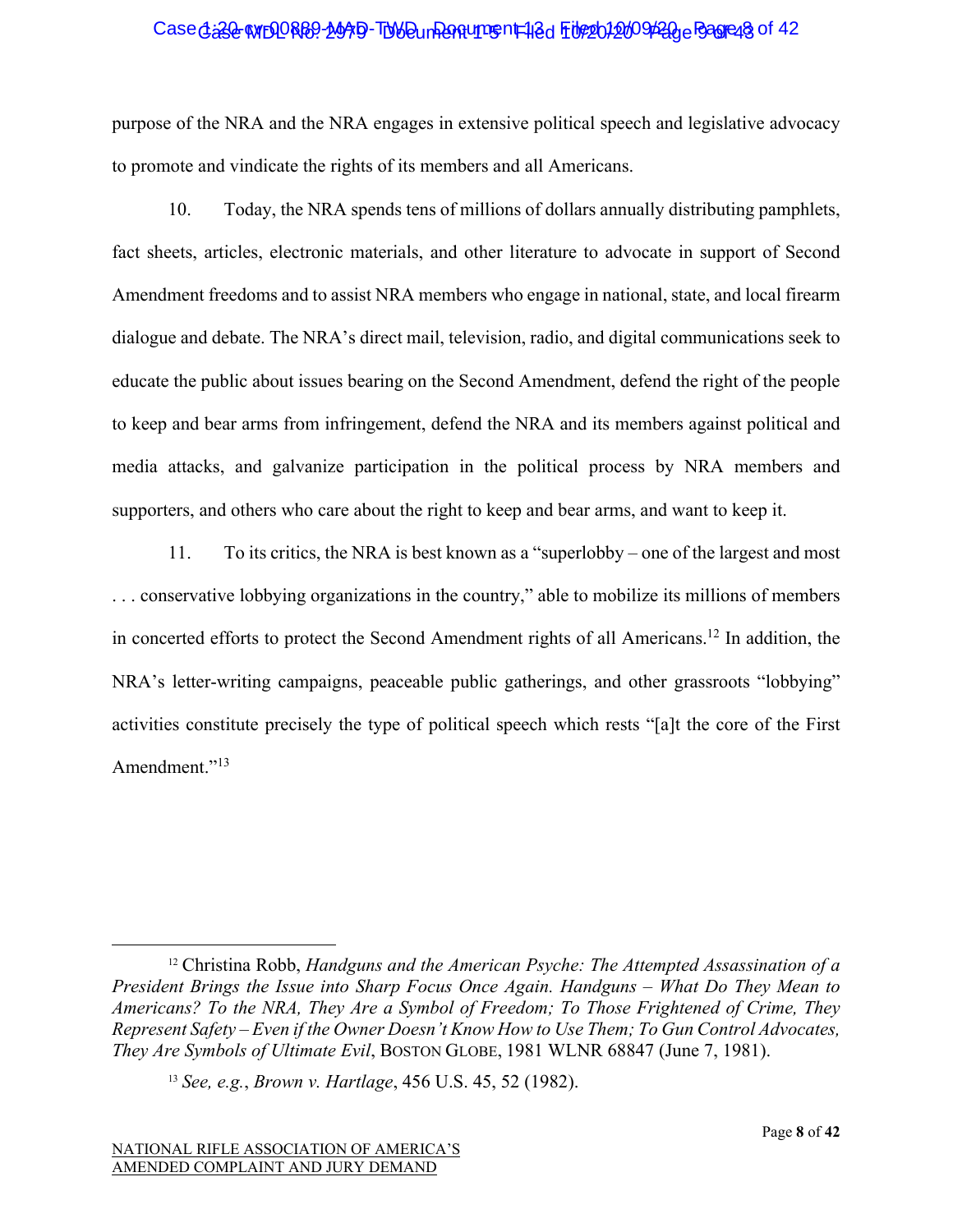# **B. Various Elected Officials in New York Target the NRA Based on the Viewpoints Expressed in Its Speech.**

12. In recent years, the NRA's corporate domicile—New York—has witnessed the ascendancy of governmental officials determined to make the state a dangerous place for Second Amendment advocacy. Although the NRA welcomes fair, full-throated policy debate, it cannot abide the corrupt misuse of government power by certain New York officials attempting to squelch political opposition to benefit themselves and advance their own careers. Unfortunately, this is what has occurred, and is already the subject of another ongoing federal lawsuit.

13. New York Governor Andrew Cuomo has a longstanding political vendetta against "Second Amendment types,"<sup>14</sup> especially the NRA, which he accuses of exerting a "stifl[ing] ... stranglehold" over national gun policy.<sup>15</sup> For Cuomo, silencing the NRA is a career strategy. During 2018, Cuomo and several political allies, including the former Superintendent of the Department of Financial Services ("DFS"), orchestrated a campaign of selective enforcement, backroom exhortations, retaliation and public threats designed to coerce financial institutions operating in New York to blacklist pro-gun advocacy groups, especially the NRA. The NRA's

<sup>14</sup> On February 15, 2018, Cuomo appeared on the MSNBC program *The Beat with Ari Melber*, where he discussed championing legislation that some believed "trampled the Second Amendment." *Gov*. *Andrew Cuomo On Background Checks: "Bunch of Boloney* [sic]*" | The Beat with Ari Melber MSNBC*, *available at* https://www.youtube.com/watch?v=Tz8X07fZ39o (last visited June 6, 2020). However, Cuomo lamented that his "favorability rating" had dropped thereafter due to "backlash from conservatives and Second Amendment types." *Id.*

<sup>15</sup> *See* Kenneth Lovett, *Exclusive: Cuomo Fires Back at Jeb Bush for 'Stupid' and 'Insensitive' Gun Tweet*, N.Y. DAILY NEWS (Feb. 17, 2016), http://www.nydailynews.com/news/politics/cuomo-blasts-jeb-stupid-insensitive-gun-tweetarticle-1.2534528.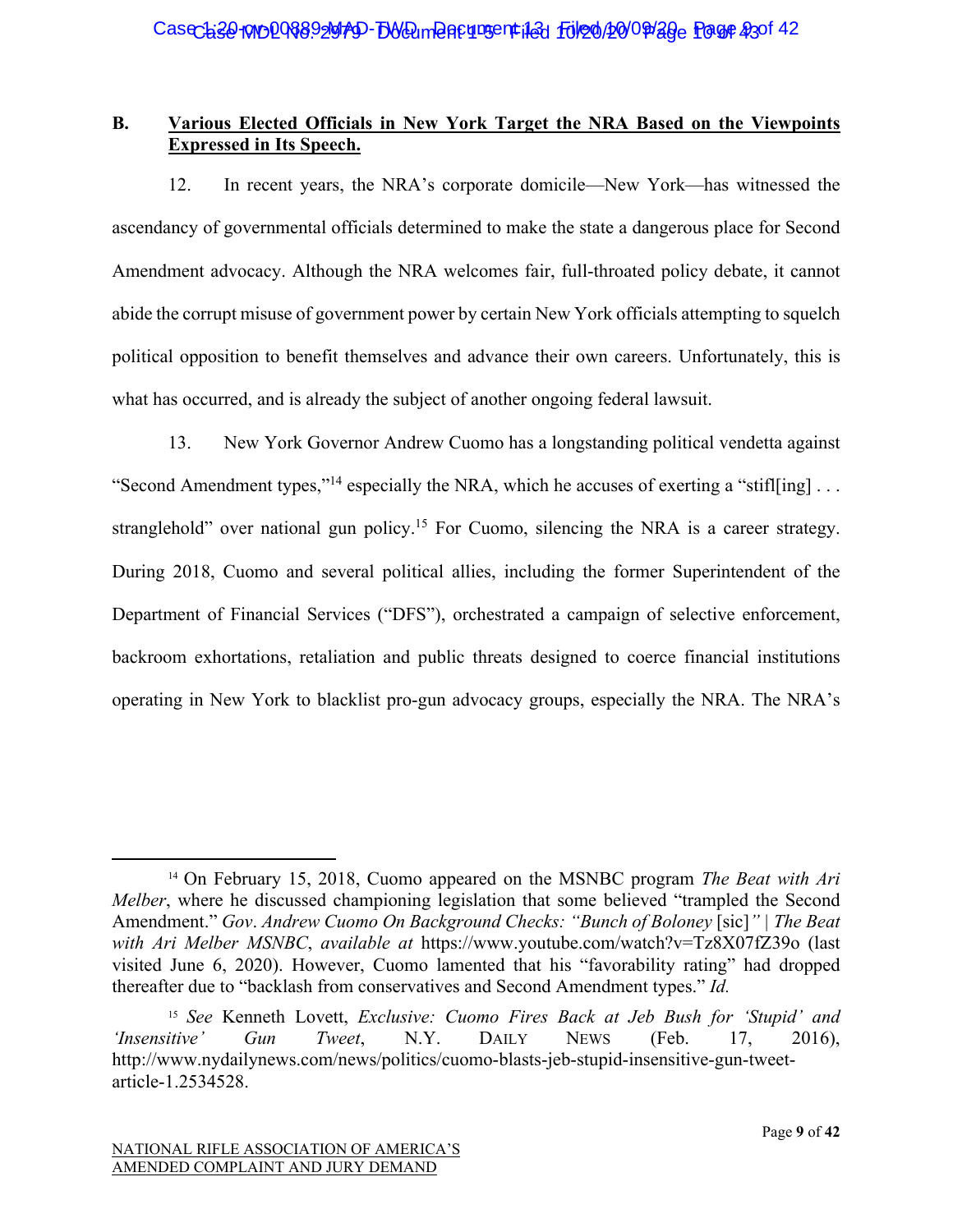# Case dase WIDDR89-MAD-TUW Dun Rentument 12d File 2012009 20de Page 10 of 42

First Amendment claims arising from this conduct have withstood motions to dismiss and are currently pending in the United States District Court for the Northern District of New York.<sup>16</sup>

14. James's predecessor in office, New York Attorney General Eric Schneiderman, defied his own party loyalties to warn the NRA that he was being urged to use his office in support of these politically motivated efforts. In a telephone call to Tom King, an NRA director, in mid-2017, Schneiderman emphasized that while he opposed the NRA's positions on the Second Amendment, he was troubled by recent, extraordinary pressures being placed on him by Cuomo and others to weaken the NRA as a political force in 2020. Schneiderman advised King to "get ready."

15. Although the NRA believed it was operating in compliance with New York State law, it also understood that a politically driven "compliance audit" was something for which it should carefully prepare. To fortify its defenses, the NRA undertook a top-to-bottom review of its operations and governance.<sup>17</sup> In the process, the NRA met with resistance from a handful of its

<sup>16</sup> *Nat'l Rifle Ass'n of Am. v. Cuomo*, Case No. 1:18-cv-00566-TJM-CFH (N.D.N.Y.).

<sup>&</sup>lt;sup>17</sup> Despite framing the NRA as a fraudulent organization beyond repair, James's own complaint extensively documents that the NRA voluntarily undertook efforts to improve its internal governance functions beginning in 2017, up to the present day. These efforts include replacing Defendant Wilson Phillips with a new treasurer that the complaint repeatedly lauds for engaging in remedial efforts such as a 50% reduction in travel expenses (Ex. A ¶ 156), "reengineering" the process for handling Defendant Wayne LaPierre's expense reimbursements to "make it . . . robust and appropriate" (Ex. A  $\P$  197), investigating and terminating a complainedof vendor contract with HomeTelos in the spring of 2018 (Ex. A ¶ 225), examining Defendant Joshua Powell's improper expenses and engaging outside counsel to assist, and confronting Powell regarding improper conflicts of interest in mid-2018, resulting in Powell's removal and repayment of misappropriated monies to the NRA (Ex. A ¶¶ 249-50, 263), and investigating and examining the improper use of a corporate credit card by LaPierre's senior assistant (Ex. A ¶ 294). The NRA engaged outside counsel to do an extensive review of the NRA's relationship with its contractual partners and in service of that effort ultimately commenced litigation against Ackerman to obtain documentation that Ackerman has been withholding. (Ex. A ¶¶ 302, 455). The NRA has further been evaluating the establishment of an internal audit function (Ex. A ¶ 483) and adopted a revised whistleblower policy in January 2020. (Ex. A ¶ 115).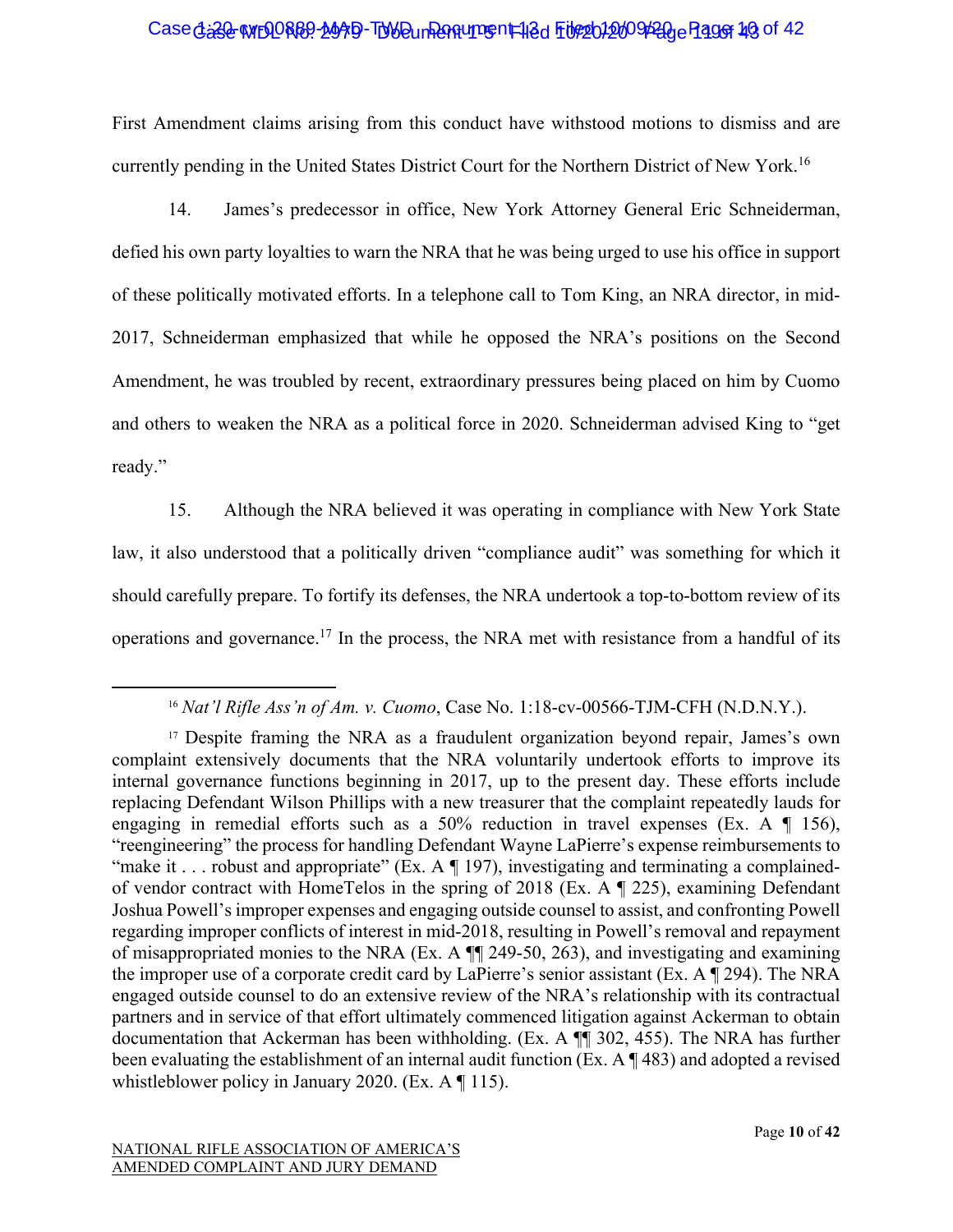#### Case dase WIDORB9-MAD-TUW Dun Party Translate File 2010 Page 12 of 42

executives and vendors who did not welcome the NRA Board's push for additional documentation and transparency. Over the ensuing year, the NRA became embroiled in litigation with those it determined had abused its trust. These fights were difficult, but the NRA stuck to its guns, determined to protect its mission, message, members and donors and prepare itself to fend off a political attack from the NYAG if one came.

16. Months after delivering his warning to Mr. King, Schneiderman resigned from office. Nearly all other candidates to replace him took affirmative steps to distance themselves<sup>18</sup> from Cuomo—who presided over a government that the *New York Times* called "historically corrupt" and "a chamber of ethical horrors."<sup>19</sup> But as the NRA's First Amendment lawsuit against Governor Cuomo received increased coverage during the summer of 2018 (and garnered support from the American Civil Liberties Union),20 James—whom the *New York Times* expressly declined to endorse due to perceived corrupt ties to  $Cuomo<sup>21</sup>$ —adopted Cuomo's plan and made the political prosecution of the NRA a central campaign theme. She embraced Cuomo's endorsement, pursued

<sup>18</sup> *See* Jeffery Mays, *Letitia James Has Embraced Andrew Cuomo. Is It Worth It?* N.Y. TIMES (Aug. 13, 2018), https://www.nytimes.com/*2018*/08/13/nyregion/letitia-james-attorneygeneral-independence.html.

<sup>19</sup> Editorial, *The New York Times Endorses Zephyr Teachout for Attorney General in Thursday's Primary*, N.Y. TIMES (Aug. 19, 2019), https://www.nytimes.com/2018/08/19/ opinion/zephyr-teachout-new-york-attorney-general.html.

<sup>20</sup> *See* David Cole, *New York State Can't Be Allowed to Stifle the NRA's Political Speech*, SPEAK FREELY (Aug. 24, 2018), https://www.aclu.org/blog/free-speech/new-york-state-cant-beallowed-stifle-nras-political-speech; *see also* Cheryl Chumley, *ACLU defends NRA - - Yes, You Read That Right*, WASH. TIMES (Aug. 27, 2018) https://www.washingtontimes.com/ news/2018/aug/27/aclu-defends-nra-yes-you-read-right/; *see also* Declan McCullagh, *ACLU Sticks Up for the NRA?!*, REASON (Aug. 24, 2018), https://reason.com/2018/08/24/aclu-teams- upwith-nra/.

<sup>21</sup> Editorial, *The New York Times Endorses Zephyr Teachout for Attorney General in Thursday's* Primary, N.Y. TIMES (Aug. 19, 2019), https://www.nytimes.com/2018/08/19/ opinion/zephyr-teachout-new-york-attorney-general.html.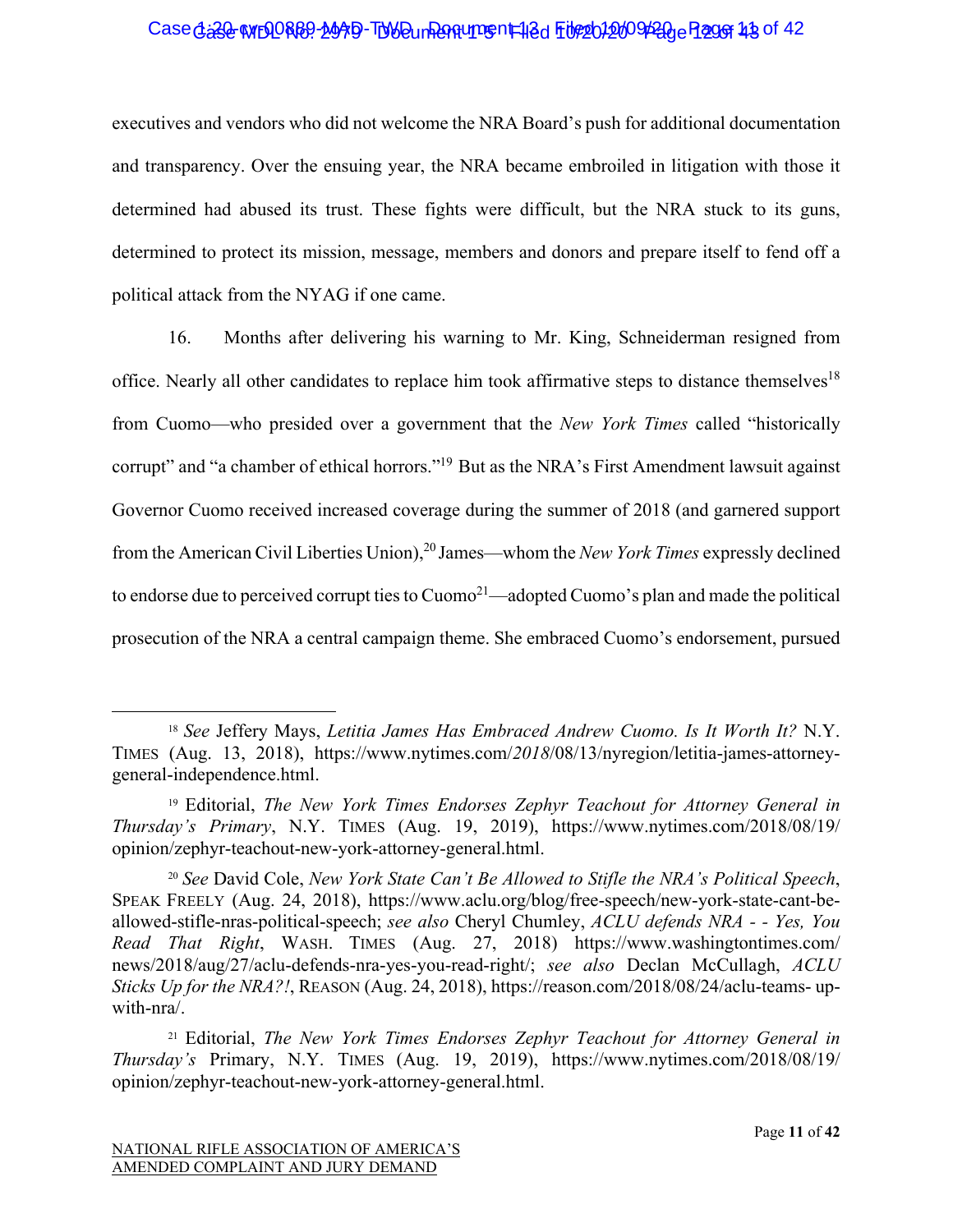## Case dase WIDORB9-MAD-TUW Dun Rentument 12d File 2012009/200 Plager 13 of 42

contributions from his donors, $^{22}$  and promised to apply the same unconstitutional tactics against the NRA. On September 6, 2018, James announced that, if elected, she would follow Cuomo's financial-blacklisting campaign by "put[ting] pressure upon the banks that finance the NRA" in order to choke off support for its Second Amendment speech.23 She also reiterated her attacks on the NRA's legitimacy as a not-for-profit corporation.<sup>24</sup>

#### **C. James Maliciously Defamesthe NRA to Create a Pretext for Law Enforcement Action.**

17. To create air cover for her campaign against the NRA (which had begun to attract bipartisan criticism),<sup>25</sup> James coordinated actively with Everytown for Gun Safety ("Everytown"), an activist organization richly endowed by Michael Bloomberg whose explicit political mission is to oppose the NRA. The group has played a similar role in support of James's attacks on the NRA's legitimacy as a charitable organization.

18. Everytown funds a digital media outlet known as *The Trace*, which dedicates itself to publishing salacious anti-NRA articles. During late summer and early fall 2018, as James pledged that she would wield state power to "see whether or not the[] [NRA] ha[d] in fact complied

<sup>22</sup> *Id.*

<sup>24</sup> *Id.*

<sup>23</sup> *See Attorney General Candidate, Public Advocate Letitia James* OUR TIME PRESS (Sept. 6, 2018), https://www.ourtimepress.com/attorney-general-candidate-public-advocate-letitiajames/.

<sup>25</sup> *See, e.g.*, Matt Ford, *The NRA Is Not a Domestic Terrorist Organization*, THE NEW REPUBLIC (Sept. 17, 2019), https://newrepublic.com/article/155085/nra-not-domestic-terroristorganization; Jim Geraghty, *For Americans' Gun Rights, the Stakes in 2020 Are as High as Ever*, NAT'L REV. (Apr. 25, 2019), https://www.nationalreview.com/the-morning-jolt/for-americansgun-rights-the-stakes-in-2020-are-as-high-as-ever/ ("Even if the IRS doesn't find the Bloomberg group's complaint compelling, New York State's new attorney general, Letitia James, pledged to investigate whether the NRA is complying with the requirements for nonprofit organizations. James, a fierce proponent of gun control, may very well be driven by political ambitions …").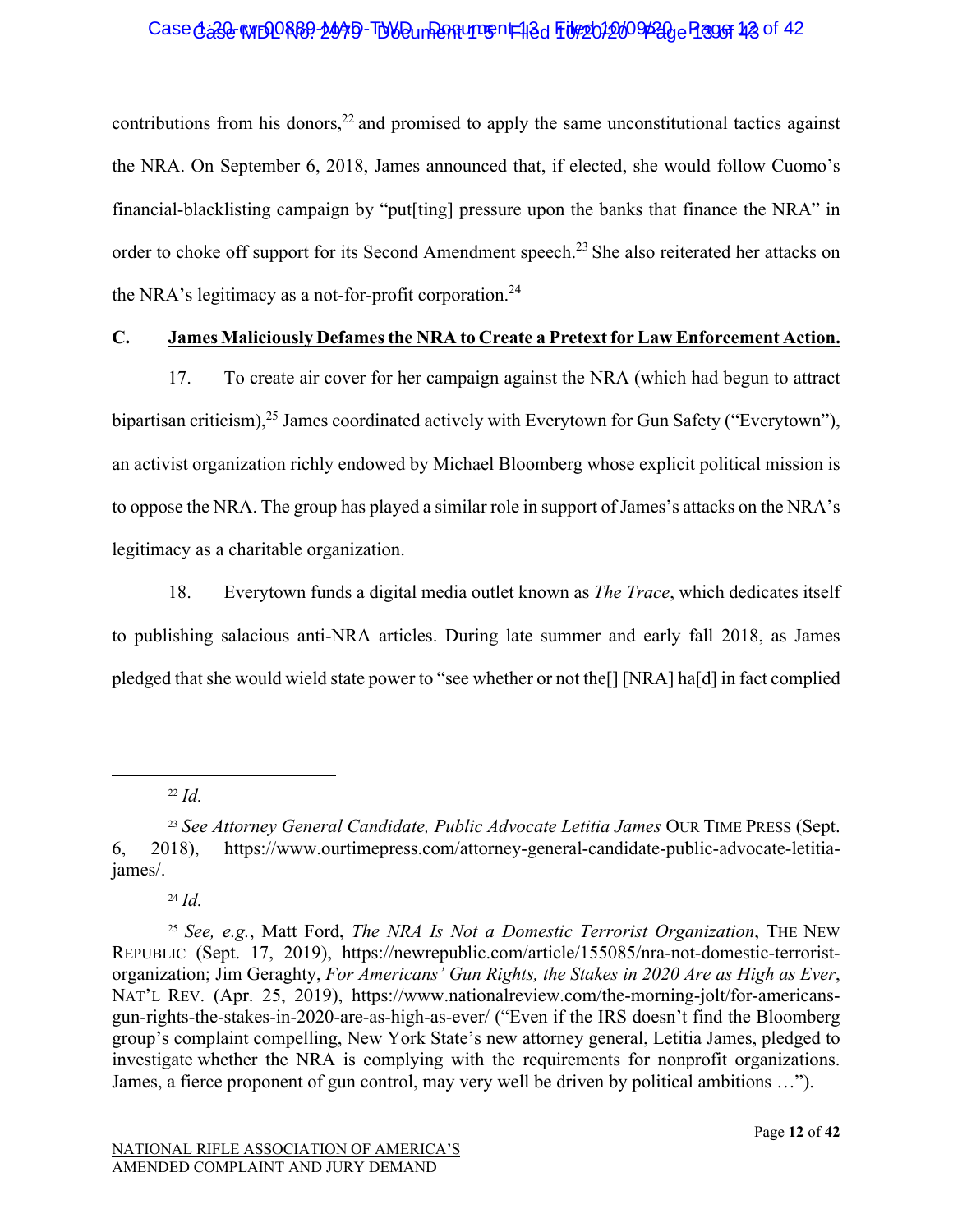#### Case dase WIDORB9-MAD-TUW Dun Party Translate File 2012/009/200 Page 13 of 42

with the not-for-profit law," *The Trace* began to publish articles that purported to focus on governance, spending, and personnel issues at the NRA.26

19. Importantly, James began to publicize false, defamatory assertions that the NRA engaged in criminal activity. On September 4, 2018, during a debate between Democratic candidates, James stated that, if elected, her "top issue" would be "going after the NRA because *it is a criminal enterprise*."<sup>27</sup>Two days later, James doubled down on this assertion, and elaborated: "We need to again take on the NRA, which holds itself out as a charitable organization. But in fact, they are not. *They are nothing more than a criminal enterprise.* We are waiting to take on all of the banks that finance them, their investors."28 James maliciously accused the NRA of criminal conduct in the hope of damaging its goodwill among existing and potential members, donors, and business partners, as well as its access to funds. James's "criminal enterprise" language, accompanied by references to collateral action against financiers and bankers, deliberately invoked a determination to ensnare and punish anyone who supported the NRA. The

<sup>26</sup> *See* Mike Spies, *Tom Selleck Quits NRA Board*, THE TRACE (Sept. 18, 2018), https://www.thetrace.org/2018/09/tom-selleck-quits-nra-board/; *see also* Mike Spies & John Cook, *Top NRA Executive's Trail of Business Flops and Unpaid Debt*, THE TRACE (Oct. 1, 2018), https://www.thetrace.org/ 2018/10/nra-josh-powell/; *see also* Mike Spies & John Cook, *For the Second Time in Two Years, the NRA Will Raise Dues on Members*, THE TRACE (Aug. 27, 2018), https://www.thetrace.org/2018/08/nra-membership-dues-increase/; *see also* Alex Yablon & Mike Spies, *FAQ: Is the NRA Going Broke?*, THE TRACE (Aug. 9, 2018), https://www.thetrace.org/2018/08/nra-financial-health-new-york-state-lawsuit-carry-guard/; *see also* Brian Freskos, *We Translated Maria Butina's Russian Blog Posts. Here's What They Reveal About Her Obsession with the NRA*, THE TRACE (July 24, 2018), https://www.thetrace.org/2018/07/maria-butina-nra-russian-blog-post-translation/.

<sup>27</sup> *See* New York City Bar Association, *Forum for the Democratic Attorney General Primary Candidates*, (Sept. 4, 2018), *available at* https://www.youtube.com/ watch?v=6n2 LHNEUW0 (statement at the 17:50 mark).

<sup>28</sup> *See Attorney General Candidate, Public Advocate Letitia James*, OUR TIME PRESS (Sept. 6, 2018), https://www.ourtimepress.com/attorney-general-candidate-public-advocate-letitiajames/ (emphasis added).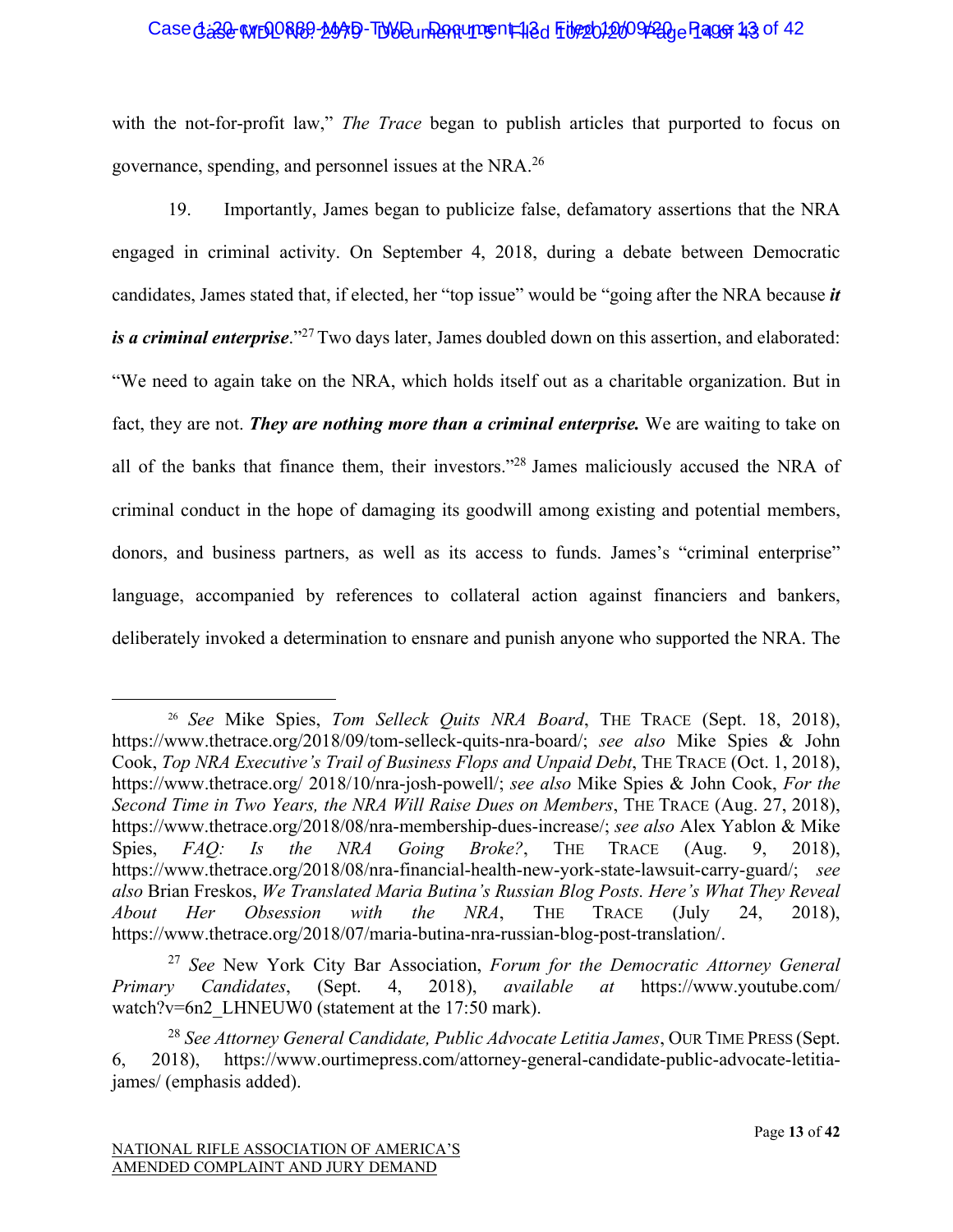# Case dase WIDORB9-MAD-TUW Dun Pantument 12d File 201009 20de Page 14 of 42

purpose and effect of James's statement was to induce a belief that the NRA engaged in criminal activity that placed its banks and business counterparties at risk of law-enforcement action.

20. Similarly, on October 31, 2018, in an interview with *Ebony Magazine*, James stated that "the NRA holds [itself] out as a charitable organization, but in fact, [it] really [is] a *terrorist organization*."<sup>29</sup> Against the backdrop of similar statements that were routinely couched in references to specific laws and promises of law-enforcement action, this statement was not mere heated political rhetoric. Rather, it was intended to reiterate and reinforce James's false, malicious assertion that the NRA had committed serious crimes, including crimes for which its financial backers might face repercussions.

21. Unsurprisingly, amid such wild accusations, investigative reporters from outlets other than *The Trace* began to inquire whether James's claims against the NRA had any merit. The NRA engaged patiently and extensively with Pulitzer Prize-winning journalists from both *The Wall Street Journal* and *The New York Times* to rectify lies about its governance.

22. Although confident in the propriety of its own finances and governance, the NRA sought to leave no stone unturned in the face of James's threats. Accordingly, the NRA began to prepare for the predictable outcome of a James victory in the NYAG election: a pretextual investigation into its compliance with New York law. As it pursued its own internal review, the NRA determined that a relatively small group of vendors, executives and fiduciaries were not complying with NRA policies and/or reporting requirements. As such, the Association took steps to bring all into full compliance. On April 11, 2019, for example, the NRA filed an action for

<sup>29</sup> *See* Teddy Grant, *Letitia 'Tish' James on Becoming New York's Next Attorney General*, EBONY (Oct. 31, 2018), https://www.ebony.com/news/letitia-tish-james-on-becoming-new-yorksnext-attorney-general/ (emphasis added).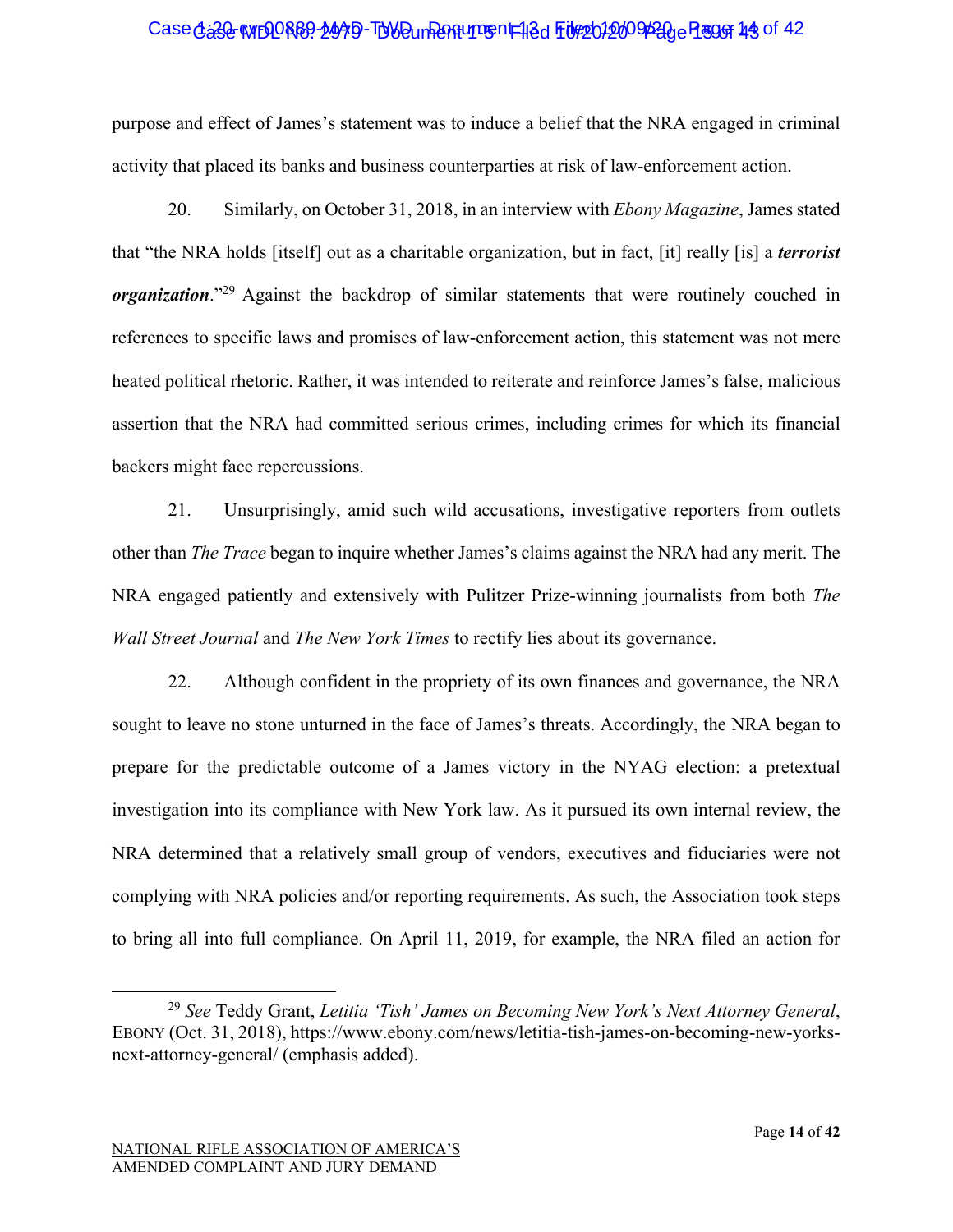#### Case dage MBOR89-MAD-TWD un Dent 12d Filed 1009/20 Page 15 of 42

specific performance against its then-largest vendor, the advertising agency Ackerman McQueen, which had refused to comply with the NRA's requests for documents under a contractual recordinspection right. Rather than support the NRA's efforts, James coordinated with Everytown to undermine them. On April 17, 2019, Everytown filed complaints with the IRS and New York State targeting the NRA's tax-exempt status.30 The sole source cited in those complaints was a *New Yorker* article published the same day—authored by *Trace* staffer Mike Spies—which replicated Everytown's claims.

23. Ten days later, on April 27, 2019, James delivered on the first part of her campaign promise to target the NRA. Within months of her inauguration, the NYAG predictably launched a sweeping investigation.

# **D. The NYAG's Pretextual "Investigation" Underscores James's Plan to Destroy the NRA.**

24. Even though James defamed and inveighed against the NRA, the NRA initially offered to cooperate with any good-faith inquiry into its finances.<sup>31</sup> After all, the NYAG is the supervising regulator for all New York non-profits, including the NRA.

25. Rather than accept the NRA's offer of cooperation in good faith, James's staff secretly subpoenaed the NRA's accounting firm, demanding reams of sensitive records, including

<sup>30</sup> *See* Press Release, *Everytown Files Complaint About NRA's Tax-Exempt Status With IRS, Calls for Federal and State Investigations into the NRA* (Apr. 18, 2019), https://everytown.org/press/everytown-files-complaint-about-nras-tax-exempt-status-with-irscalls-for-federal-and-state-investigations-into-the-nra/.

<sup>31</sup> Gabriela Resto-Montero, *New York's Attorney General Opens Investigation into the NRA as Its President Steps Down*, VOX, (Apr. 28, 2019), https://www.vox.com/policy-andpolitics/2019/4/27/18519685/nra-ceo-accuses-president-extortion-wayne-lapierre-oliver-north ("A lawyer for the NRA said the organization will 'fully cooperate' with the investigation, and added, 'The NRA is prepared for this, and has full confidence in its accounting practices and commitment to good governance.'").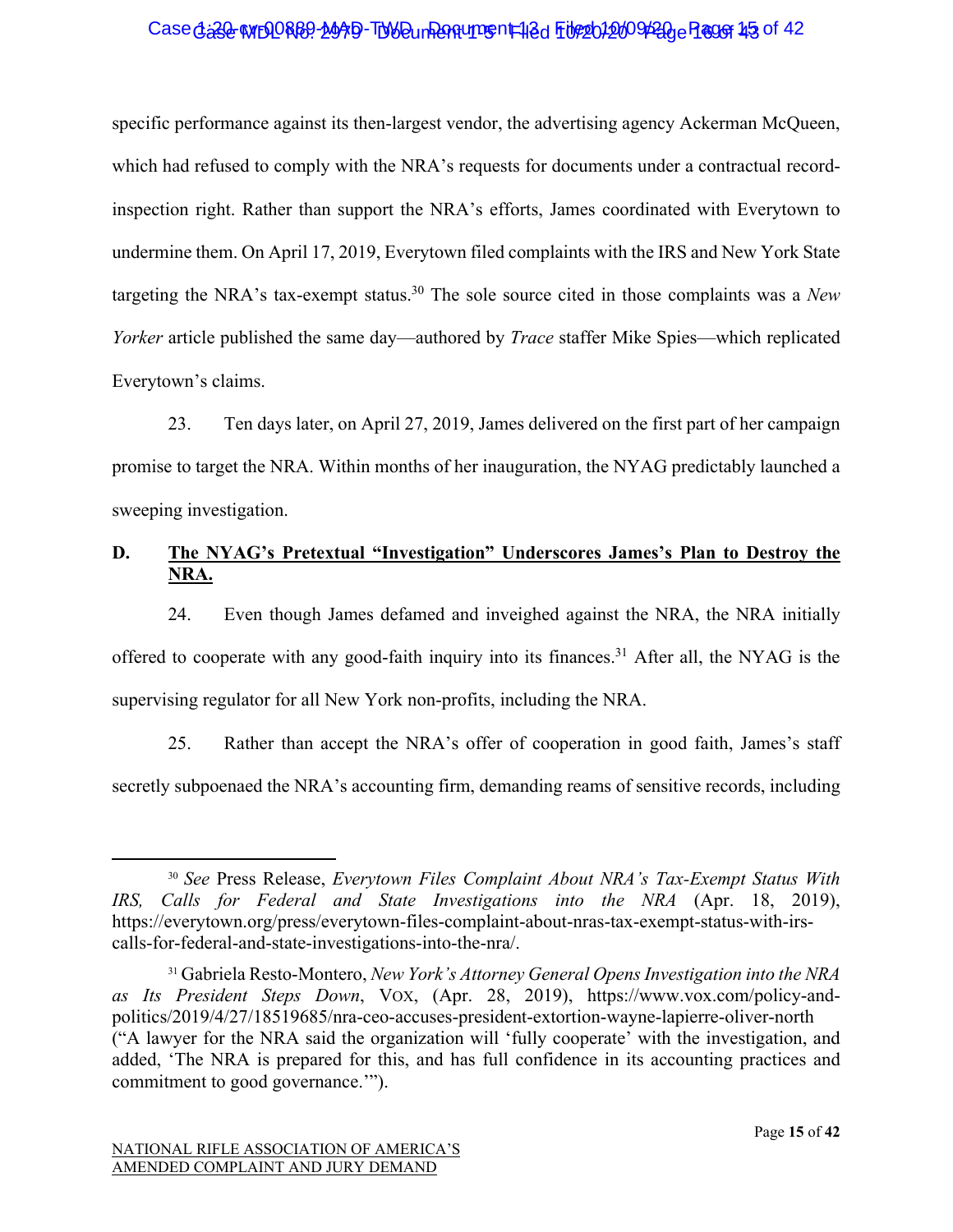# Case dase WIDORB9-MAD-TUW Dun Rent 112d File 2012009 Page 17 96 of 42

names of NRA members and donors—and tried to forbid the firm from alerting the NRA, despite its obligation under the Internal Revenue Code to do so. When the NRA requested that confidential documents produced to the NYAG Charities Bureau be maintained in confidence for purposes of James's purported charitable-compliance investigation—and not given to other NYAG staff who were adverse to the NRA on Second Amendment matters—the NYAG flatly refused.

26. A state attorney general is obligated to seek justice and not just "win at all costs." As counsel for a state executive branch agency, the attorney general owes duties similar to prosecutors in criminal cases,  $32$  and she is bound by the so-called "Neutrality Doctrine" even in civil litigation. The United States Supreme Court has stated that a government attorney "is the representative not of an ordinary party to a controversy, but of a sovereignty whose obligation to govern impartially is as compelling as its obligation to govern at all; and whose interest, therefore is not that it shall win a case, but that justice shall be done."<sup>33</sup> This state's highest court has similarly held that "conscious discrimination by public authorities taints the integrity of the legal process to the degree that no court should lend itself to adjudicate the merits of the enforcement action."34

<sup>&</sup>lt;sup>32</sup> *See* Model Rules of Professional Conduct 3.8 cmt. 1 ("A prosecutor has the responsibility of a minister of justice and not simply that of an advocate."); *see also "The Right Thing" Ethical Guidelines for Prosecutors*, District Attorneys Association of the State of New York (2016), http://www.daasny.com/wp-content/uploads/2016/02/2016-Ethics-Handbook.pdf ("District Attorneys . . . shall not . . . Misuse their public positions for the purpose of obstructing or furthering the political activities of any political party or candidate."); *see also* U.S. Department of Justice Manual § 9-27.260 ("In determining whether to commence or recommend prosecution or take other action against a person, the attorney for the government should not be influenced by: The person's . . . political association, activities or beliefs . . . [or] The attorney's own personal feelings concerning the person [or] the person's associates  $\dots$  ...").

<sup>33</sup> *See Berger v. United States*, 295 U.S. 78, 88 (1935) (criminal case).

<sup>34</sup> *303 West 42nd St. v. Klein*, 46 N.Y.2d 686, 693 (1979).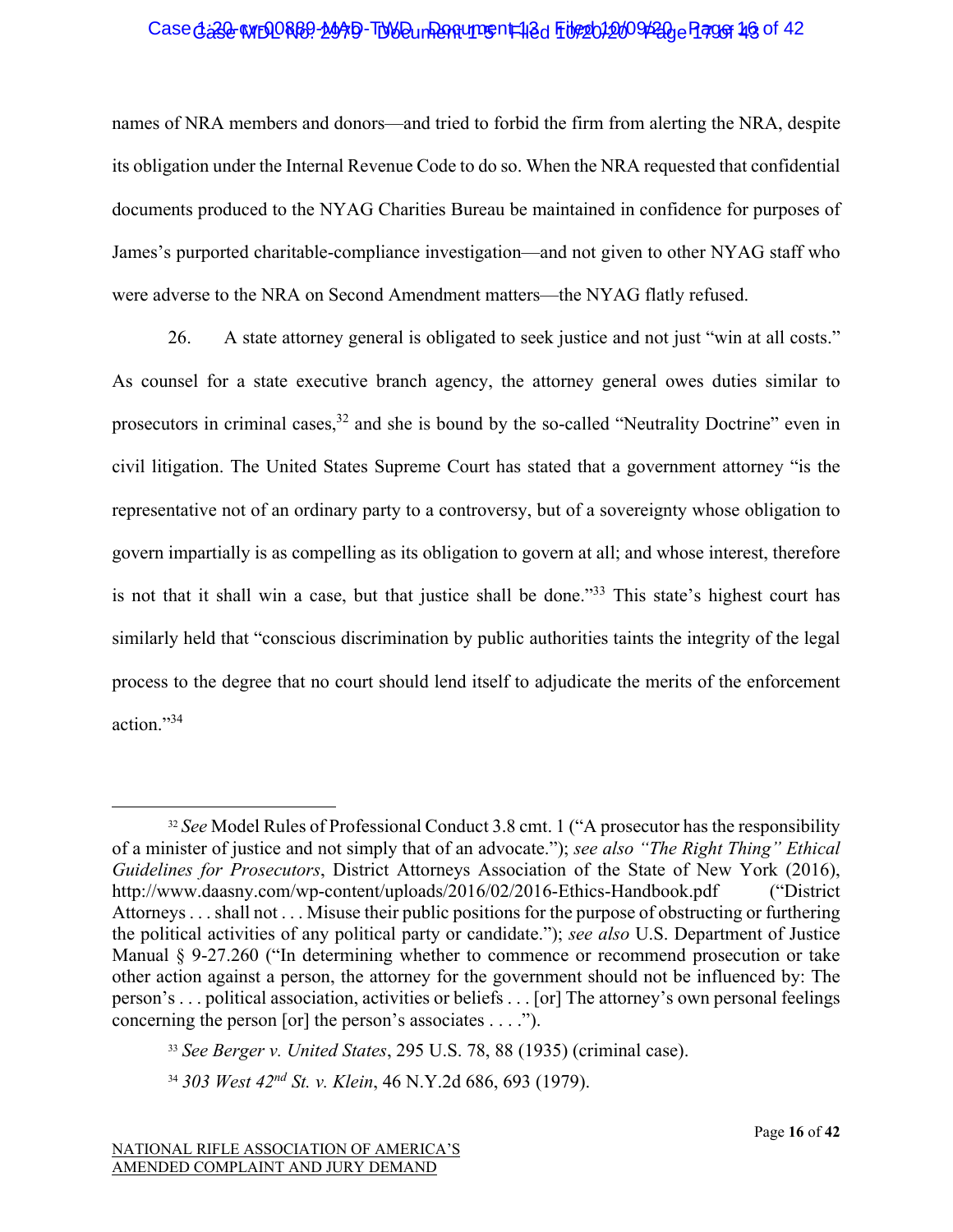# Case dase WIDDR89-MAD-TUW Dun Rentument 12d File 2012009/20 e Page 13 of 42

27. Courts have recognized that this principle also applies in civil cases and have held that a "government lawyer in a civil action or administrative proceedings has the responsibility to seek justice and develop a full and fair record, and he should not use his position or the economic power of the government to harass parties or to bring about unjust settlements or results."<sup>35</sup> A government lawyer in such a scenario is held to a higher standard than a lawyer in private practice and "should refrain from instituting or continuing litigation that is obviously unfair."<sup>36</sup>

28. Put differently, a government attorney "'may prosecute with earnestness and vigor—indeed, he should do so. But while he may strike hard blows, he is not at liberty to strike foul ones.'"37 Additionally, a government lawyer "has obligations that might sometimes trump the desire to pound an opponent into submission."<sup>38</sup> Courts have expressly recognized that a state attorney general "is to decline the use of individual passions, and individual malevolence."<sup>39</sup>

29. As a pillar of her campaign platform, James boasted that she would strike blows against the NRA and pound the NRA into submission. She vowed that she would use the NYAG's enforcement powers for the precise purpose of stanching political speech ("deadly propaganda") with which she and Cuomo disagree. She has begun to deliver on her campaign promises to

<sup>35</sup> *See People ex rel. Clancy v. Superior Court*, 39 Cal.3d 740, 746 (1985) (quoting Model Code of Professional Responsibility EC 7–14 (1981)).

<sup>36</sup> *Freeport McMoRan Oil & Gas Co. v. F.E.R.C.*, 962 F.2d 45, 47 (D.C. Cir. 1992) (quoting Model Code of Professional Responsibility EC 7–14 (1981)).

<sup>37</sup> *Berger v United States*, 295 U.S. 78, 88 (1935). *See also DaCosta v. City of New York*, 296 F. Supp. 3d 569, 600 (E.D.N.Y. 2017) *reconsideration denied sub nom. DaCosta v. Tranchina*, 285 F. Supp. 3d 566 (E.D.N.Y 2018).

<sup>38</sup> *Freeport McMoRan Oil & Gas Co*., 962 F.2d 45, 48 (D.C. Cir. 1992).

<sup>39</sup> *State of R.I. v. Lead Indus. Ass'n, Inc.*, 951 A.2d 428 (R.I. 2008) (quoting *Foute v. State*, 4 Tenn. (3 Hayw.) 98, 99 (1816)).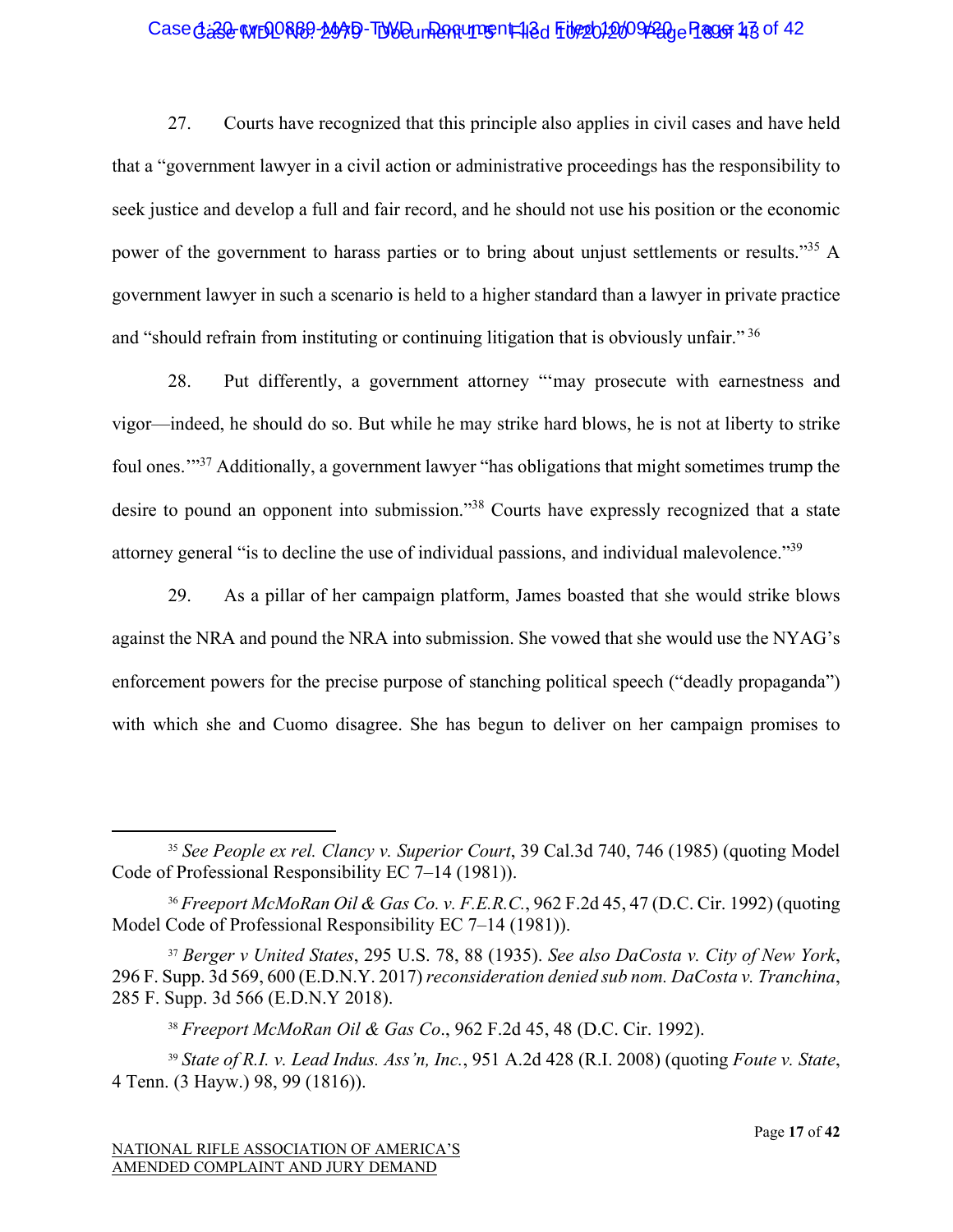## Case dase WIDORB9-MAD-TUW Dun Rentument 12d File 2012009/200 Page 18 of 42

retaliate against the NRA for constitutionally protected speech on issues that James opposes. As NYAG, James has regrettably succumbed to "individual passions, and individual malevolence."

30. In truth, James's Charities Bureau investigation is nothing more than a pretext for her goal of depriving the NRA, its members, and its donors of their constitutional rights to freedom of speech and association under the First Amendment, and to the right to keep and bear arms under the Second Amendment.

## **E. James Seeks the Extraordinary and Unprecedented Relief of Dissolution Based Solely on Alleged Executive Misconduct.**

31. On the evening of August 5, 2020, James teased a press conference the following morning regarding a "major national" announcement.<sup>40</sup> The next day, she took to the stage to announce that she would sue to dissolve the NRA. At the same time, the NRA commenced this lawsuit. A copy of the dissolution complaint and its exhibits is attached hereto as Exhibits A and B. Notably (and to the apparent surprise of one reporter attending the press conference), James made no attempt to settle her purported grievances against the NRA or monitor or reform the NRA to remedy the alleged corruption.<sup>41</sup> Of course, improving the NRA's governance is not James's goal—dissolving a political enemy is.

32. The same day, in an obviously coordinated effort, the Attorney General for the District of Columbia also filed suit against the NRA and the NRA's 501(c)(3) arm, the NRA

<sup>40</sup> *See New York Attorney General to Deliver 'Major National Announcement*,*"* WASH. EXAMINER (Aug. 5, 2020), https://www.washingtonexaminer.com/news/new-york-attorneygeneral-to-deliver-major-national-announcement

<sup>41</sup>*See* Transcript of James's press conference at 20:13, *available at* https://www.rev.com/ blog/transcripts/ny-attorney-general-letitia-james-sues-nra-press-conference-august-6.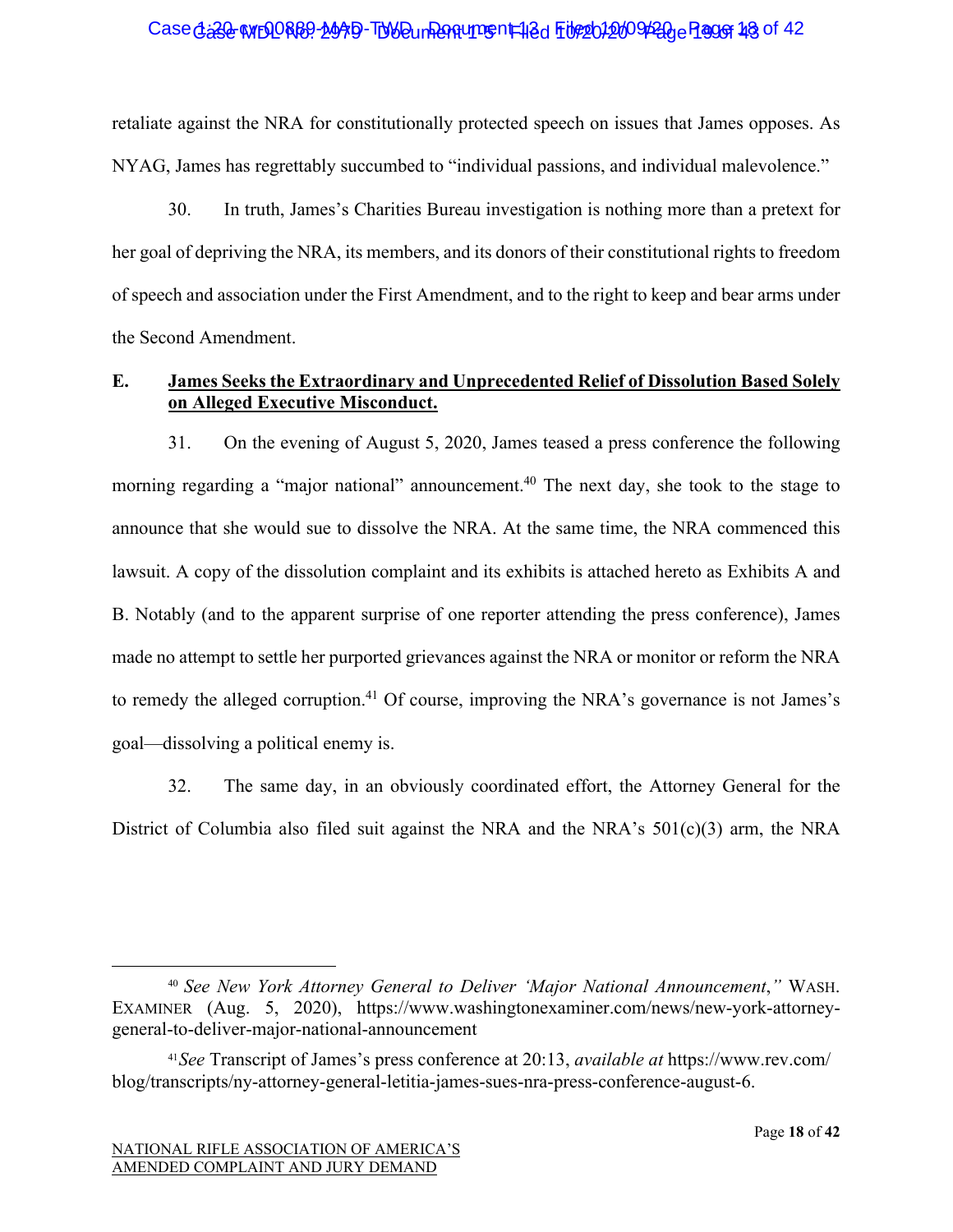## Case dase WIDORB9-MAD-TUW Dun Panturg nt 12d File 20109 Page Page 19 of 42

Foundation, which is domiciled there.<sup>42</sup> The DCAG's complaint alleges similar misconduct but does not seek dissolution.

33. Although the State Dissolution Action vaguely purports to indict "the NRA" for actions it elsewhere alleges were undertaken by individual defendants and actively concealed from oversight by others,<sup>43</sup> it contains no allegations of fraud or intentional illegality by the employees of the NRA broadly, or by the NRA Board of Directors or any Committee of the Board. Instead, construed deferentially, the complaint at most accuses the NRA and its Board of failing to maintain fulsome records and of lax oversight. Specifically, the complaint alleges that: (i) although the Board did have a compensation committee<sup>44</sup> and hire compensation consultants,  $45$  it did not adequately benchmark peer compensation<sup>46</sup> or memorialize "evidence" of scrutiny given to executive performance;<sup>47</sup> (ii) forms filed with the IRS failed to properly account for expense reimbursements as compensation,<sup>48</sup> and failed to adopt the NYAG's view that the NRA's widelydisclosed executive salaries amounted to *per se* improper excess-benefit transactions;<sup>49</sup> (iii) the Audit Committee "failed to exercise a proper duty of care" in approving related party transactions

- <sup>45</sup> Ex. A ¶¶ 396-417.
- <sup>46</sup> Ex. A ¶ 403.
- $47$  Ex. A ¶ 406.
- <sup>48</sup> *See, e.g*., Ex. A ¶ 434.
- <sup>49</sup> Ex. A ¶ 443.

<sup>42</sup> *District of Columbia v. NRA Foundation et al*., Case No. 2020-CA-003454 (Sup. Ct. D.C).

<sup>43</sup> *See, e.g.*, Ex. A. ¶¶ 144, 158, 197, 201-03, 205, 207, 227, 228, 233, 262, 266, 286, 293, 307, 309-24, 326, 335, and 337.

<sup>44</sup> Ex. A ¶ 402.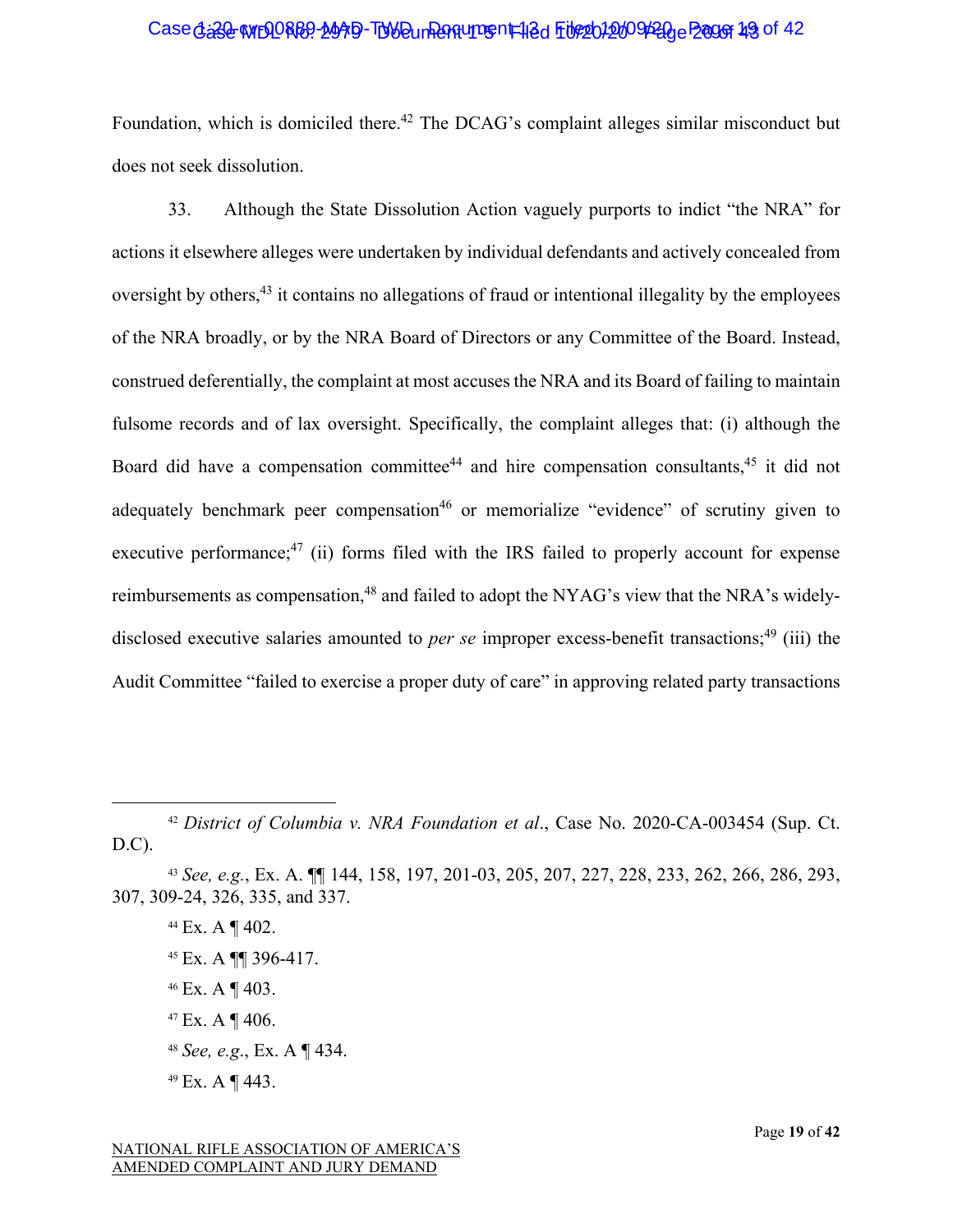# Case dase WIDORB9-MAD-TUW Dun Pantument 12d File 20109420 e Page 20 of 42

and conflicts of interest,<sup>50</sup> and failed to diligently supervise or audit the NRA's outside auditors<sup>51</sup>; (iv) the Audit Committee made an *ultra vires* decision to indemnify a board member for legal fees in 2019, a decision that should have been left to the full Board<sup>52</sup>—although the complaint fails to allege that the Board was unaware of, or did not duly ratify, the Audit Committee's indemnification resolution; and  $(v)$  the Audit Committee failed to implement an effective compliance program,  $53$ although no specific inadequacies or deficiencies in the NRA's current compliance training regime are identified. (The State Dissolution Action does take issue with one individual defendant's erstwhile involvement in administering compliance training, but concedes that he was fired by the NRA for the same issues raised in the complaint).<sup>54</sup>

34. The NRA disputes the legitimacy of even these allegations, but viewed in the worst possible light, they cannot justify James's decision to commence a dissolution action. The dissolution causes of action were brought under New York Not-for-Profit Corporation Law Sections 1101 and 1102. Section 1101 authorizes the NYAG to commence a dissolution action where a corporation "has exceeded the authority conferred upon it by law, or has violated any provision of law whereby it has forfeited its charter, or carried on, conducted or transacted its business in a persistently fraudulent or illegal manner, or by the abuse of its powers contrary to

<sup>50</sup> Ex. A¶ 498. Notably, the NYAG nowhere alleges in the State Dissolution Action that any of these related-party transactions were not for the NRA's benefit or in furtherance of the NRA's corporate mission; rather, the NYAG alleges only disagreements about the prices paid for these transactions and failure to follow appropriate procedures for authorizing them. NRA policy did not prohibit such transactions.

<sup>51</sup> Ex. A ¶¶ 518-31.

<sup>52</sup> Ex. A ¶¶ 532-33

<sup>53</sup> Ex. A ¶¶ 532-43.

<sup>54</sup> Ex. A. ¶ 251.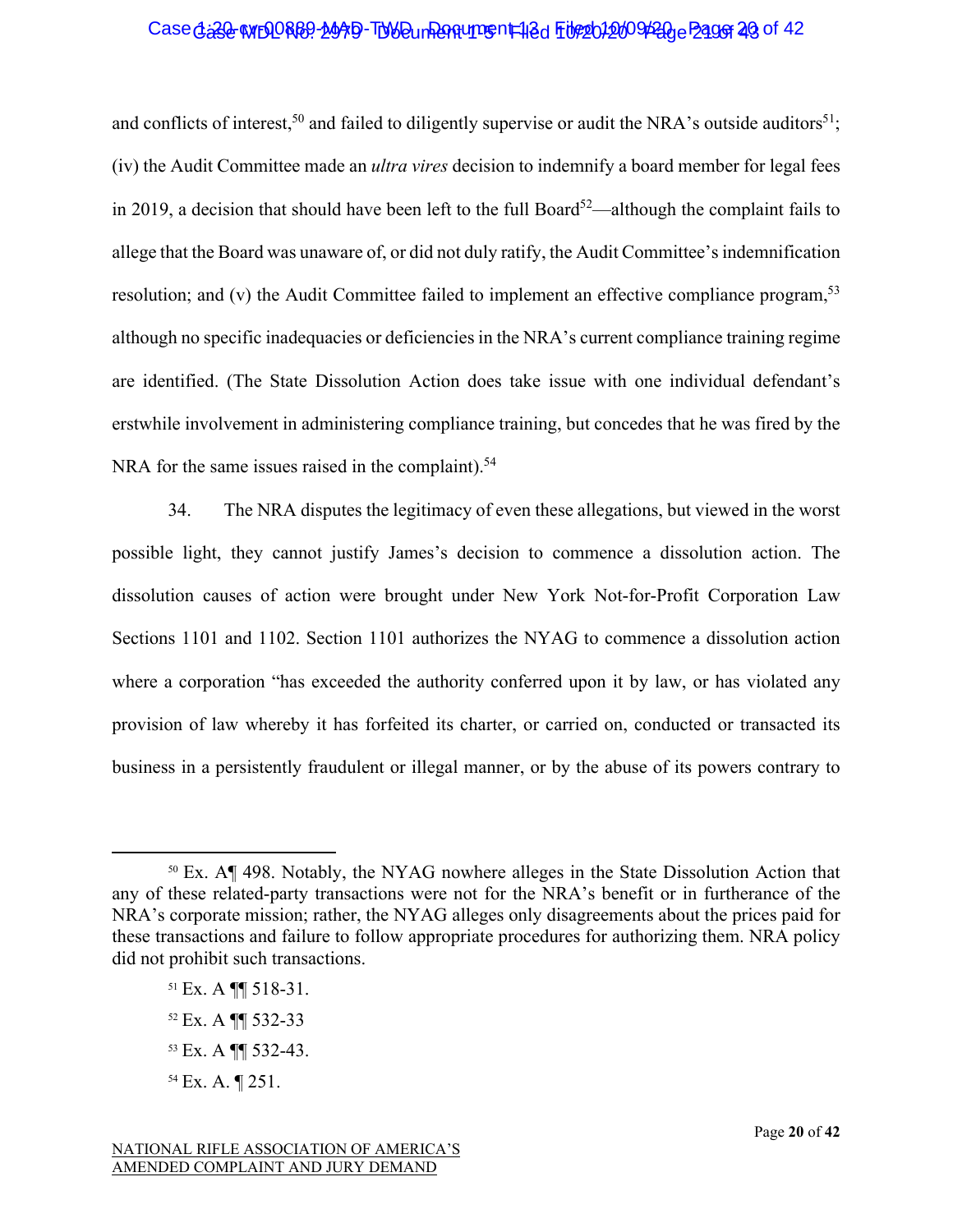# Case dase WIDDR89-MAD-TUW Dun Rentument 12d File 20109420 e Page 23 of 42

public policy of the State." Section 1102 gives the NYAG the right to commence the equivalent of a derivative action by a director, who may seek dissolution where "directors or members in control of the corporation have looted or wasted the corporate assets, have perpetuated the corporation solely for their personal benefit, or have otherwise acted in an illegal, oppressive or fraudulent manner." Despite the wording of Section 1102, New York's highest court has ruled that dissolution under this section is only available in cases of "egregious" conduct, which "go far beyond charges of waste, misappropriation and illegal accumulations of surplus, which might be cured by a derivative action for injunctive relief and an accounting."55

35. As such, this extreme remedy is reserved for non-profits that themselves were deemed to be a *sham*—a word that appears nowhere in the NYAG's complaint. Cases where a puppy rescue organization was really a puppy mill,<sup>56</sup> cancer charities performed no such work,<sup>57</sup> a leukemia foundation spent less than one percent of its revenue to help children suffering from

<sup>55</sup> *Liebert v. Clapp*, 13 N.Y.2d 313, 316 (1963).

<sup>56</sup> *See* Press Release, *A.G. Schneiderman Obtains Consent Order Shuttering Long Island Puppy Flipper* (Mar. 16, 2015), https://ag.ny.gov/press-release/2015/ag-schneiderman-obtainsconsent-order-shuttering-long-island-puppy-flipper.

<sup>57</sup> *See Coalition Against Breast Cancer Dissolved By New York Attorney General's Office*, CHARITY WATCH (May 7, 2013), https://www.charitywatch.org/charity-donatingarticles/coalition-against-breast-cancer-dissolved-by-new-york-attorney-general39s-office; Press Release, *A.G. Schneiderman Announces Settlement with Two Sham Cancer Charities That Bilked More Than \$75 Million From Donors* (Mar. 30, 2016), https://ag.ny.gov/press-release/2016/agschneiderman-announces-settlement-two-sham-cancer-charities-bilked-more-75; Press Release, *A.G. Schneiderman Announces \$350,000 Settlement with Sham Breast Cancer Charity* (Jun. 16, 2017), https://ag.ny.gov/press-release/2017/ag-schneiderman-announces-350000-settlementsham-breast-cancer-charity.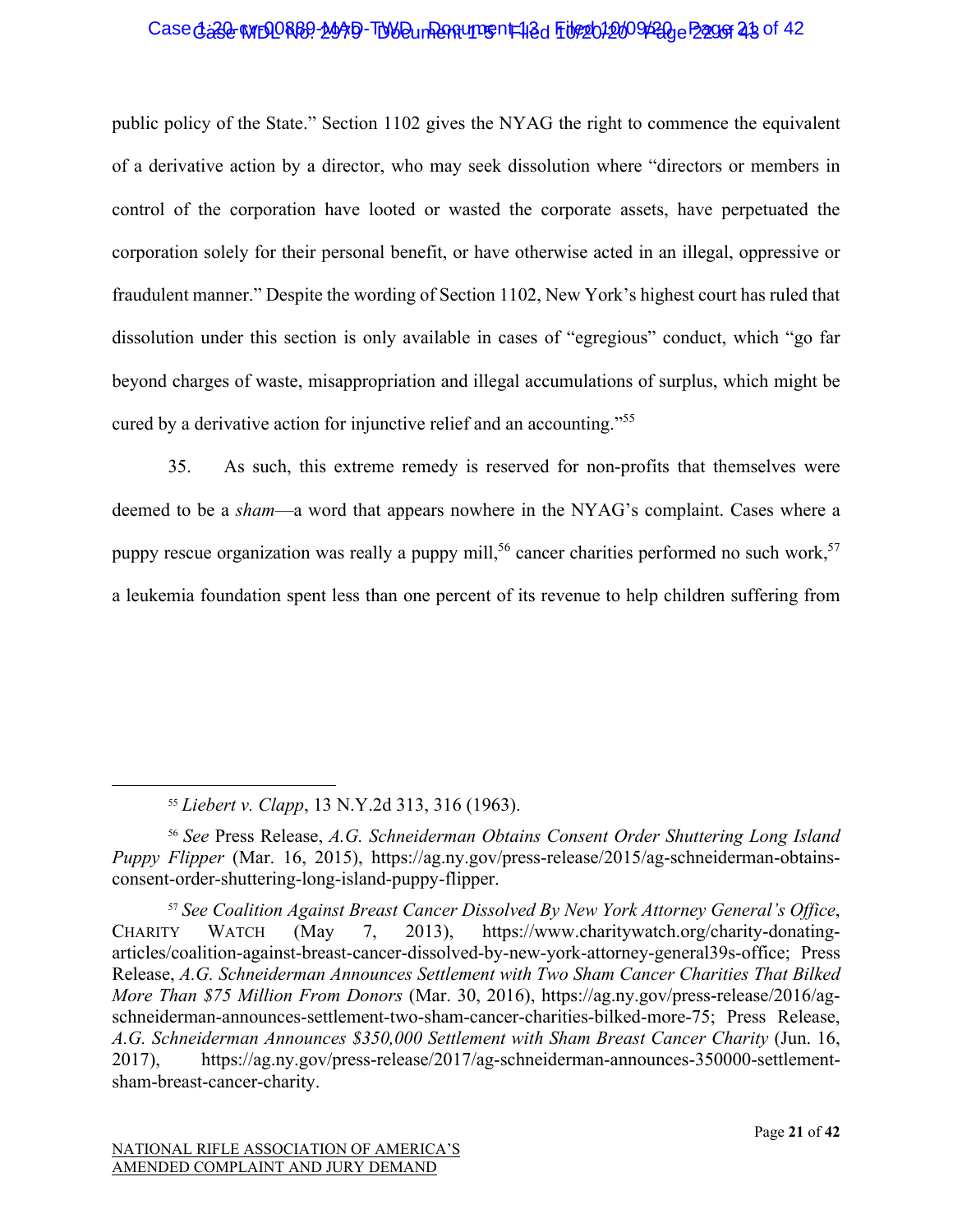#### Case dage MBQR89-MAD-TWD un Requirent 12d File 01/2009/20 e Page 23 of 42

cancer,58 a tobacco industry-funded non-profit spread disinformation about tobacco's health effects,<sup>59</sup> or a non-profit was a front for the child pornography outfit NAMBLA.<sup>60</sup>

36. The State Dissolution Action nowhere alleges that the NRA does not conduct activities consistent with its stated corporate purposes, nor that it fails to honor requests by donors regarding the specific application of their gifts. The complaint is also silent with regard to the NRA's finances and whether any alleged looting or waste by the individual defendants rendered the NRA insolvent or incapable of continuing to carry out its stated purpose.

37. To the NRA's knowledge, since at least 1999 and perhaps for its entire existence, the New York Attorney General's Office has never sought dissolution of a non-profit corporation on the sole basis of alleged self-dealing or related-party transactions engaged in by corporate executives, whether known or unknown to the corporation's board and regardless of whether those transactions were approved and regardless of how substantially those transactions diminished corporate assets. Not when NARAL Pro-Choice's president looted hundreds of thousands of dollars for personal expenses and intimidated others into staying quiet to perpetuate the fraud.<sup>61</sup>

<sup>58</sup> *See New York Attorney General Schneiderman Announces \$1 Million Settlement with Officials of So-Called Children's Leukemia Foundation and Their Auditor, National Association of Charity Officials,* NASCO (Dec. 17, 2015), https://www.nasconet.org/2015/12/new-yorkattorney-general-schneiderman-announces-1-million-settlement-with-officials-of-so-calledchildrens-leukemia-foundation-and-their-auditor/.

<sup>59</sup> *See* Bill McAllister, *N.Y. Judge Places Tobacco Institute Under Control of Receiver*, WASH. POST (May 3, 1998), https://www.washingtonpost.com/archive/politics/1998/05/03/nyjudge-places-tobacco-institute-under-control-of-receiver/fd082867-5a96-4f8b-9d7c-202d4eb88701/.

<sup>60</sup> *People v. Zymurgy, Inc.*, 233 A.D.2d 178 (1 Dept. 1996).

<sup>61</sup> *See* Press Release, *New York Attorney General Sues Former NARAL President for Siphoning Over \$250,000 from Charity for Personal Use* (Jun 29, 2012), https://ag.ny.gov/pressrelease/2012/office-attorney-general-sues-former-naral-president-siphoning-over-250000 charity.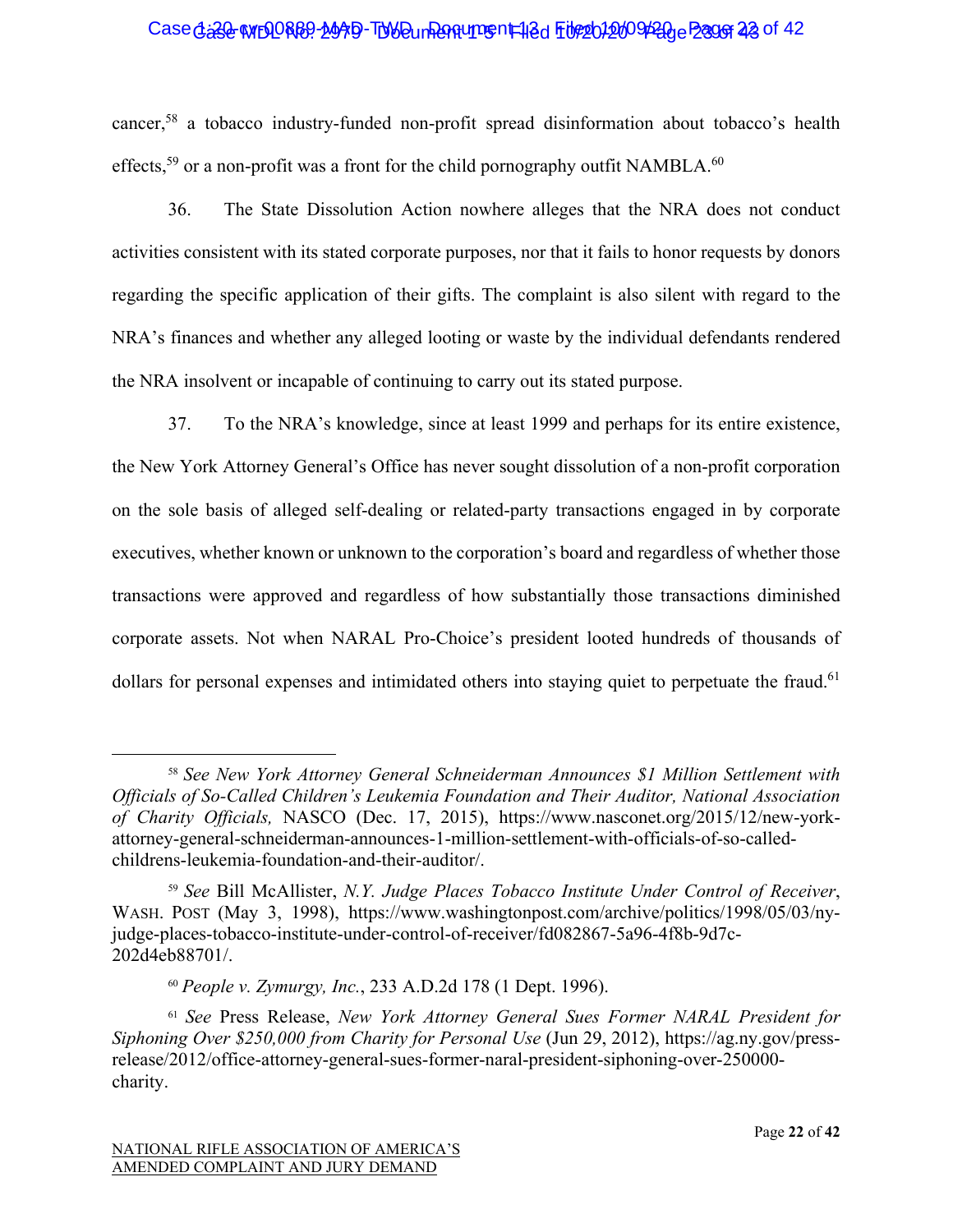#### Case dase WIDORB9-MAD-TUW Dun Party Translate File 2012 009 Page 23 of 42

Not when the leader of the National Arts Club was found to have "systematically abused his authority" to steal millions for himself and his brother.<sup>62</sup> Not when the Thoroughbred Retirement Foundation was found to be so "dysfunctional" that it was driven into insolvency by the "reckless" actions of its board and caused the suffering and death of horses in its charge.<sup>63</sup> Not when the former president of the New York Legal Assistance Group was found to have diverted millions over 15 years to other entities he controlled, *with board approval*, and NYLAG was found to have filed "materially misleading" financial statements.<sup>64</sup> Not when NYAG found a "shocking" "breakdown in governance" at the Victor E. Perley Fund that allowed its leader to loot over a million dollars and waste the fund's *entire* investment portfolio.<sup>65</sup> Not when former executives of the Metropolitan Council on Jewish Poverty were indicted for grand larceny, money laundering, tax fraud and criminal conspiracy for taking millions through an illegal insurance-inflation scheme stretching back 20 years.<sup>66</sup> Nor in any of the more than two dozen other instances since 1999 when

<sup>62</sup> *See* Press Release, *A.G. Schneiderman Obtains \$950k Settlement from Former National Arts Club Leaders for Years of Self-Dealing* (Jul. 10, 2013), https://ag.ny.gov/pressrelease/2013/ag-schneiderman-obtains-950k-settlement-former-national-arts-club-leaders-years.

<sup>63</sup> *See* Press Release, *A.G. Schneiderman Sues to Remove Board of Thoroughbred Retirement Foundation That Put Horses in Danger and Finances in Ruin* (May 3, 2012), https://ag.ny.gov/press-release/2012/ag-schneiderman-sues-remove-board-thoroughbredretirement-foundation-put-horses.

<sup>64</sup> *See* Press Release, *A.G. Schneiderman Announces Settlement of Lawsuit Against Yisroel Schulman, Former Director of NYLAG, For Breaching His Fiduciary Duty to NYLAG and Other Charities* (Nov. 29, 2017), https://ag.ny.gov/press-release/2017/ag-schneiderman-announcessettlement-lawsuit-against-yisroel-schulman-former.

<sup>65</sup> *See* Press Release, *A.G. Schneiderman Announces \$1.025 Million Settlement with Trustees of Nonprofit that Squandered Assets Intended for Underprivileged Children* (Apr. 29, 2015), https://ag.ny.gov/press-release/2015/ag-schneiderman-announces-1025-millionsettlement-trustees-nonprofit-squandered.

<sup>66</sup> *See* Press Release, *A.G. Schneiderman & Comptroller DiNapoli Announce Agreement with Met Council to Restore Charity's Operations* (Dec. 19, 2013), https://ag.ny.gov/pressrelease/2013/ag-schneiderman-comptroller-dinapoli-announce-agreement-met-council-restore.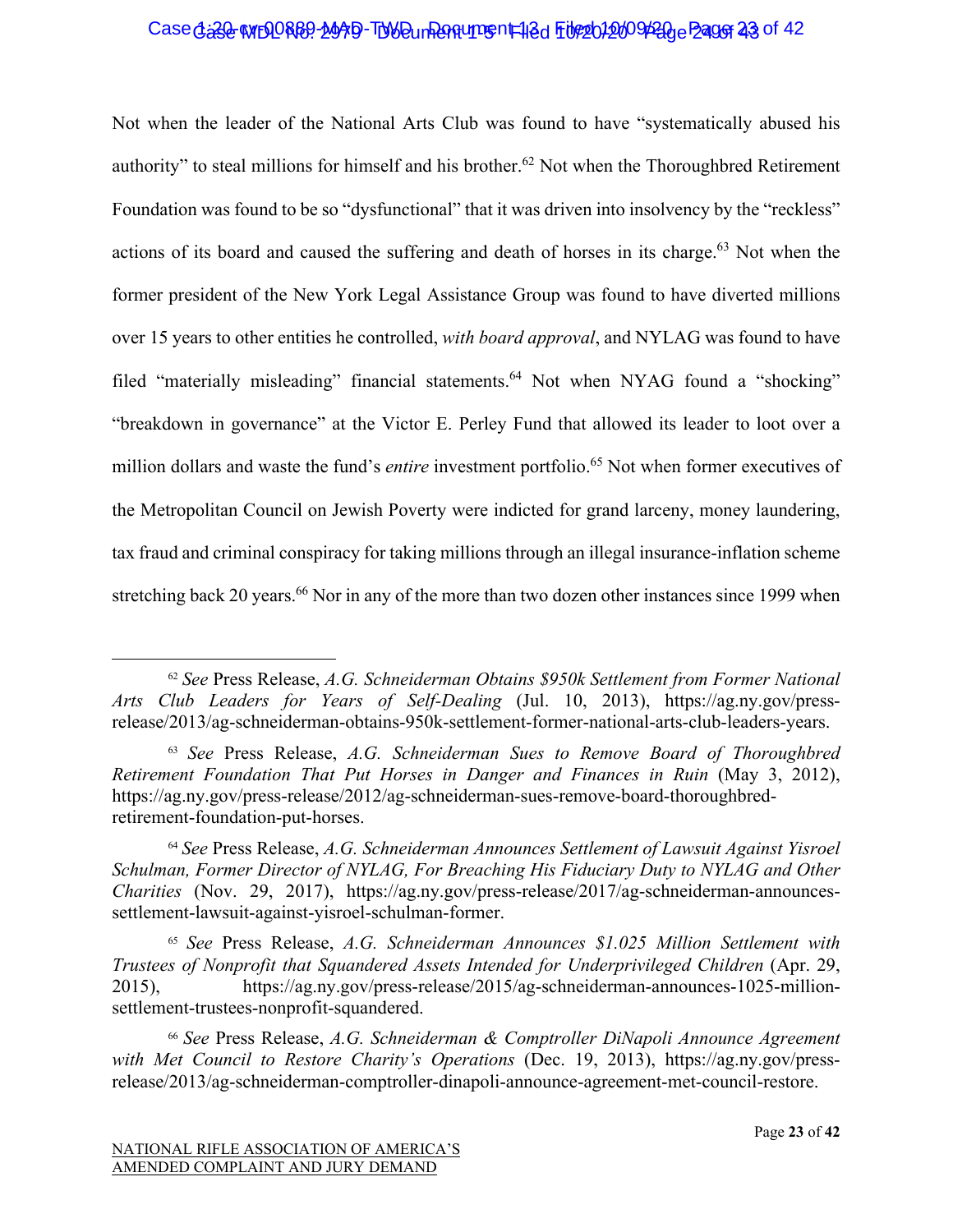# Case dase WIDORB9-MAD-TUW Dun Rentument 12d File 2012 009/20 e Page 24 of 42

NYAG alleged self-dealing by non-profit executives. In every single one of those cases, NYAG considered the non-profit a *victim* and engaged in collaborative discussions with the organizations to implement measures designed to tighten internal controls.

38. A survey of non-profit enforcement by the National Association of State Charity Officials, a consortium of attorneys general similarly demonstrates that, for the past two years, almost none of the actions categorized as "Governance and Breach of Fiduciary Duty" sought dissolution.<sup>67</sup> Even where they did, the remedy was sought in the alternative only if other, lesssevere injunctive relief was not obtained.<sup>68</sup> It is notable that the Attorney General of the District of Columbia, which commenced an action on the same day as James making similar allegations against the NRA and one of its D.C.-domiciled foundations, *did not seek dissolution* of the foundation. When asked during her August 6, 2020 press conference what precedent existed for this action, James offered only two, neither of which were sought on the basis of fraudulent expenditures by management.<sup>69</sup> The first, the Federation of Multicultural Programs, ran a series of

<sup>67</sup> *See* NASCO's 2019 and 2020 annual reports, *available at https://www.nasconet.org/annual-reports/*, at 11-15 (2019, identifying the Trump Foundation action as the only one seeking dissolution); and 7-10 (identifying only the Trump Foundation and two sham charity actions where looting also occurred as dissolution actions).

<sup>68</sup> *Id.* Michael West, the senior attorney at the New York Council of Nonprofits, called the dissolution action "unprecedented." *See* Alex Yablon, *Get Ready for a Feeding Frenzy Over the NRA's Corpse*, SLATE (Sept. 3, 2020). Anne Milgram, former Attorney General for the State of New Jersey similarly noted on the Café Insider podcast after learning of this lawsuit, "The thing I kept thinking about as somebody who's overseen charities, is that, as a rule, you, you know there were instances where we took the most aggressive actions were instances where charities have already been given an opportunity to reform, or they'd been identified as being problematic and flagged for and basically told 'You're going to lose your status unless you do this.'" CAFÉ INSIDER PODCAST, August 11, 2020 at 42:00, *available at* https://cafe.com/insider-podcast/cafe-insider-8- 11-the-executives-privilege/.

<sup>69</sup> *See* Transcript of James's press conference at 14:46, *available at*  https://www.rev.com/blog/transcripts/ny-attorney-general-letitia-james-sues-nra-pressconference-august-6.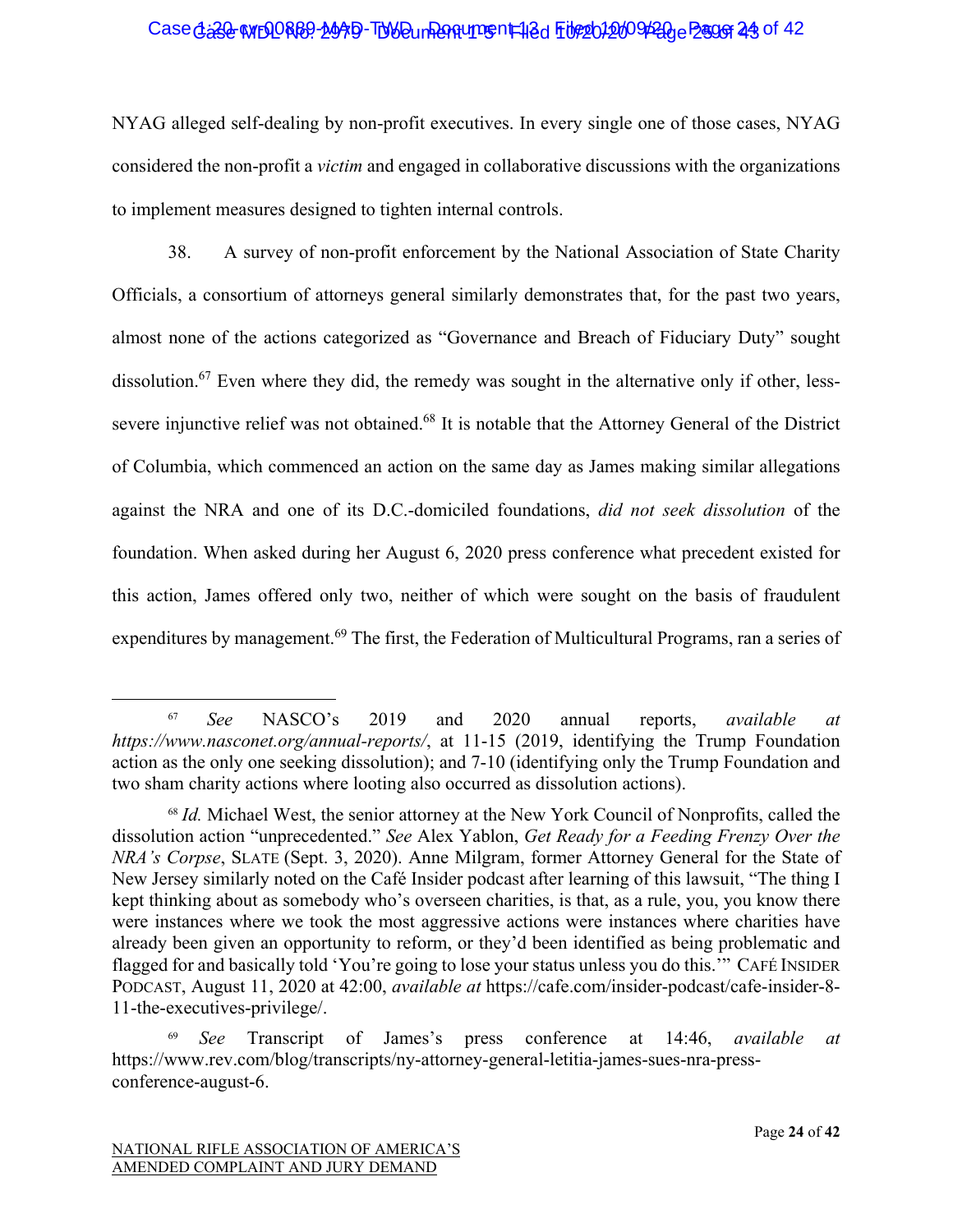# Case dase WIDDR89-MAD-TUW Dun Rentument 12d File 20109420 e Page 25 of 42

homes and programs for the disabled, had accumulated 27 safety violations, was determined to be actively harming patients in its care because of a lack of funds, and had been warned repeatedly by the New York State Office for People With Disabilities for five years before it was shut down.<sup>70</sup> The second, the Trump Foundation, was an action in which the dissolution claim was premised not on waste or misspending, but because the Foundation, *unlike the NRA*, was prohibited from engaging in political activity but had been found to operate as little more than a "checkbook" that was "co-opted" by a presidential campaign.<sup>71</sup> It was notably already in the process of winding down its affairs.

39. The difference here is James's well-documented animus against the NRA. James's radical departure from precedent to pursue dissolution cannot therefore be reasonably viewed as anything other than abuse of the non-profit laws to silence a political enemy.

40. The dissolution action has rightfully drawn widespread condemnation as a blatant abuse of power and a threat to democratic principles from both sides of the political spectrum, including the American Civil Liberties Union, the New Republic, and other voices not traditionally aligned with the NRA.72

<sup>70</sup> *See* Russ Buetner, *An Operator of Group Homes Keeps State Aid Despite Faults*, N.Y. TIMES (Dec. 27, 2011), https://www.nytimes.com/2011/12/28/nyregion/operator-of-ny-grouphomes-thrived-despite-lapses-in-care.html.

<sup>71</sup> *People v. Donald J. Trump*, et al., Index No. 451130/2018, Dkt. 1 ¶¶ 108, 116 ("The Foundation exceeded the authority conferred to it in its certificate of incorporation and acted in a persistently illegal manner by repeatedly intervening in Mr. Trump's campaign for president in 2016 . . ." and "[the Foundation] has conducted its business in a persistently illegal manner and abused its powers contrary to the public policy of the State of New York by operating without any oversight or control by a board of directors.").

<sup>72</sup> *See, e.g.*, Editorial*, How Did Caribbean Yacht Vacations Promote the Second Amendment? We May Find Out in Court*, WASH. POST. (Aug. 8, 2020), https://www.washingtonpost.com/opinions/is-this-really-the-right-penalty-for-the-nra/2020/08/ 07/f81778fc-d8e2-11ea-930e-d88518c57dcc\_story.html ("We question whether dissolution is the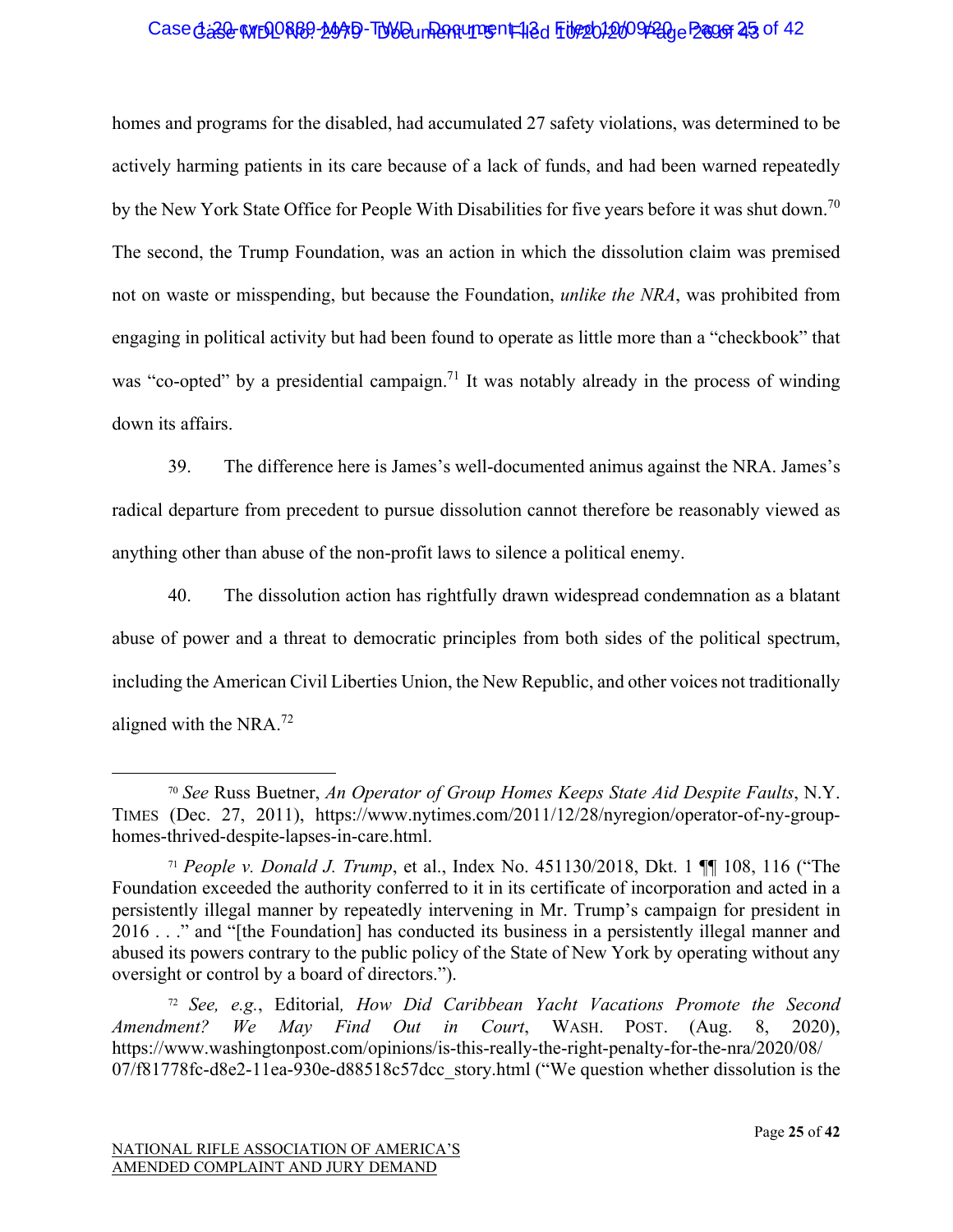# Case dase WIDDR89-MAD-TUW Dun Rentument 12d File 2012 009/20 e Page 26 of 42

41. NYAG's decision to seek this severe remedy—effectively seizure of the NRA's remaining assets and annulment of its existence—constitutes impermissible selective enforcement of the New York Not-for-Profit Corporation Law by NYAG. Both the U.S. and New York constitutions prohibit the government from applying or enforcing a valid law "with an evil eye and an unequal hand."<sup>73</sup> Such behavior "taints the integrity of the legal process to the degree that no court should lend itself to adjudicate the merits of the enforcement action," "even though the party … may well have been guilty of violating the law."74 Discrimination on the basis of political

<sup>74</sup> *303 West 42nd St. v. Klein*, 46 N.Y.2d 686 (1979).

right penalty, even if the charges are proved in court."); Henry Olsen, *New York's Lawsuit to Dissolve the NRA is Outrageous*, WASH. POST. (Opinion, Aug. 7, 2020), https://www.washingtonpost.com/opinions/2020/08/07/new-yorks-lawsuit-dissolve-nra-isoutrageous/ ("James's allegations . . . would certainly be damning if true. . . . None of this, however, justifies destroying the organization itself. The NRA is still supported by millions of people and has substantial assets. It is neither broke nor derelict."); Ruth Marcus, *The NRA is a Cesspool. That Doesn't Mean It Should Be Dissolved*, WASH. POST. (Opinion, Aug. 9, 2020), https://www.washingtonpost.com/opinions/2020/08/09/nra-is-cesspool-that-doesnt-mean-itshould-be-dissolved/; Noah Feldman, *New York's Attorney General Shouldn't Dismantle the NRA*, BLOOMBERG (Opinion, Aug. 6, 2020), https://www.bloomberg.com/opinion/articles/2020-08- 06/new-york-s-attorney-general-shouldn-t-dismantle-nra-in-lawsuit; David Cole, *The NRA Has a Right to Exist*, WALL ST. J. (Opinion, Aug. 26, 2020), https://www.wsj.com/articles/the-nra-hasa-right-to-exist-11598457143?mod=opinion lead pos7 ("The American Civil Liberties Union rarely finds itself on the same side as the National Rifle Association in policy debates or political disputes. Still, we are disturbed by New York Attorney General Letitia James's recent effort to dissolve the NRA"); Jonathan Turley, *The Tragic Irony of the New York State Lawsuit Against the NRA*, THE HILL (Opinion, Aug. 8, 2020), https://thehill.com/opinion/judiciary/511155-the-tragicirony-of-the-new-york-state-lawsuit-against-the-national-rifle-association ("Trying to dissolve an organization engaged in political speech should not occur absent overwhelming proof that it is a criminal enterprise, which is why this has never happened with a group like the NRA."); Alan Z. Rozenshtein, *The Attempt to Dissolve the NRA Threatens Democratic Norms*, LAWFARE (Opinion, Aug. 11, 2020), https://www.lawfareblog.com/attempt-dissolve-nra-threatens-democratic-norms ("I personally can't stand [the NRA] . . . . [b]ut that said . . . . James's attempt to dissolve the NRA in its entirety is a violation of key democratic and rule-of-law norms.").

<sup>73</sup> See *Yick Wo v. Hopkins*, 118 U.S. 356, 373-74 (1886); *303 West 42nd St. v. Klein*, 46 N.Y.2d 686 (1979).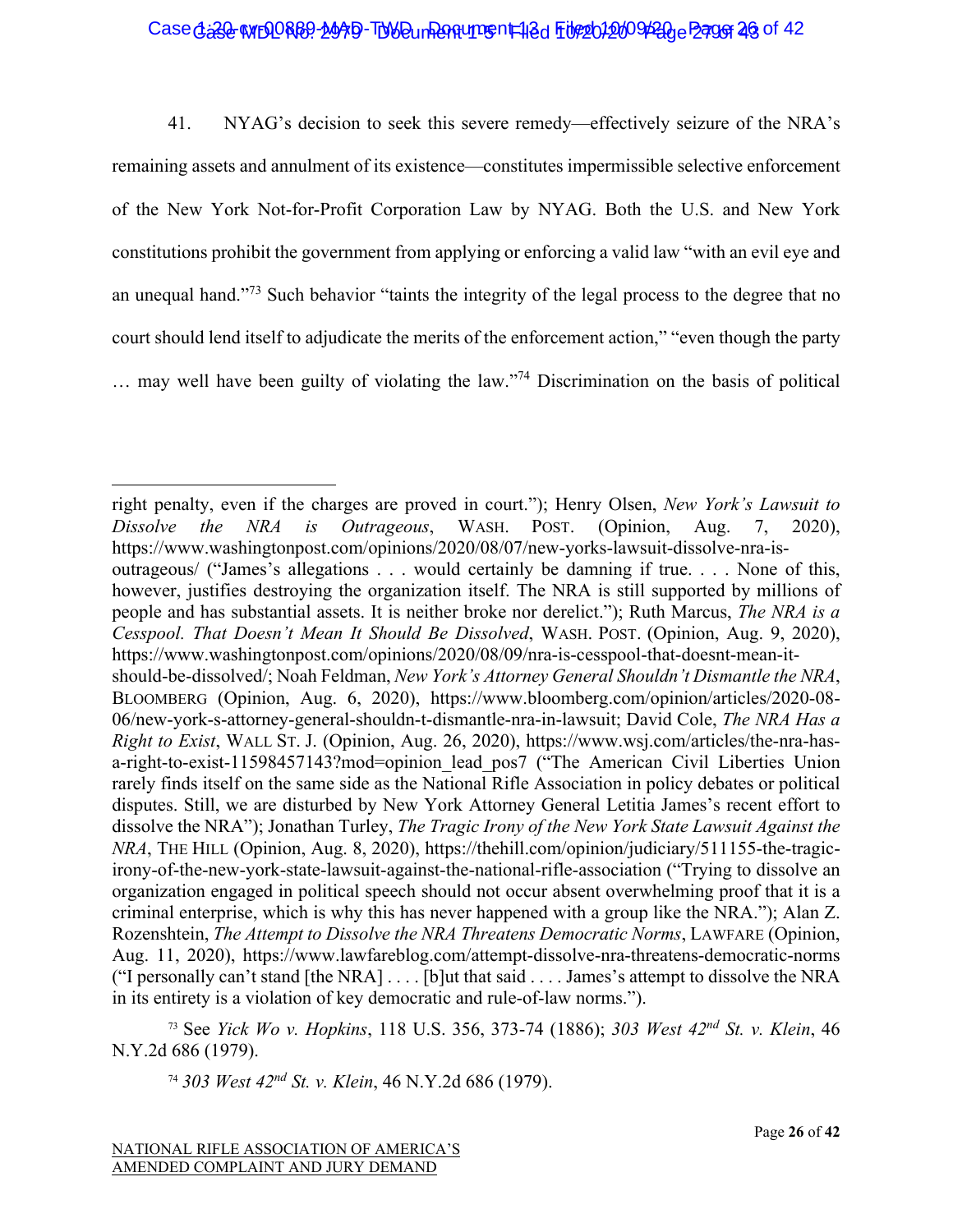## Case dase WIDORB9-MAD-TUW Dun Pantument 12d File 2010 9420 e Page 28 of 42

speech is such an impermissible standard.<sup>75</sup> If "'conscious, intentional discrimination'" exists, then [the defendant] will be entitled to a dismissal of the prosecution as a matter of law."<sup>76</sup>

42. Here, both James's documented animus against the NRA and more than 20 years' worth of action by NYAG against non-profits make clear that the dissolution causes of action are included for no reason other than to punish a political enemy and stifle its speech. The record on James's—as well as her boss, Governor Cuomo's—hatred of the NRA is extensive. While campaigning, James repeatedly called the NRA a "terrorist organization" and a "criminal enterprise" and called its constitutionally protected Second Amendment agenda "poisonous." She stated explicitly that, once elected, she would use the New York Not-for-Profit Corporation Law to "target" the NRA. A similar federal lawsuit against her boss for other actions taken against the NRA has sustained a motion to dismiss.

43. As the New York Court of Appeals has acknowledged, proof of intent in these matters is often hard for a defendant to come by, but here it permeates the public record. Proof of intent may also be found by a "showing of a grossly disproportionate incidence of nonenforcement against others similarly situated in all relevant respects save for" the impermissible motive.<sup>77</sup> While the totality of NYAG's enforcement history against non-profits is not a matter of easily searchable public record, an exhaustive search of its press releases, consent orders, publicly filed enforcement actions, and news articles stretching back more than 20 years yields not a single example where the NYAG has sought outright dissolution of any non-profit corporation (or a forprofit one, for that matter), based solely on allegations of executive misconduct and lack of

<sup>75</sup> *Id*.; *Reno v. American-Arab Anti-Discrimination Committee*, 525 U.S. 471 (1999).

<sup>76</sup> *People v. Utica Daw's Drug Co.*, 16 A.D.2d 12, 19 (4 Dep't 1962).

<sup>77</sup> *303 West 42nd St. Corp. v. Klein*, 46 N.Y.2d 686 (1979).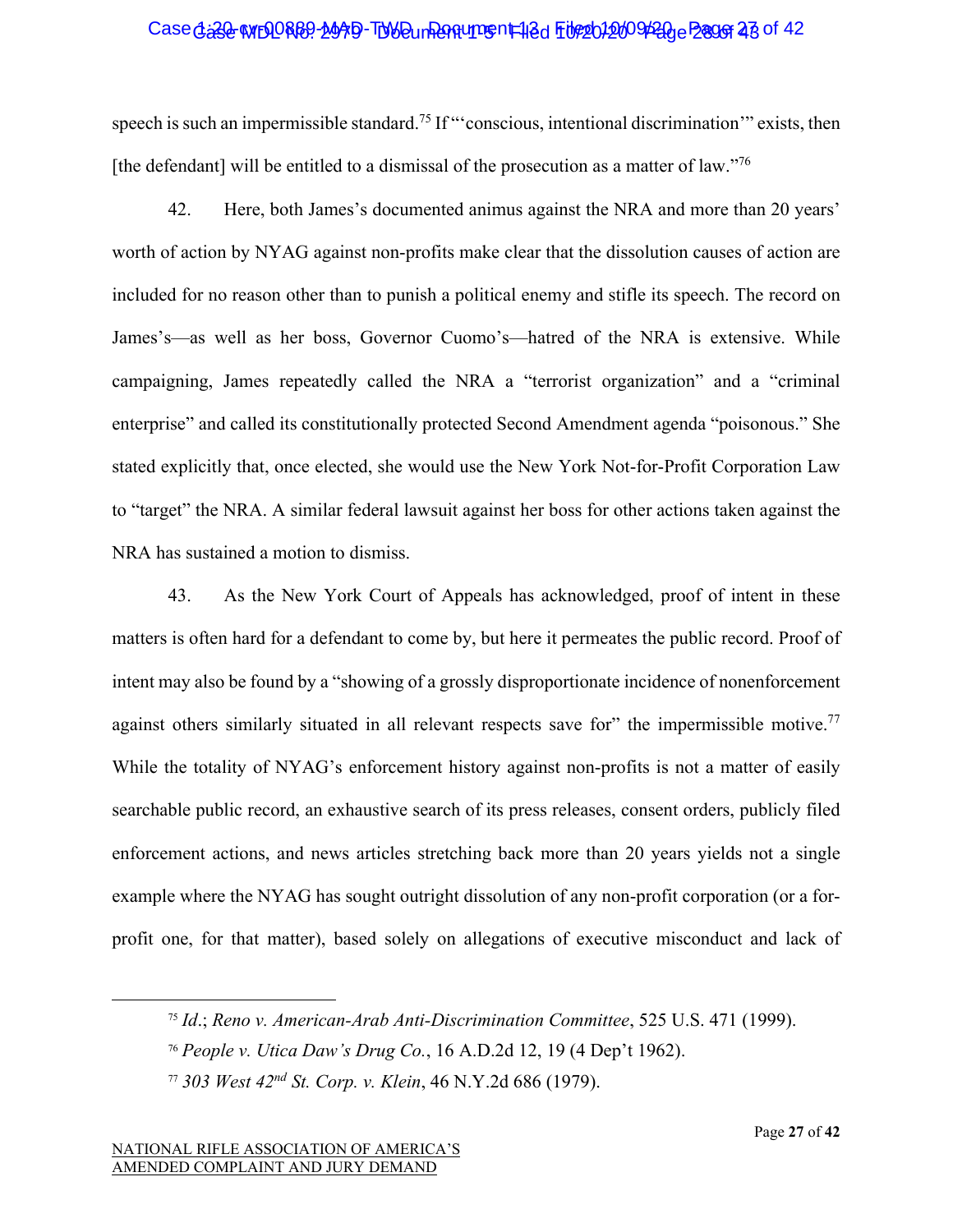## Case dase WIDORB9-MAD-TUW Dun Panturg nt 12d File 2010 9420 e Page 28 of 42

oversight. Regardless of whether the looting was board-sanctioned or not, regardless of whether the transgressor allegedly controlled the board, regardless of whether the corporation had deficient policies and procedures, regardless of the amount allegedly looted, regardless of whether the looting *completely depleted the assets of the corporation*, regardless of whether it was tied to illegal activity such as kickback schemes and money laundering, regardless of whether the individual defendants pled guilty to crimes, regardless of whether it resulted in false filings made with State regulators, and regardless of whether the corporation was no longer able to continue its purpose. James could not identify one at her press conference. The NRA has not identified a single such action where dissolution was sought on the basis that governance reforms would be futile.

44. The State Dissolution Action identifies no basis for its extreme departure from prior enforcement practice. The NRA is unaware of any similar pending actions and to the NRA's knowledge the NYAG has not announced any.

#### **F. N.Y.'s Not-for-Profit Law's Dissolution Provisions are Unconstitutional As-Applied to Political Entities Like the NRA.**

45. Although NYAG has never before alleged, and no New York court has ever held, that executive misconduct alone constitutes the persistent corporate fraud necessary to sustain a dissolution action, James now seeks a dissolution order based on this theory.

46. Given the NRA's constitutionally protected activity, NYAG must demonstrate that dissolution is "the least restrictive means of achieving a compelling state interest."<sup>78</sup>

47. The State Dissolution Action identifies no compelling state interest; it relies on the general *parens patriae* principles underlying non-profit laws that ensure charities perform in the

<sup>78</sup> *Thomas v. Review Bd. of Indiana Employment Sec*., 450 U.S. 707, 719 (1981).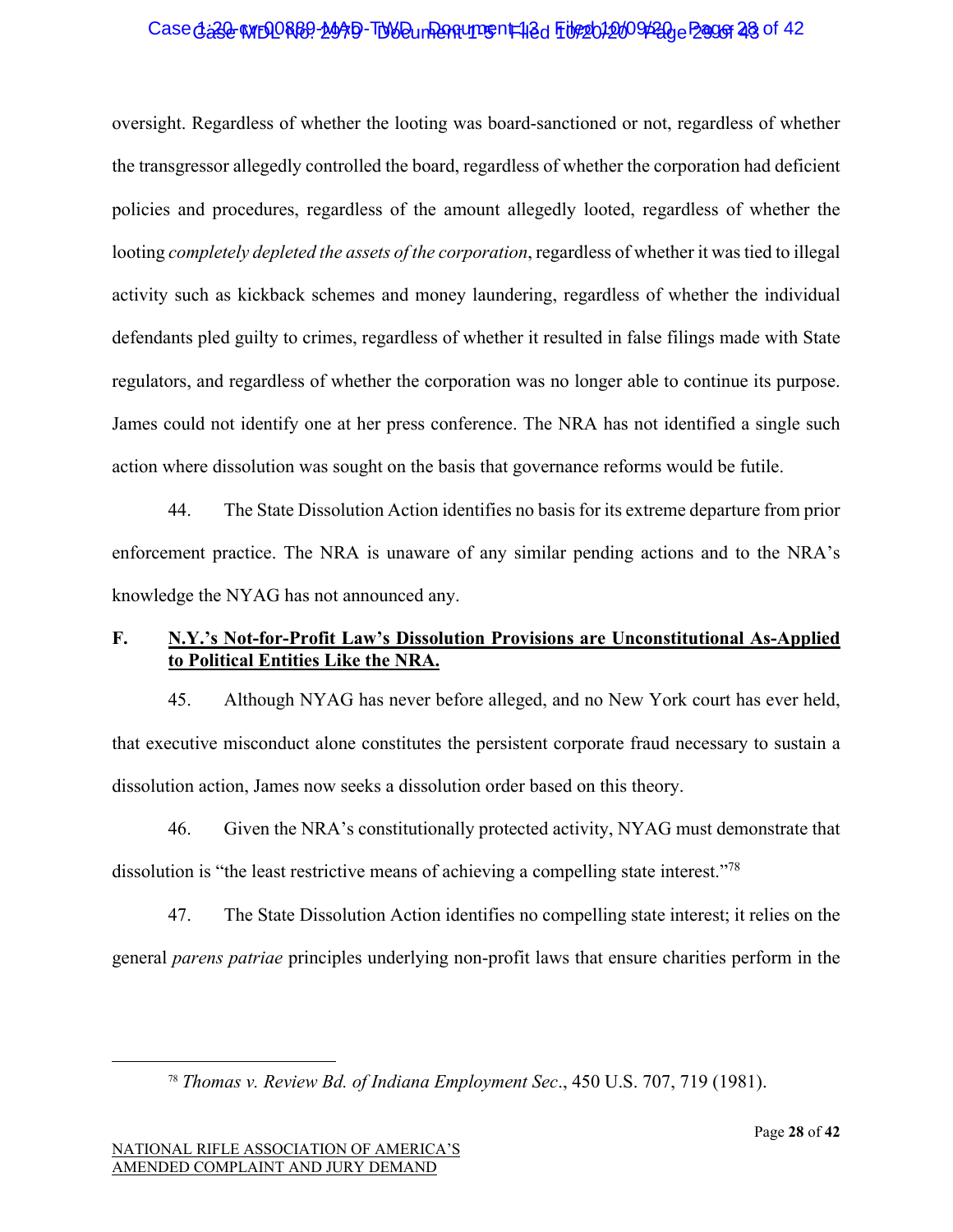# Case dase WIDDR89-MAD-TUW Dun Rentument 12d File 2012 009/20 e Bager 29 of 42

public interest. Nor does NYAG explain how dissolving rather than reforming the NRA will be in the interest of its millions of members, who will find themselves deprived of their political voice.

48. NYAG's long enforcement history demonstrates that dissolution is not the least restrictive means to ensuring that non-profits serve the public interest.<sup>79</sup> In every prior instance where non-profit executives were accused of looting corporate assets, NYAG has always worked with the non-profit to implement reform measures that strengthen corporate governance in order to prevent looting from occurring in the future and to allow the non-profit to continue performing its charitable purpose.

49. The State Dissolution Action contains only one sentence concerning NRA reform, stating without any supporting facts that reform would be "futile."<sup>80</sup> Such an allegation is

<sup>80</sup> Ex. A ¶ 663.

 $79$  This has also been the consensus of various legal commentators. As constitutional scholar Jonathan Turley noted, where other instances of self-dealing and even outright racketeering at identified by officials at politically-engaged non-profits The United Way and the Teamsters Union, "[n]o prosecutor would have dreamed of dissolving [them]." And indeed no dissolution was sought in either case. Jonathan Turley, *The Tragic Irony of the New York State Lawsuit Against the NRA*, THE HILL (Op-Ed). Alan Z. Rozenshtein of Lawfare noted, "a lawsuit threatening to destroy any major political group should be held to a high standard. In particular, the government should bend over backwards, even while it enforces the law, to preserve the institution if at all possible . . . [b]ut the priority should be reform, not dissolution. To seek dissolution, especially out of the gate, is to ignore the millions of Americans for whom the NRA is a vital avenue for political participation. . . . [S]eeking such a radical remedy every time that occurs would clearly go beyond what the legislature intended, and what good public policy countenances. The breadth of the law only makes sense if paired with discretion on the part of those who enforce it."" Alan Z. Rozenshtein, *The Attempt to Dissolve the NRA Threatens Democratic Norms*, LAWFARE (Aug. 11, 2020). Noah Feldman, another constitutional law scholar noted that "If an organization has really fallen into a condition of fundamental corruption, a state attorney general can demand it get new leaders, or replace its board of directors and its management in their entirety . . . . But asking the court not to order reform of the organization, but to dismantle and dissolve it altogether, creates the impression that the attorney general is trying to use the legal system to intervene in the very political dispute in which the NRA is such an important player: the fight over Second Amendment rights and gun control." Noah Feldman, *New York's Attorney General Shouldn't Dismantle the NRA*, BLOOMBERG (Aug. 6, 2020), https://www.bloomberg.com/opinion/articles/2020-08- 06/new-york-s-attorney-general-shouldn-t-dismantle-nra-in-lawsuit.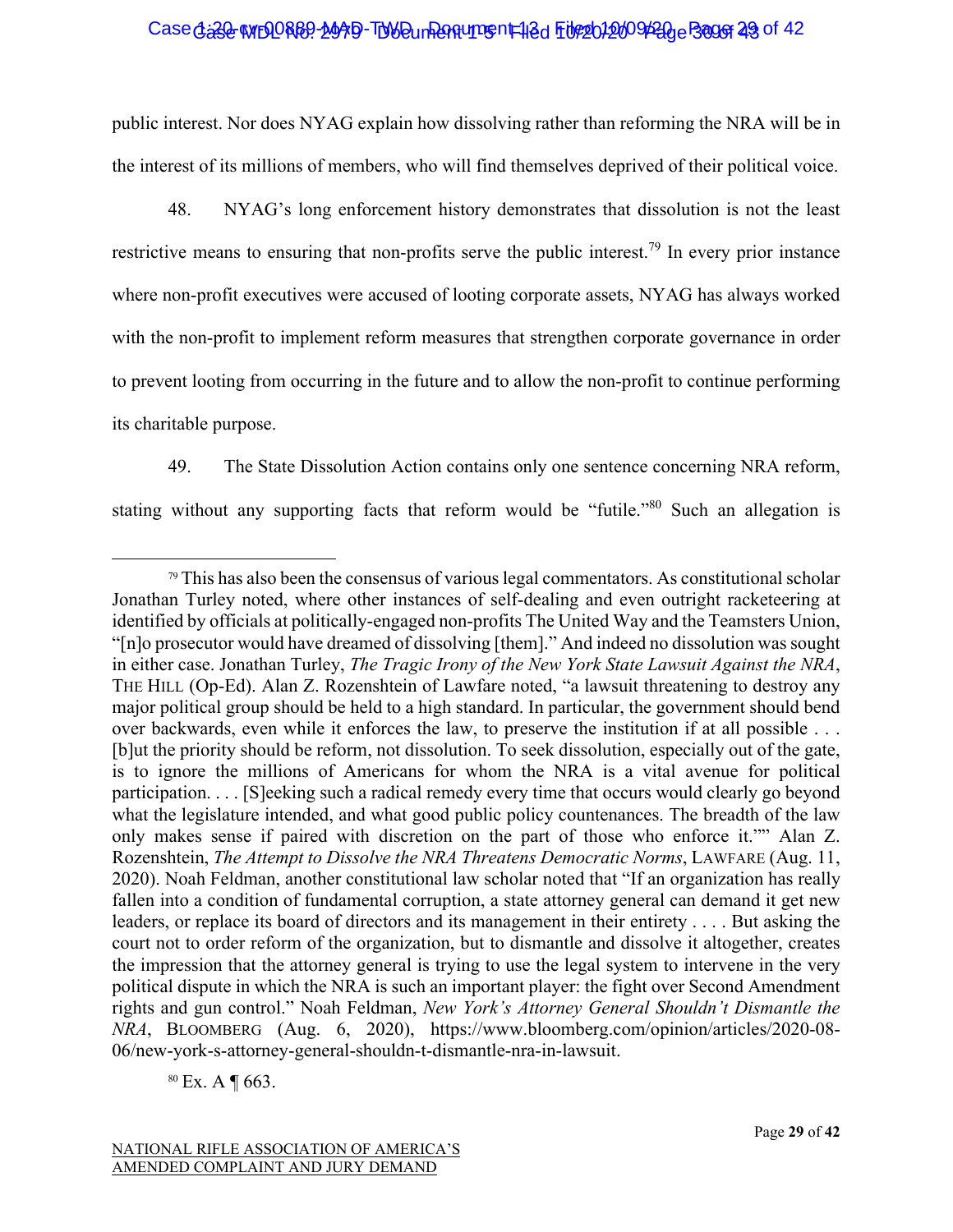## Case dase WIDORB9-MAD-TUW Dun Pantument 12d File 2012/09/200 Page 32 of 42

contradicted by the remainder of the State Dissolution Action. Indeed, the setup of the NRA's governance structure is so extensive the State Dissolution Action complaint requires over 70 paragraphs just to describe it.<sup>81</sup> The organization encompasses 11 divisions, each overseen by the Executive Vice President.<sup>82</sup> The NRA's bylaws establish a 76-member board of directors to have general oversight of the organization.<sup>83</sup> The bylaws also establish a leadership structure of eight officers, six of whom are elected annually by the Board.<sup>84</sup> Five of these officers are ex officio members of the Board but lack voting power.<sup>85</sup> The Board is aided by "dozens of standing and Special Committees," including an officer compensation committee, a nominating committee, an executive committee, and an audit committee (with its own charter).<sup>86</sup> The NRA has formalized policies maintained in an employee handbook and a Board policy manual, including policies and procedures on employee selection, compensation, time off, work standards, insurance and pension benefits, a statement of corporate ethics, purchase policy, a contract review policy, travel and business expense reimbursement policy, and an officer and board of directors policy on disclosure of conflicts of interest, a conflict of interest and related party transaction policy that requires financial and conflict of interest disclosures by directors, officers and employees, and a new whistleblower policy.<sup>87</sup>

- $81$  Ex. A ¶ 60-132.
- $82$  Ex. A  $\P$  62.
- <sup>83</sup> Ex. A ¶ 64.
- $84$  Ex. A ¶ 66.
- <sup>85</sup> Ex. A ¶ 67.
- <sup>86</sup> Ex. A ¶¶ 82-94.
- <sup>87</sup> Ex. A ¶ 98 and Ex. B.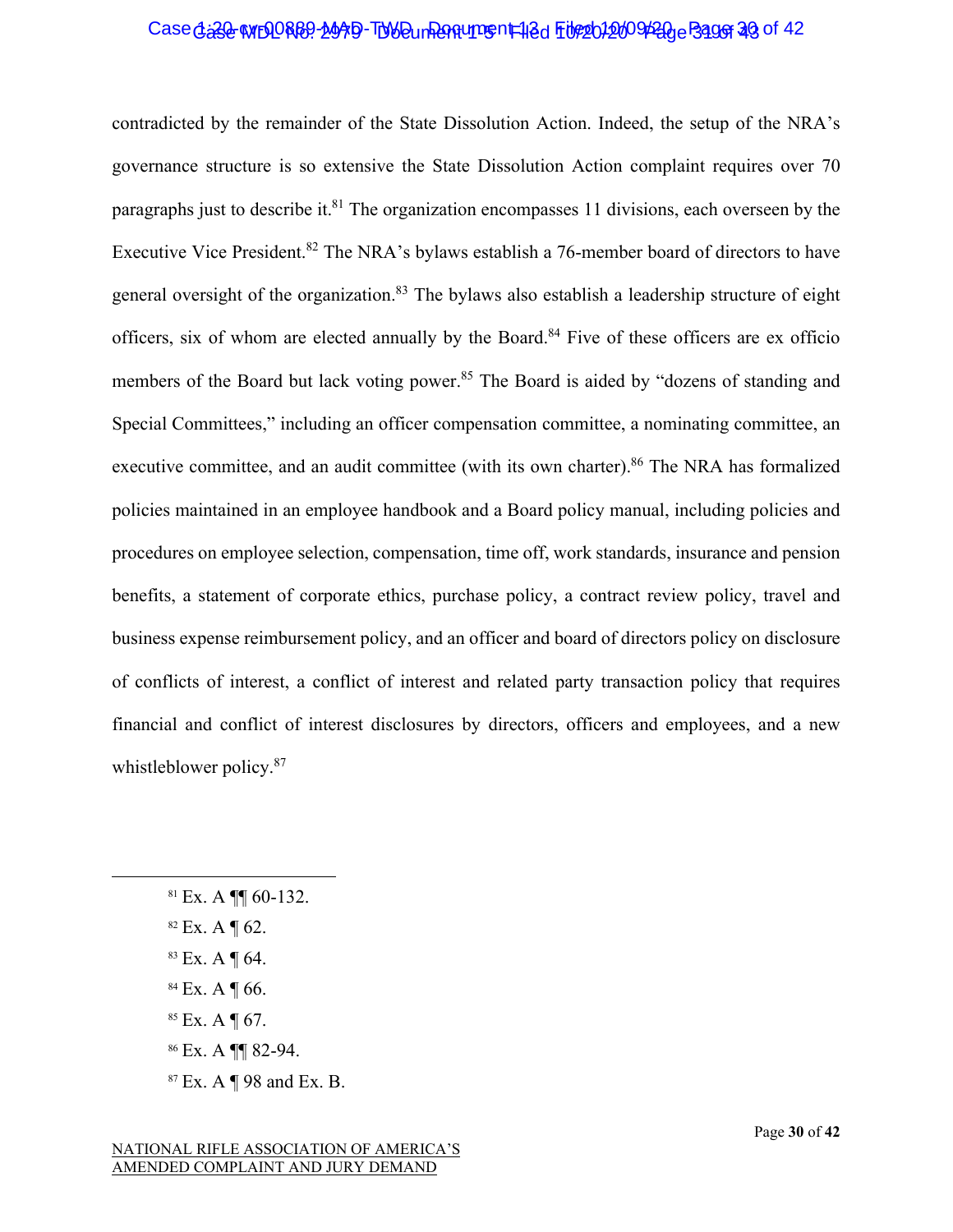## Case dase WIDORB9-MAD-TUW Dun Panturrent 12d File 20109420 e Bager 23 of 42

50. Despite framing the NRA as a fraudulent organization beyond repair, the NYAG's own complaint extensively documents and makes the case that the NRA has undertaken efforts to improve its internal governance functions up to the present day. The State Dissolution Action is moreover replete with allegations concerning dissident board members who acted as whistleblowers and were focused on reform as well as the introduction of more robust policies in recent years; and avers the current treasurer has been investigating the alleged malfeasance by the former treasurer and has implemented stricter controls.<sup>88</sup>

#### **G. The Damage Done.**

51. James's threatened, and actual, regulatory and civil reprisals are a blatant and malicious retaliation campaign against the NRA and its constituents based on her disagreement with the content of their speech. This wrongful conduct threatens to destabilize the NRA and chill the speech of the NRA, its members, and other constituents.

52. Notwithstanding that the NRA was already in the process of undertaking an expensive internal audit of its compliance with New York's non-profit law, James commenced her crusade against the NRA with the sole purpose of seeking to dissolve a political enemy. Its pretextual "investigation" not only caused the NRA to incur millions of dollars in unnecessary expenditures, James then turned around and used those expenditures as the basis to claim a violation of New York's Prudent Management of Institutional Funds Act in support of the NRA's dissolution. The NRA will now further incur more needless debt litigating a dissolution action that, in essence, will require litigation regarding actions the NRA has already commenced against vendors and other wrongdoers like Ackerman McQueen.

<sup>88</sup> *E.g.* Ex. A. ¶¶ 115, 156, 197, 225, 249-50, 263, 294, 302, 455, 483.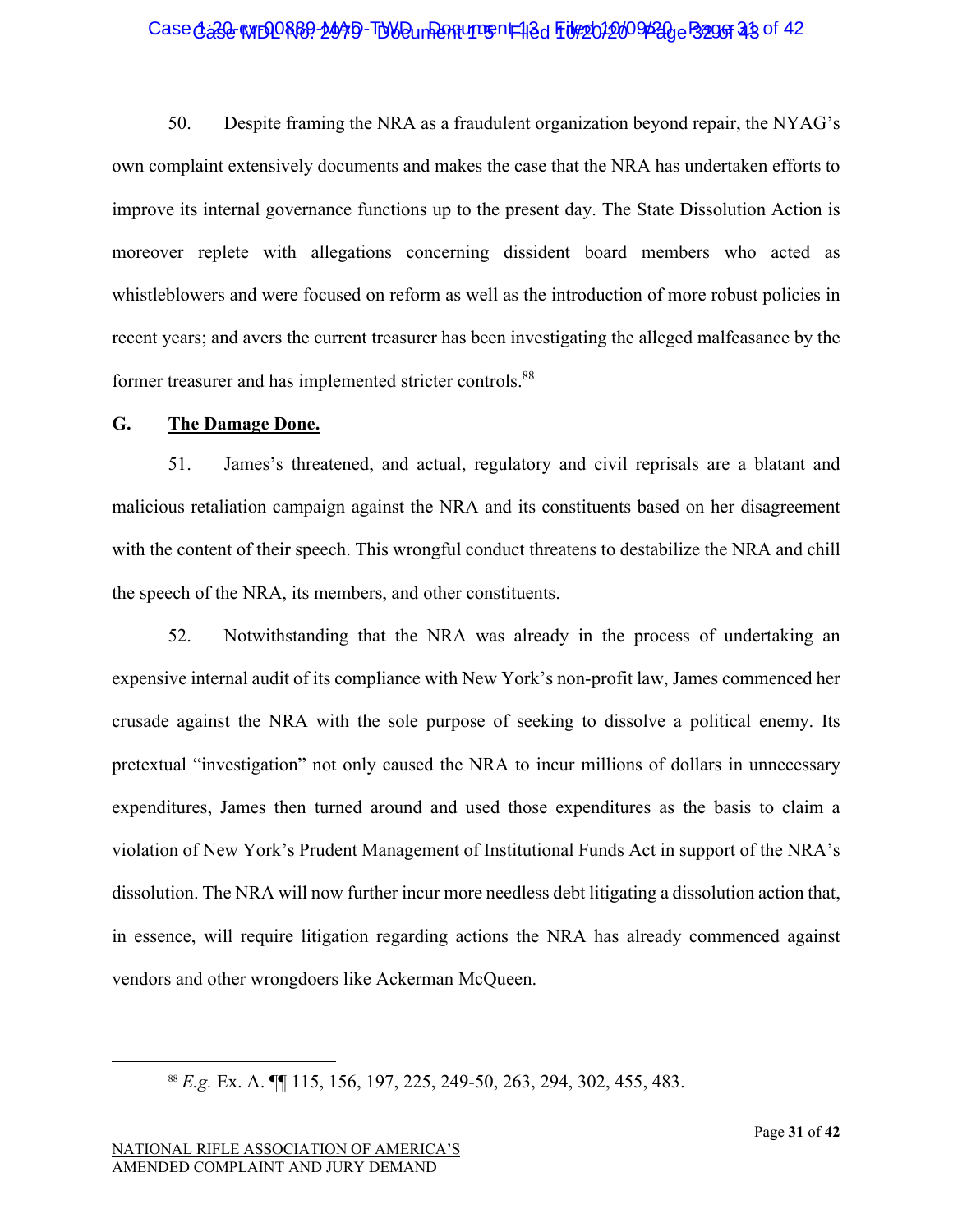#### **V.**

#### **COUNT ONE**

## **Violation of the NRA's First and Fourteenth Amendment Rights Under 42 U.S.C. § 1983 by Retaliating Against the NRA Based on Its Speech**

53. The NRA repeats and re-alleges each and every allegation in the preceding paragraphs as though fully set forth herein.

54. The First Amendment, which applies to James by operation of the Fourteenth Amendment secures the NRA's right to free speech, including its right to express political beliefs concerning the constitutionally protected right to keep and bear arms.

55. The NRA has a longstanding history of political advocacy advancing the Second Amendment rights of all Americans. Although James disagrees with and opposes the NRA's political views, the NRA's freedom to express its views is a fundamental right protected by the First Amendment.

56. James's actions as NYAG—including, but not limited to, the investigation into the NRA's tax-exempt status—were done under color of state law and undertaken directly in response to and substantially motivated by the NRA's political speech regarding the right to keep and bear arms. James has acted with the intent to obstruct, chill, deter, and retaliate against the NRA's core political speech, which is protected by the First Amendment.

57. James maintains discretion in determining whether and how to carry out her actions, including the decision to initiate a wrongful investigation into the NRA's business practices and whether to seek dissolution. James chose to exercise her discretion to harm the NRA based on the content of the NRA's speech regarding the Second Amendment.

58. James's unlawful and intentional actions are not justified by a substantial or compelling government interest and are not narrowly tailored to serve any such interest.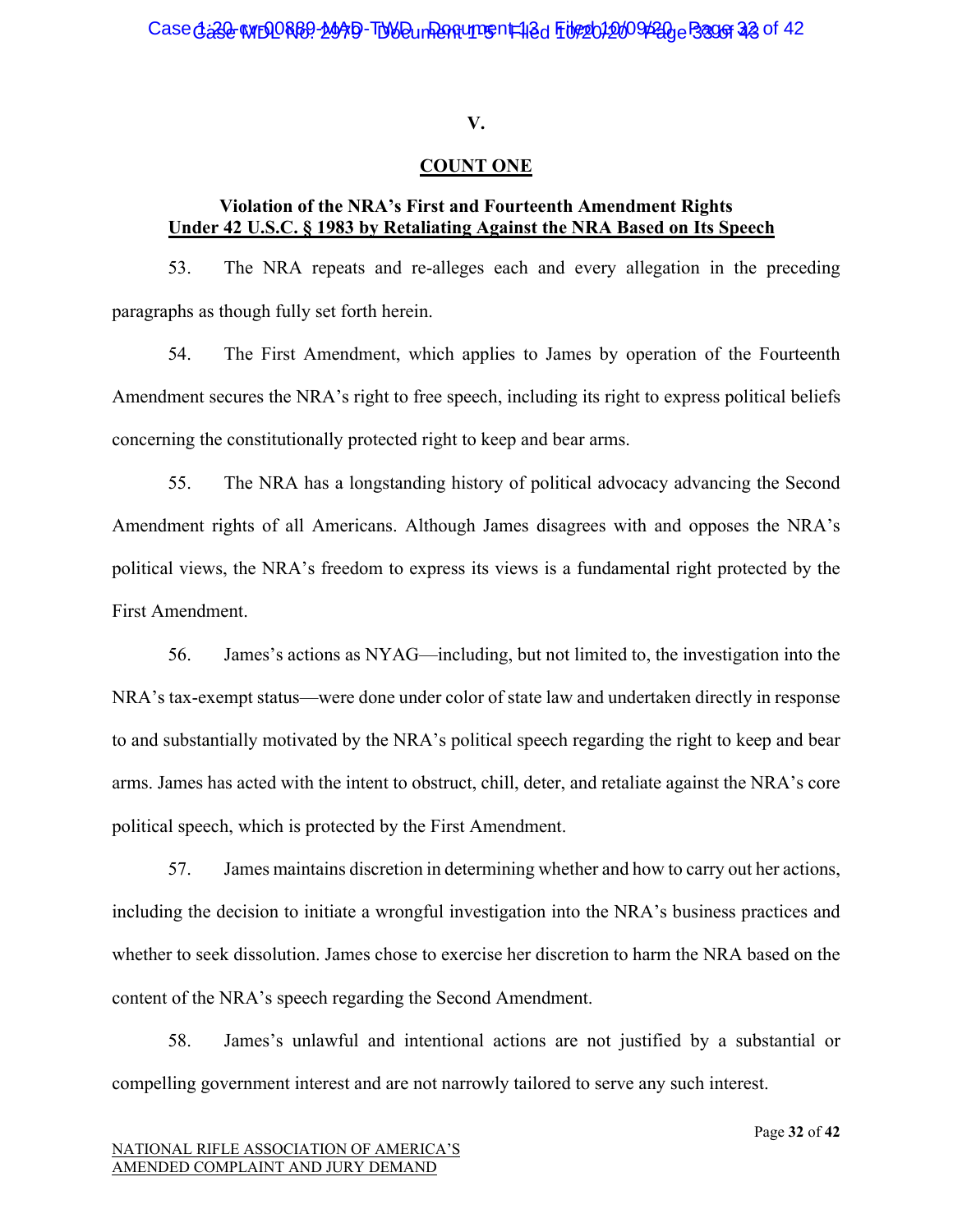## Case dase WIDORB9-MAD-TUW Dun Partument 12d File 2012/09/200 Page 33 of 42

59. The remedy of dissolution is not the least restrictive means of achieving any such interest.

60. James's intentional actions have resulted in significant damage to the NRA, including, but not limited to, damage due to reputational harm, as well as injury to the NRA's trade, business, or profession.

61. The NRA is entitled to a declaratory judgment that James has violated its First Amendment rights.

62. The NRA is also entitled to an award of damages in an amount to be determined by the trier of fact.

63. The NRA is also entitled to an award of attorneys' fees and costs pursuant to 42 U.S.C. § 1988 and New York Civil Practice Law and Rules § 8601.

64. In addition to the above-described damages, absent an injunction against James's violation of the NRA's rights to free speech, the NRA will suffer irrecoverable loss and irreparable harm.

#### **VI.**

#### **COUNT TWO**

# **Violation of the NRA's Rights Under Article I, Section 8 of the New York State Constitution by Retaliating Against the NRA Based on Its Speech**

65. The NRA repeats and re-alleges each and every allegation in the preceding paragraphs as though fully set forth herein.

66. Article I, Section 8 of the New York State Constitituion secures the NRA's right to free speech, including its right to express political beliefs concerning the constitutionally protected right to keep and bear arms.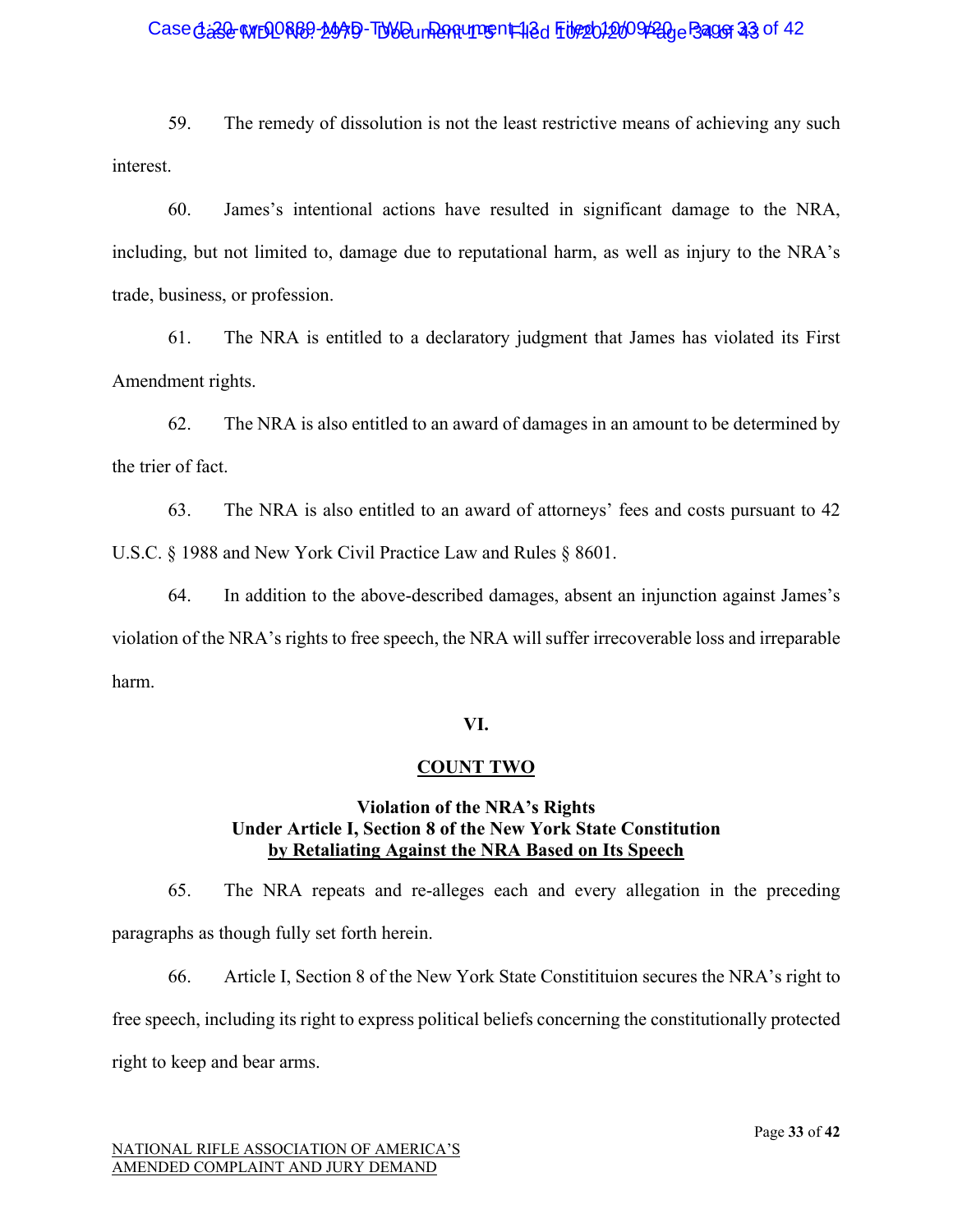## Case dase WIDORB9-MAD-TUW Dun Pantument 12d File 2012/09/200 Page 34 of 42

67. The NRA has a longstanding history of political advocacy advancing the Second Amendment rights of all Americans. Although James disagrees with and opposes the NRA's political views, the NRA's freedom to express its views is a fundamental right protected by the New York Constitution.

68. James's actions as NYAG—including, but not limited to, the investigation into the NRA's tax-exempt status—were done under color of state law and undertaken directly in response to and substantially motivated by the NRA's political speech regarding the right to keep and bear arms. James has acted with the intent to obstruct, chill, deter, and retaliate against the NRA's core political speech, which is protected by the New York Constitution.

69. James maintains discretion in determining whether and how to carry out her actions, including the decision to initiate a wrongful investigation into the NRA's business practices and whether to seek dissolution. James chose to exercise her discretion to harm the NRA based on the content of the NRA's speech regarding the Second Amendment.

70. James's unlawful and intentional actions are not justified by a substantial or compelling government interest and are not narrowly tailored to serve any such interest.

71. The remedy of dissolution is not the least restrictive means of achieving any such interest.

72. James's intentional actions have resulted in significant damage to the NRA, including, but not limited to, damage due to reputational harm, as well as injury to the NRA's trade, business, or profession.

73. The NRA is entitled to a declaratory judgment that James has violated its rights under the New York State Constitution.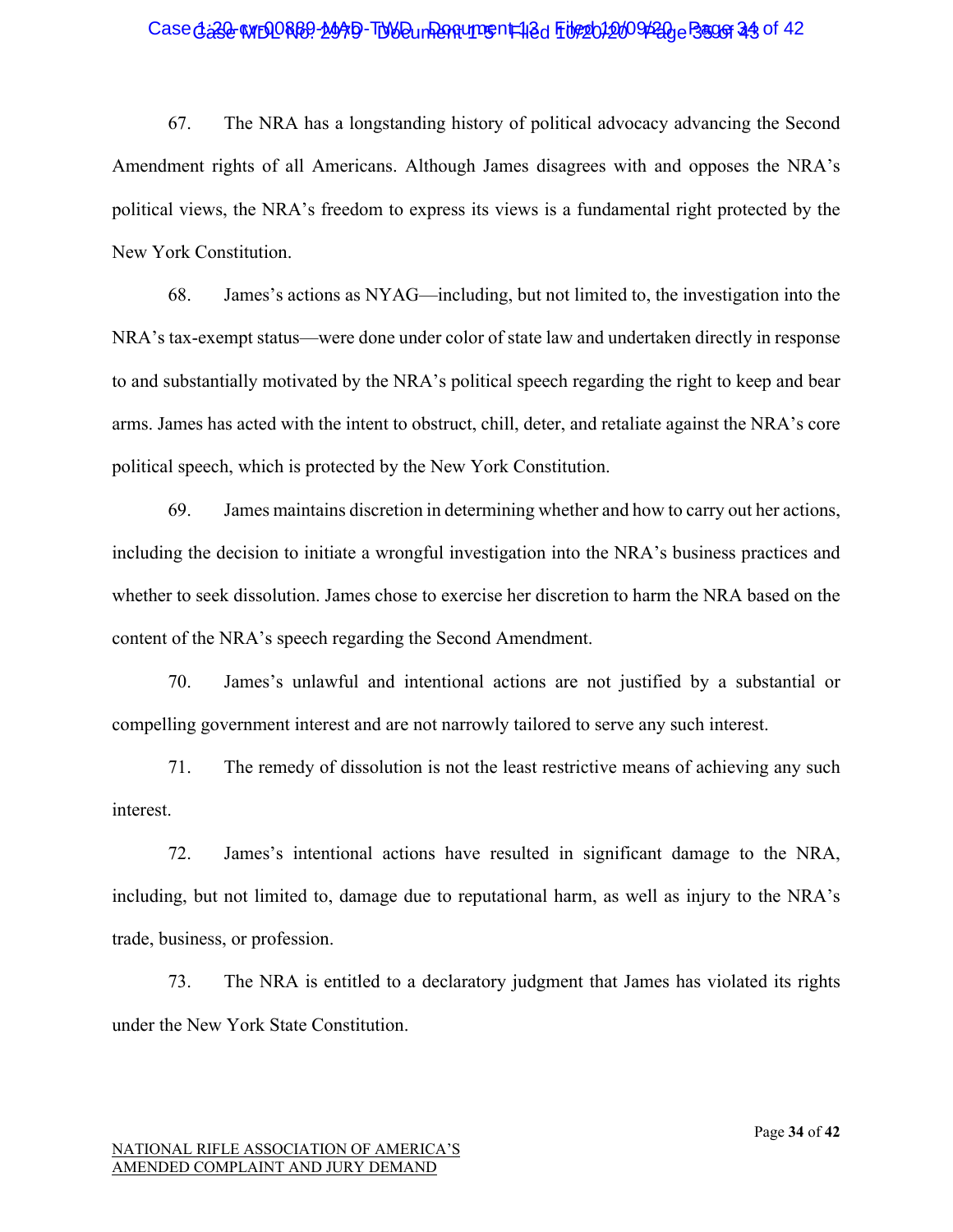## Case dase WIDORB9-MAD-TUW Dun Panturrent 12d File 2012/09/200 Pager 25 of 42

74. The NRA is also entitled to an award of damages in an amount to be determined by the trier of fact.

75. The NRA is also entitled to an award of attorneys' fees and costs pursuant to 42 U.S.C. § 1988 and New York Civil Practice Law and Rules § 8601.

76. In addition to the above-described damages, absent an injunction against James's violation of the NRA's rights to free speech, the NRA will suffer irrecoverable loss and irreparable harm.

#### **VII.**

#### **COUNT THREE**

## **Violation of the NRA's First and Fourteenth Amendment Rights Under 42 U.S.C. § 1983 by Retaliating Against the NRA Based on Its Members' Exercise of Association Rights**

77. The NRA repeats and re-alleges each and every allegation in the preceding paragraphs as though fully set forth herein.

78. The First Amendment, which applies to James by operation of the Fourteenth Amendment recognizes and protects the right to freedom of association.

79. The NRA's more than five million members are an association that desires to engage in advocacy, expression and protection of Second Amendment rights.

80. James's intentional actions are designed to punish the NRA and its members for associating to engage in Second Amendment advocacy and to chill NRA members' future exercise of such freedom of association and have resulted in and will continue to result in significant damage to the NRA, including, but not limited to, damage due to reputational harm, as well as injury to the NRA's trade, business, or profession.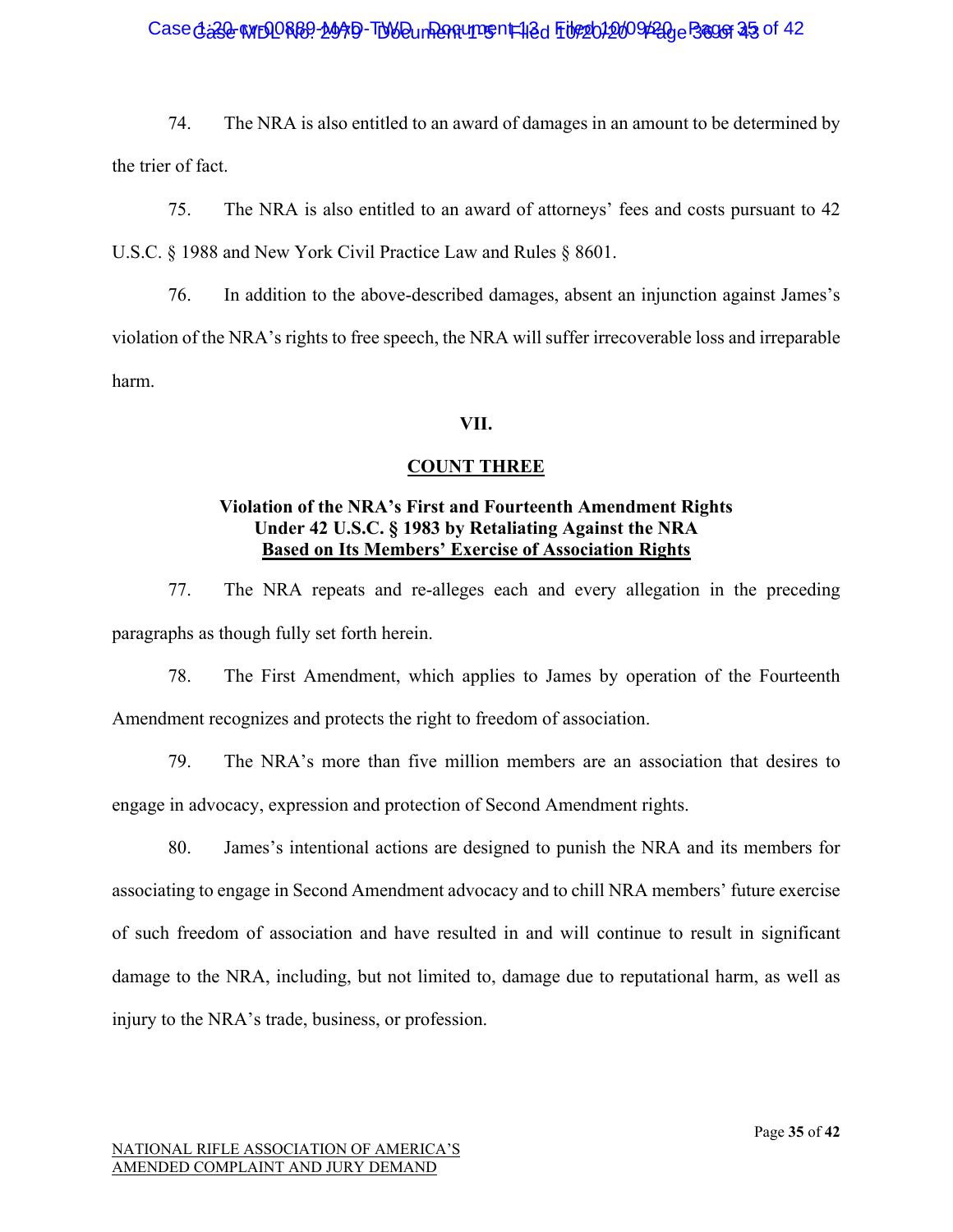## Case dase WIDORB9-MAD-TUW Dun Rentument 12d File 2012009/200 Page 36 of 42

81. The NRA is entitled to a declaratory judgment that James has violated its First Amendment rights.

82. The NRA is also entitled to an award of damages in an amount to be determined by the trier of fact.

83. The NRA is also entitled to an award of attorneys' fees and costs pursuant to 42 U.S.C. § 1988 and New York Civil Practice Law and Rules § 8601.

84. In addition to the above-described damages, absent an injunction against James's violation of the NRA's rights to free association, the NRA will suffer irrecoverable loss and irreparable harm.

#### **VIII.**

#### **COUNT FOUR**

## **Violation of the NRA's Rights Under Article I, Section 9 of the New York State Constitution by Retaliating Against the NRA Based on Its Members' Exercise of Association Rights**

85. The NRA repeats and re-alleges each and every allegation in the preceding paragraphs as though fully set forth herein.

86. Article I, Section 9 of the New York State Constitution recognizes and protects the right to freedom of association.

87. The NRA's more than five million members are an association that desires to engage in advocacy, expression and protection of Second Amendment rights.

88. James's intentional actions are designed to punish the NRA and its members for associating to engage in Second Amendment advocacy and to chill NRA members' future exercise of such freedom of association and have resulted in and will continue to result in significant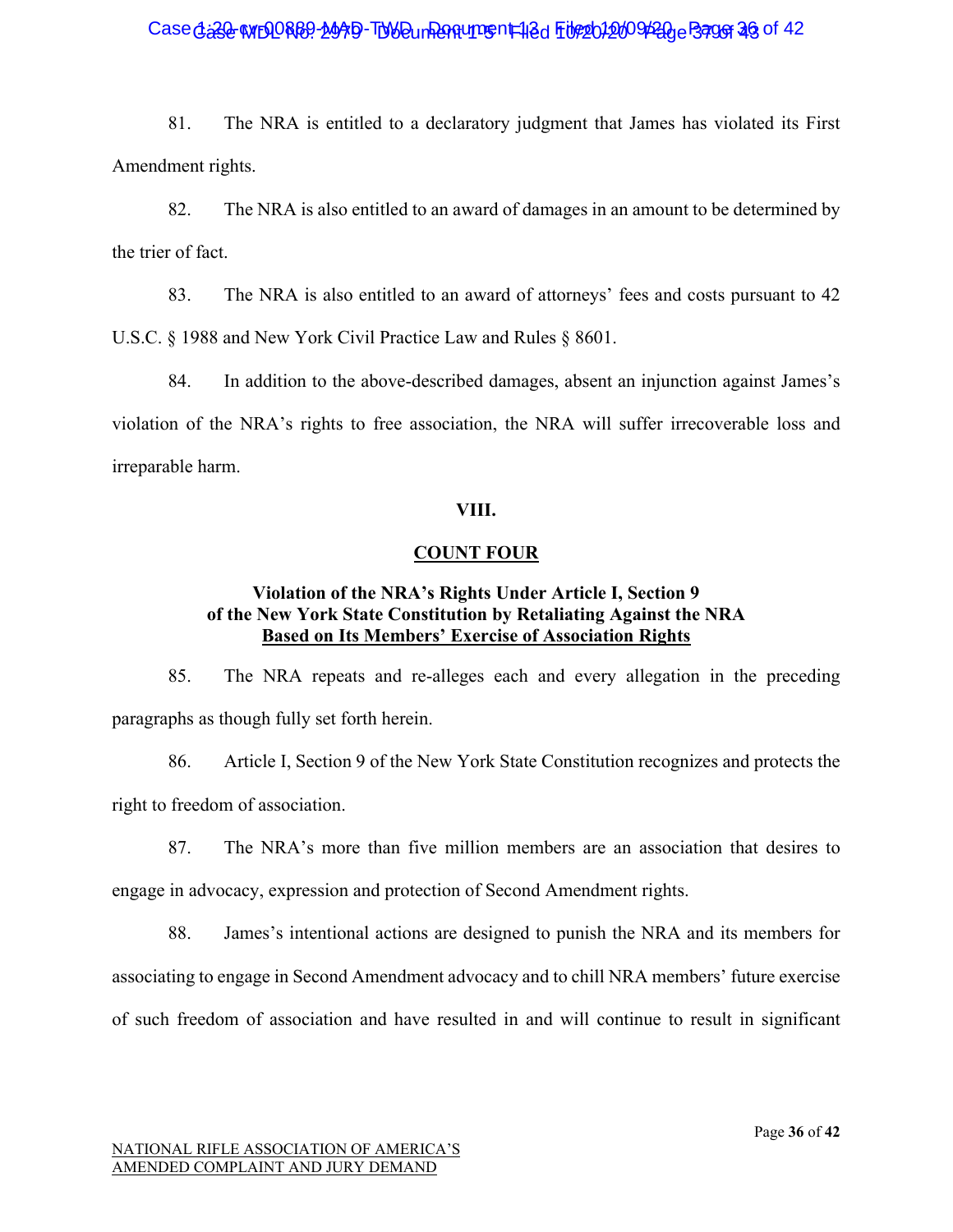## Case dase WIDORB9-MAD-TUW Dun Panturrent 12d File 2012/09/200 Pager 23 of 42

damage to the NRA, including, but not limited to, damage due to reputational harm, as well as injury to the NRA's trade, business, or profession.

89. The NRA is entitled to a declaratory judgment that James has violated its rights under the New York State Constitution.

90. The NRA is also entitled to an award of damages in an amount to be determined by the trier of fact.

91. The NRA is also entitled to an award of attorneys' fees and costs pursuant to 42 U.S.C. § 1988 and New York Civil Practice Law and Rules § 8601.

92. In addition to the above-described damages, absent an injunction against James's violation of the NRA's rights to free association, the NRA will suffer irrecoverable loss and irreparable harm.

#### **IX.**

#### **COUNT FIVE**

#### **Selective Enforcement of N.Y. Not-for-Profit Corporation Law Against the NRA in Violation of the Fourteenth Amendment**

93. The NRA repeats and re-alleges each and every allegation in the preceding paragraphs as though fully set forth herein.

94. The Equal Protection Clause of the Fourteenth Amendment prohibits State actors from uneven application of the law based on an impermissible standard. Discrimination based on political speech is such an impermissible standard.

95. James's decision to seek dissolution on the sole basis of executive misconduct for the very first time against the NRA despite more than two decades of non-enforcement against similarly situated non-profits demonstrates selective enforcement of the not-for-profit law.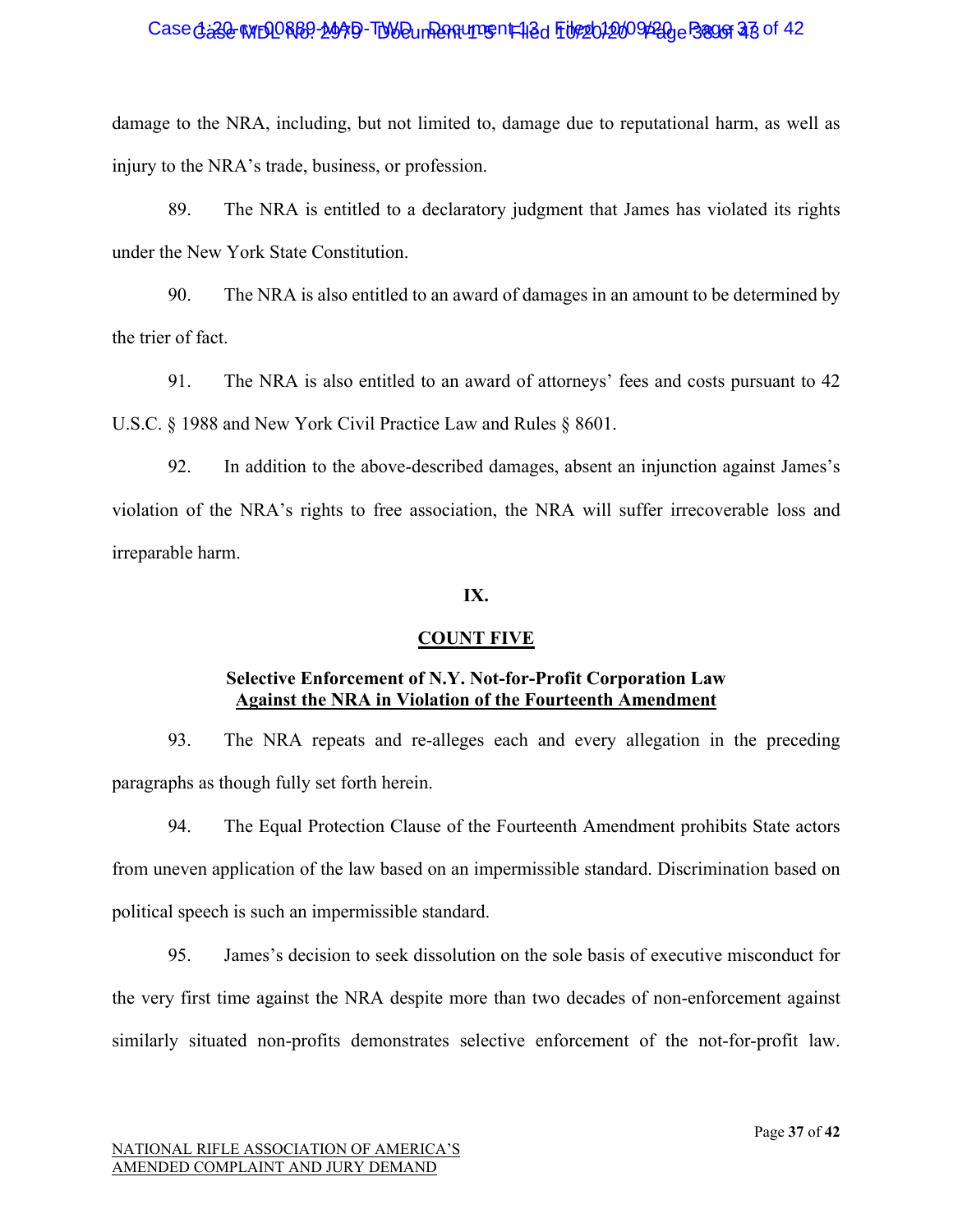## Case dase WIDORB9-MAD-TUW Dun Panturrent 12d File 2012/09/200 Pager 28 of 42

James's repeated hostile statements regarding the NRA demonstrate that this selective enforcement has occurred on the impermissible basis of the NRA's disfavored political speech.

96. NYAG routinely announces investigations it is conducting, and since James took office, NYAG has announced no other investigations into other New York-based non-profits for similar alleged misconduct.

97. The NRA is entitled to a declaratory judgment that James has violated its Fourteenth Amendment rights.

98. The NRA is also entitled to dismissal of the dissolution actions.

99. The NRA is also entitled to an award of damages in an amount to be determined by the trier of fact.

100. The NRA is also entitled to an award of attorneys' fees and costs pursuant to 42 U.S.C. § 1988 and New York Civil Practice Law and Rules § 8601.

101. In addition to the above-described damages, absent an injunction against James's violation of the NRA's equal protection rights, the NRA will suffer irrecoverable loss and irreparable harm.

# **X.**

# **COUNT SIX**

## **Selective Enforcement of N.Y. Not-for-Profit Corporation Law Against the NRA in Violation of Article I, Section 11 of the New York State Constitution**

102. The NRA repeats and re-alleges each and every allegation in the preceding paragraphs as though fully set forth herein.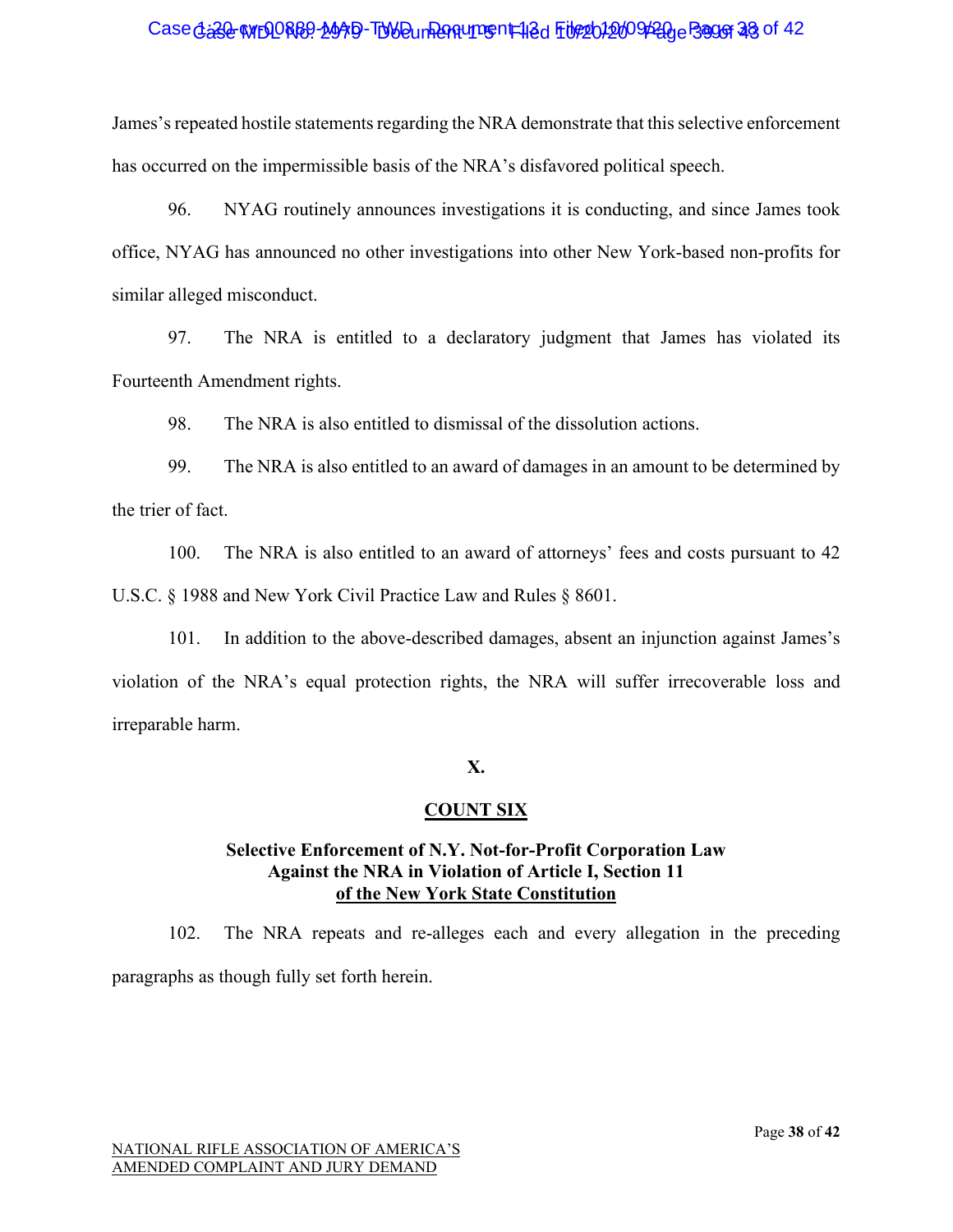## Case dase WIDORB9-MAD-TUW Dun Panturg nt 12d File 2012/09/200 Page 39 of 42

103. Article I, Section 11 of the New York State Constitution prohibits State actors from uneven application of the law based on an impermissible standard. Discrimination based on political speech is such an impermissible standard.

104. James's decision to seek dissolution on the sole basis of executive misconduct for the very first time against the NRA despite more than two decades of non-enforcement against similarly situated non-profits demonstrates selective enforcement of the not-for-profit law. James's repeated hostile statements regarding the NRA demonstrate that this selective enforcement has occurred on the impermissible basis of the NRA's disfavored political speech.

105. NYAG routinely announces investigations it is conducting, and since James took office, NYAG has announced no other investigations into other New York-based non-profits for similar alleged misconduct.

106. The NRA is entitled to a declaratory judgment that James has violated its rights under the New York State Constitution.

107. The NRA is also entitled to dismissal of the dissolution actions.

108. The NRA is also entitled to an award of damages in an amount to be determined by the trier of fact.

109. The NRA is also entitled to an award of attorneys' fees and costs pursuant to 42 U.S.C. § 1988 and New York Civil Practice Law and Rules § 8601.

110. In addition to the above-described damages, absent an injunction against James's violation of the NRA's equal protection rights, the NRA will suffer irrecoverable loss and irreparable harm.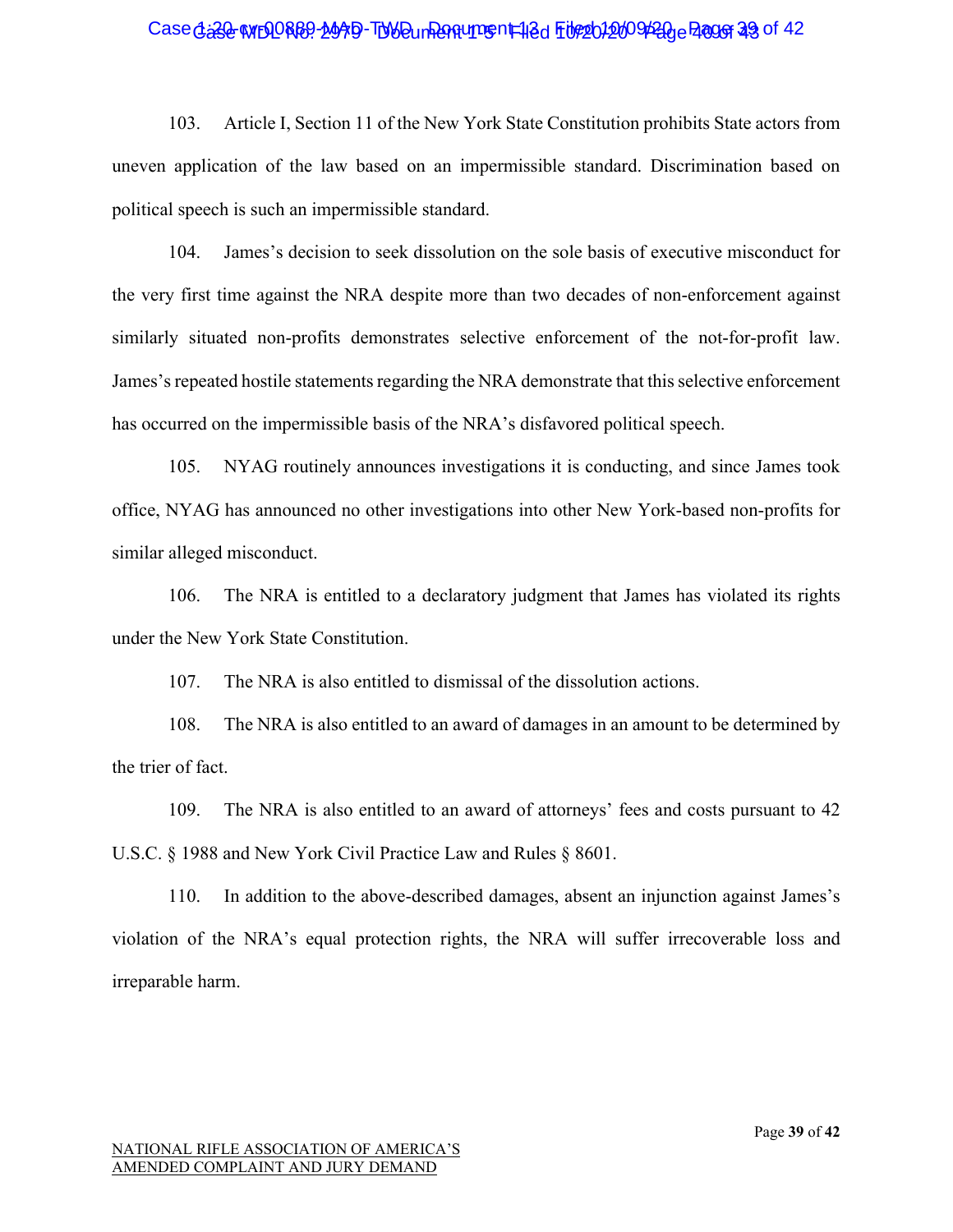#### **XI.**

#### **COUNT SEVEN**

#### **Declaratory Judgment**

111. The NRA repeats and re-alleges each and every allegation in the preceding paragraphs as though fully set forth herein.

112. The First Amendment requires that state action infringing on such a right be warranted by a compelling state interest and accomplished by the least restrictive means.

113. Dissolving an entity like the NRA that is engaged in constitutionally protected activity is not warranted by a compelling state interest and is not the least restrictive means of achieving any alleged compelling state interest.

114. NYAG seeks, under color of state law, to impute the actions of four individuals to over five million members and subject them to statutory dissolution liability on a theory of corporate fraud or alternately under laws allowing dissolution where executives have looted a corporation, despite clear court precedent disallowing such a severe remedy. Any such reading of New York's Not-for-Profit Law Sections 1101 or 1102 would be unconstitutional when applied to organizations such as the NRA that are engaged in constitutionally protected speech.

115. The NRA is entitled to a declaratory judgment that allegations of executive misconduct do not constitute corporate fraud or criminality and that Sections 1101 and 1102 are unconstitutional as-applied to the NRA absent such a showing.

#### **XII.**

#### **DEMAND FOR JURY TRIAL**

116. The NRA hereby demands a trial by jury on all issues so triable.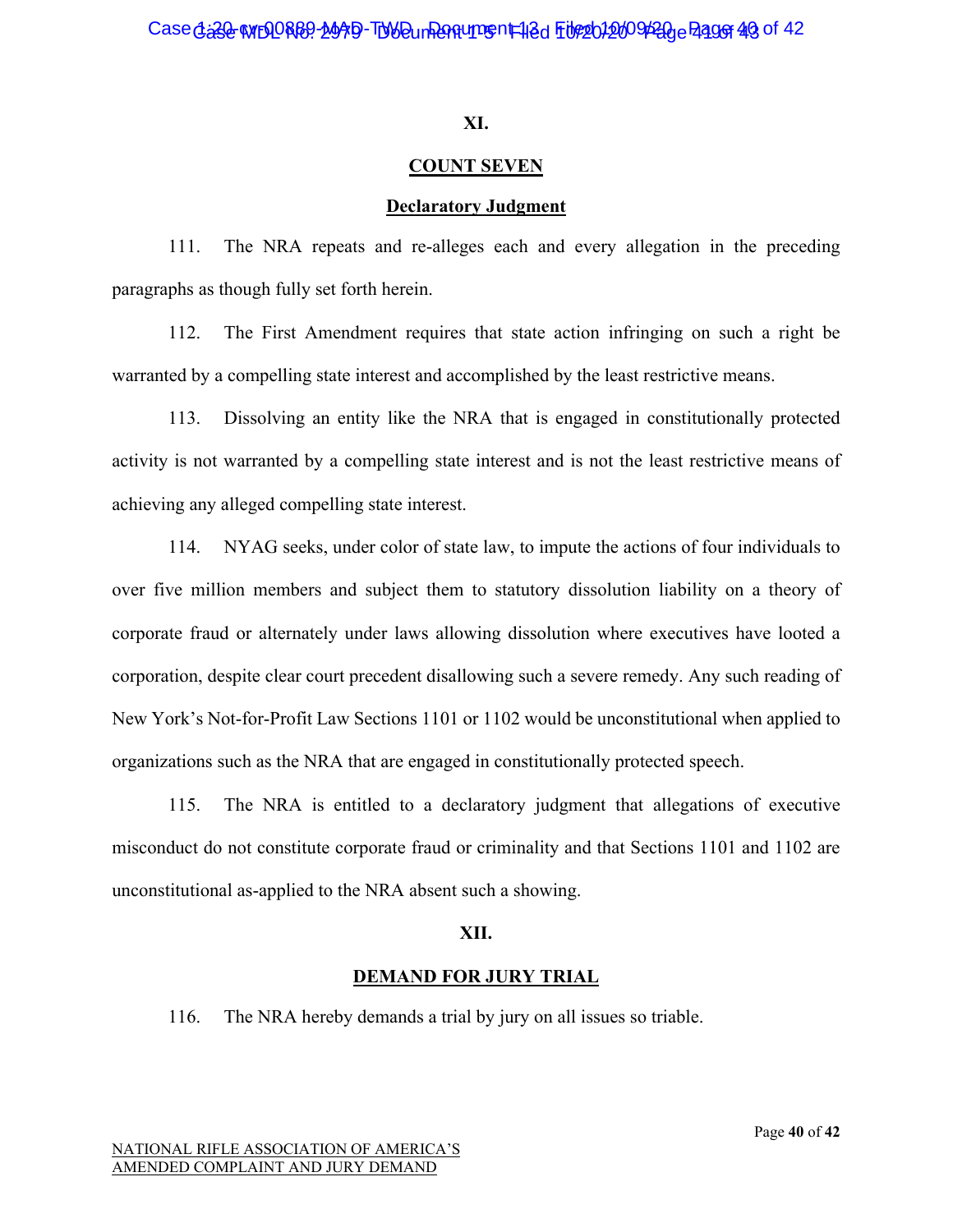#### **XIII.**

#### **REQUEST FOR RELIEF**

WHEREFORE the NRA respectfully requests that the Court enter judgment in the Plaintiff NRA's favor and against Defendant James, as follows:

a. Declaring, pursuant to 28 U.S.C. § 2201, that James violated the NRA's rights to free speech under both the Federal and New York State Constitutions;

b. Declaring, pursuant to 28 U.S.C. § 2201, that James violated the NRA's equal protection rights under both the Federal and New York State Constitutions;

c. Declaring, pursuant to 28 U.S.C. § 2201, that James violated the NRA members' rights to free association under both the Federal and New York State Constitutions;

d. Declaring that Sections 1101 and 1102(d) of New York's Not-for-Profit Law are unconstitutional insofar as they may be used—as the NYAG attempts to do here—to dissolve organizations engaged in constitutionally protected activities based solely on allegations of executive looting;

e. Granting a preliminary and permanent injunction, pursuant to 28 U.S.C. § 1651(a), 42 U.S.C. § 1983, and Rule 65 of the Federal Rules of Civil Procedure, preventing NYAG from further pursuing its dissolution causes of action;

f. Granting a preliminary and permanent injunction, pursuant to 28 U.S.C.  $\S$  1651(a), 42 U.S.C. § 1983, and Rule 65 of the Federal Rules of Civil Procedure, ordering James, the Charities Bureau, its agents, representatives, employees and servants and all persons and entities in concert or participation with it and James (in her official capacity), to immediately cease and refrain from engaging in any further conduct or activity which has the purpose or effect of